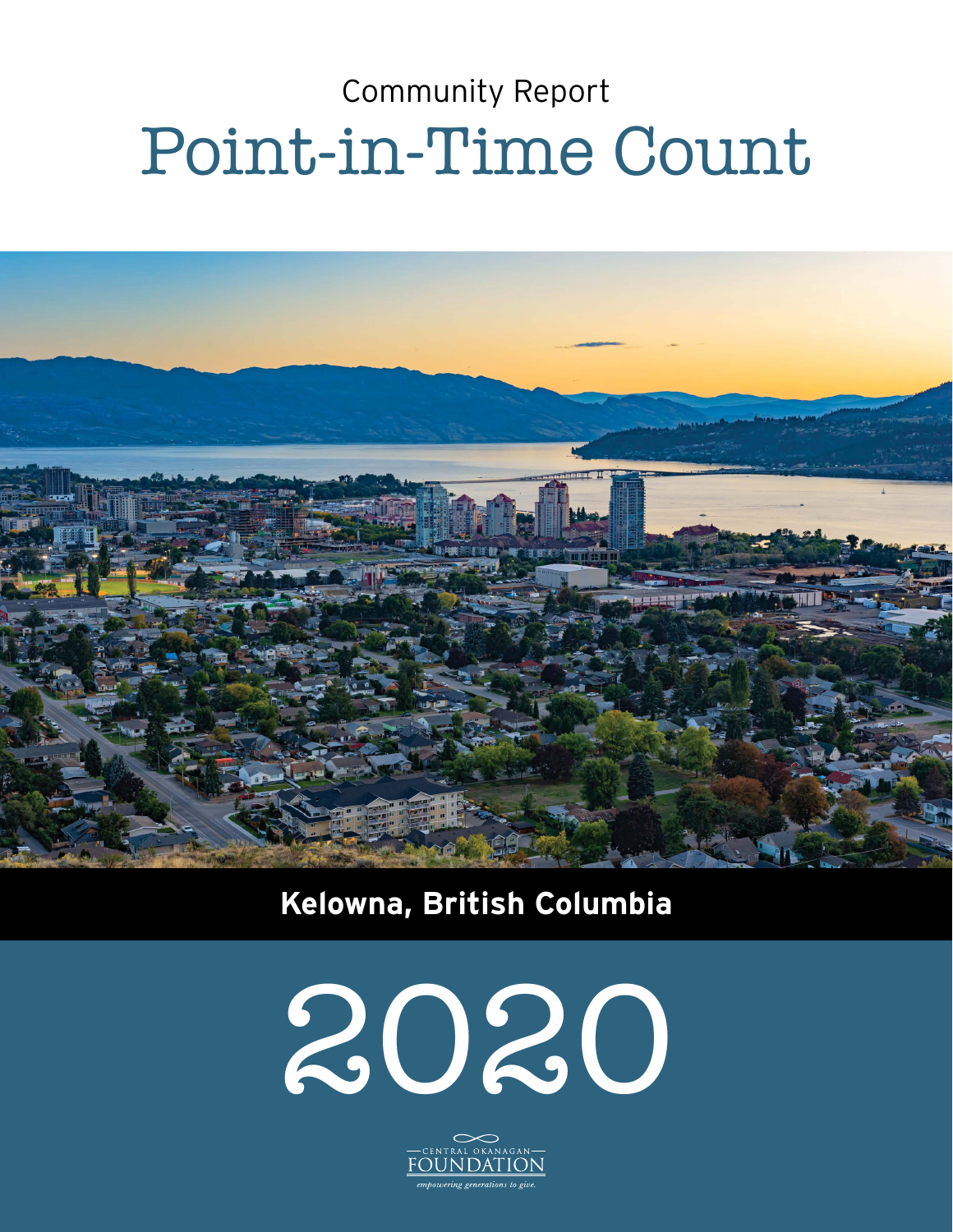| Abstract • The Commission of the Commission of the Commission of the Commission of the Commission of the Commission of the Commission of the Commission of the Commission of the Commission of the Commission of the Commissio | 2                       |
|--------------------------------------------------------------------------------------------------------------------------------------------------------------------------------------------------------------------------------|-------------------------|
| Homelessness Snapshot • The Committee of the Committee of the Committee of the Committee of the Committee of the Committee of the Committee of the Committee of the Committee of the Committee of the Committee of the Committ | 3                       |
| Introduction • Participation and Control of the Control of the Control of the Control of the Control of the Co                                                                                                                 | $\overline{\mathbf{4}}$ |
| Methodology • Particular and Control and Control and Control and Control and Control and Control and Control and Control and Control and Control and Control and Control and Control and Control and Control and Control and C | 5                       |
|                                                                                                                                                                                                                                |                         |
| > Data Collection • The Collection • The Collection of The Collection • The Collection of The Collection of The Collection of The Collection of The Collection of The Collection of The Collection of The Collection of The Co | 8                       |
| Findings • The Commission of the Commission of the Commission of the Commission of the Commission of the Commission of the Commission of the Commission of the Commission of the Commission of the Commission of the Commissio | 10 <sub>1</sub>         |
| > Absolute Homelessness • The Content of the Content of the Content of the Content of the Content of the Content of the Content of the Content of the Content of the Content of the Content of the Content of the Content of t | 12 <sup>°</sup>         |
|                                                                                                                                                                                                                                | 19 <sup>°</sup>         |
| > Temporarily Housed Homeless • The Commission of the Commission of the Commission of the Commission of the Co                                                                                                                 | 20                      |
|                                                                                                                                                                                                                                | 28                      |
| > Changes Since the 2016 and 2018 PiT Counts <                                                                                                                                                                                 | 28                      |
| Discussion • 2008 - 2009 - 2009 - 2010 - 2010 - 2010 - 2010 - 2010 - 2010 - 2010 - 2010 - 2010 - 2010 - 2010 -                                                                                                                 | 36                      |
| Conclusion • The Conclusion of the Conclusion of the Conclusion of the Conclusion of the Conclusion of the Concern of the Concern of the Concern of the Concern of the Concern of the Concern of the Concern of the Concern of | 41                      |
| Operational Definitions • The Context of the Context of the Context of the Context of the Context of the Context of the Context of the Context of the Context of the Context of the Context of the Context of the Context of t | 42                      |
| References • The Commission of the Commission of the Commission of the Commission of the Commission of the Comm                                                                                                                | 43                      |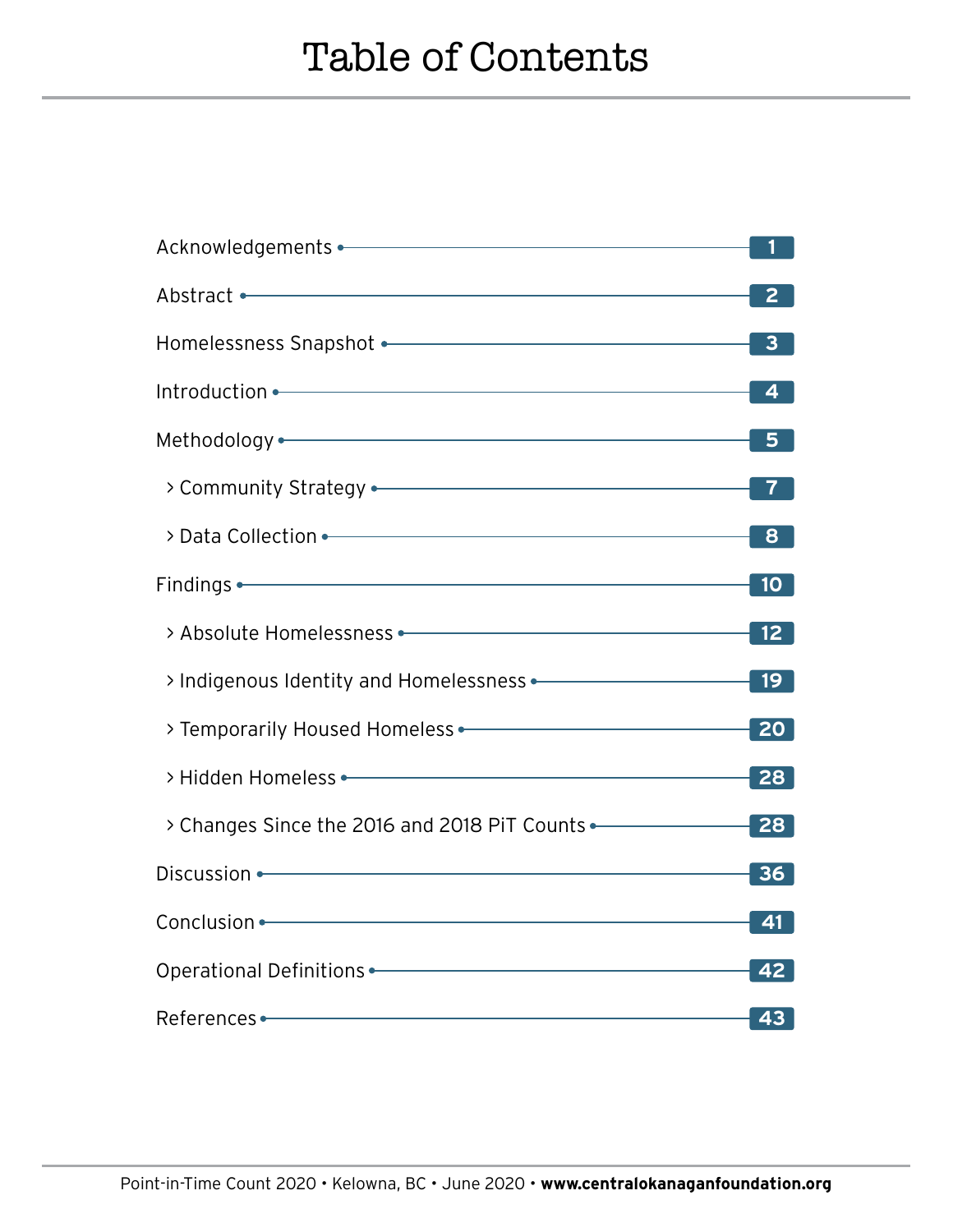#### **Central Okanagan Foundation**

| <b>Lucie Bardos</b>  | Point-in-Time Count Coordinator            |
|----------------------|--------------------------------------------|
| <b>Sarah Martin</b>  | Indigenous Engagement Coordinator          |
| <b>Richard Roy</b>   | <b>Community Entity Coordinator</b>        |
| <b>Cheryl Miller</b> | Director, Grants and Community Initiatives |
| Miao Yu              | <b>Statistical Analysis</b>                |
| <b>Yan Wang</b>      | <b>Statistical Analysis</b>                |
| Victor Cobián        | Data Entry                                 |
| <b>Rees Mullen</b>   | Data Entry                                 |

#### **Point-in-Time Count Steering Committee**

| <b>Mia Burgess</b>          | Co-CEO, Brain Trust Canada                                               |
|-----------------------------|--------------------------------------------------------------------------|
| <b>Reanne Holden-Amadio</b> | Community Investment Manager, United Way SIBC                            |
| <b>Tina Larouche</b>        | Executive Director, Kelowna Indigenous Housing Society                   |
| <b>Heather Spence</b>       | Board Member, Kelowna Indigenous Housing Society                         |
| <b>Kevin MacDougall</b>     | Community Policing Coordinator, City of Kelowna                          |
| <b>Jen Kanters</b>          | Manager of Homelessness Services, Canadian Mental Health Association     |
| Jamie Lloyd-Smith           | Project Coordinator, A Way Home Kelowna                                  |
| <b>JoAnne McKenzie</b>      | Outreach/Caseworker, Kelowna's Gospel Mission                            |
| <b>Stephanie Ball</b>       | Executive Director, Journey Home Society                                 |
| <b>Sherry Landry</b>        | Program Participant, Lived Experience Circle on Homelessness             |
| <b>Dawn Himer</b>           | Executive Director, John Howard Society of Okanagan and Kootenay         |
| <b>Nick Phan</b>            | Residential Support Worker, John Howard Society of Okanagan and Kootenay |

#### **Graphic Design**

**Sandy Magee** Redsand Creative

#### **Special Thanks**

| <b>Dorothy Goodeye</b>         | Prayer, Smudge Ceremony, and Volunteer Training                 |
|--------------------------------|-----------------------------------------------------------------|
| <b>Nutech Safety</b>           | Free Rental of Safety Equipment for Volunteers                  |
| <b>Cpl. Stuart Smith</b>       | RCMP Representative - Volunteer Safety Training & Accompaniment |
| <b>Cst. Solana Pare</b>        | RCMP Representative - Volunteer Safety Accompaniment            |
| <b>Safeway</b>                 | Snacks Donation for Volunteer Training and PIT Count            |
| <b>Barb Lawson</b>             | First Aid Support                                               |
| <b>Value Village (Rutland)</b> | <b>Backpack Donation for Volunteers</b>                         |

The Central Okanagan Foundation would like to thank everyone who contributed to the 2020 Kelowna Point-in-Time Count, including all the organizations, community partners, and survey participants that provided invaluable support and feedback throughout the process. Finally, we would like to extend a special thank-you to all the volunteers and team leaders that dedicated their time and effort in conducting the Count.

*This project was funded in part by Reaching Home: Canada's Homelessness Strategy through the Central Okanagan Foundation. The opinions and interpretations in this publication are those of the author and do not necessarily reflect those of the Government of Canada.*





Suggested citation for this report: Bardos, L. (2020) Kelowna Point-in-Time Count: Community Report. Central Okanagan Foundation. Kelowna, BC.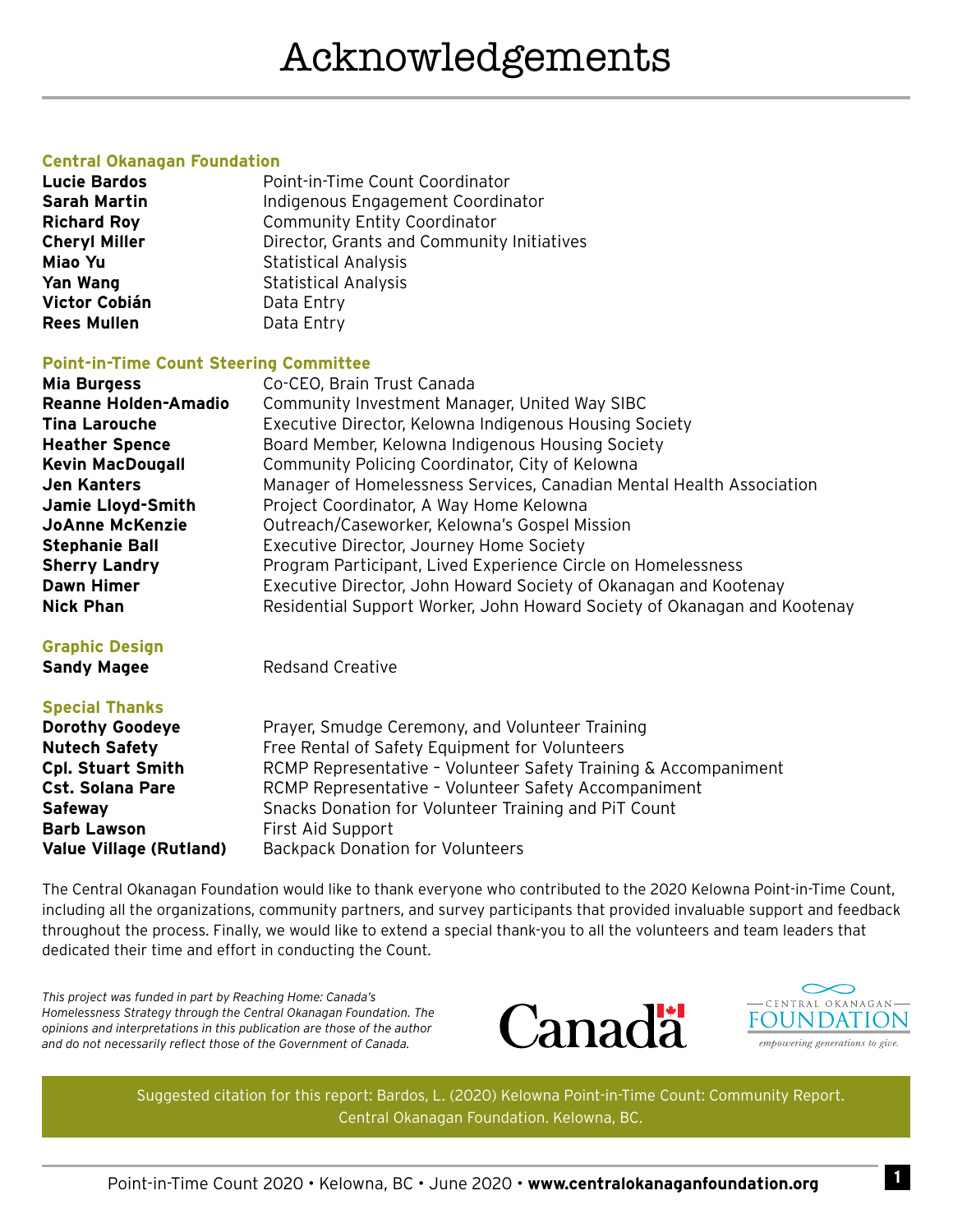The results of the 2020 PiT Count provide a better understanding of the current state of homelessness in Kelowna.

**Background:** Reaching Home: Canada's Homelessness Strategy (formerly The Homelessness Partnering Strategy) provided support to over 60 communities across Canada to conduct a coordinated Point-in-Time (PiT) Count of the homeless population in 2020. Due to the COVID-19 pandemic in 2020, only 5 of the Federally funded communities were able to complete a PiT Count. Kelowna was one of the few communities that was able to complete a PiT Count in 2020. This is because Kelowna's count was scheduled on March 10th, 2020, which was early during the official PiT Count period of Mar 1 – Apr. 30. A Federal report will be published in 2021 with data from counts that took place in participating communities across 2020 and 2021. The count provides vital information to participating communities about their homeless population and contributes

to the understanding of homelessness in Canada. A PiT Count aims to provide a snapshot of homelessness in a community by enumerating individuals who are, at a given time, staying in shelters or unsheltered locations (e.g. on the street, in parks). PiT Counts include a survey that provides communities with information on the characteristics of their homeless population (e.g. age, gender, veteran status, Indigenous identity). The 2020 PiT Count was the third Federally coordinated count, with previous counts taking place in 2016 and 2018. The 2020 PiT Count can be used to evaluate progress in reducing homelessness, tracking demographic changes and monitoring evolving service needs in the community.

**Methodology:** A community strategy was developed in consultation with local stakeholders and homeless serving agencies in 2016 and was reproduced in 2018 and 2020 to allow for comparisons between the counts. A list of sheltered and unsheltered locations where people experiencing homelessness can be found was compiled and categorized using a set of pre-determined guidelines and operational definitions. Teams of trained volunteers, led by experienced team leaders (including outreach workers from local homeless serving agencies), traveled through designated street zones, and into emergency shelters and interim housing locations to conduct the count and invite individuals to take part in the survey. Additional systems data (age, gender, Indigenous identity, accompanied children) for individuals staying in shelters and temporary system-supported housing was collected from 6 shelters, 11 interim housing locations, and 9 institutional care facilities.

**Conclusion:** The results of the 2020 PiT Count provide a better understanding of the current state of homelessness in Kelowna. These results may be used to provide direction and inform strategic community planning. Due to the reproducible methodology, the results from Kelowna's 2020 PiT Count are comparable to the results from the 2018 and 2016 Kelowna PiT Counts. For the first time, three consecutive homelessness enumerations can be compared for the city of Kelowna. These findings will continue to act as a benchmark to track changes in the homeless population over time and measure progress in addressing homelessness.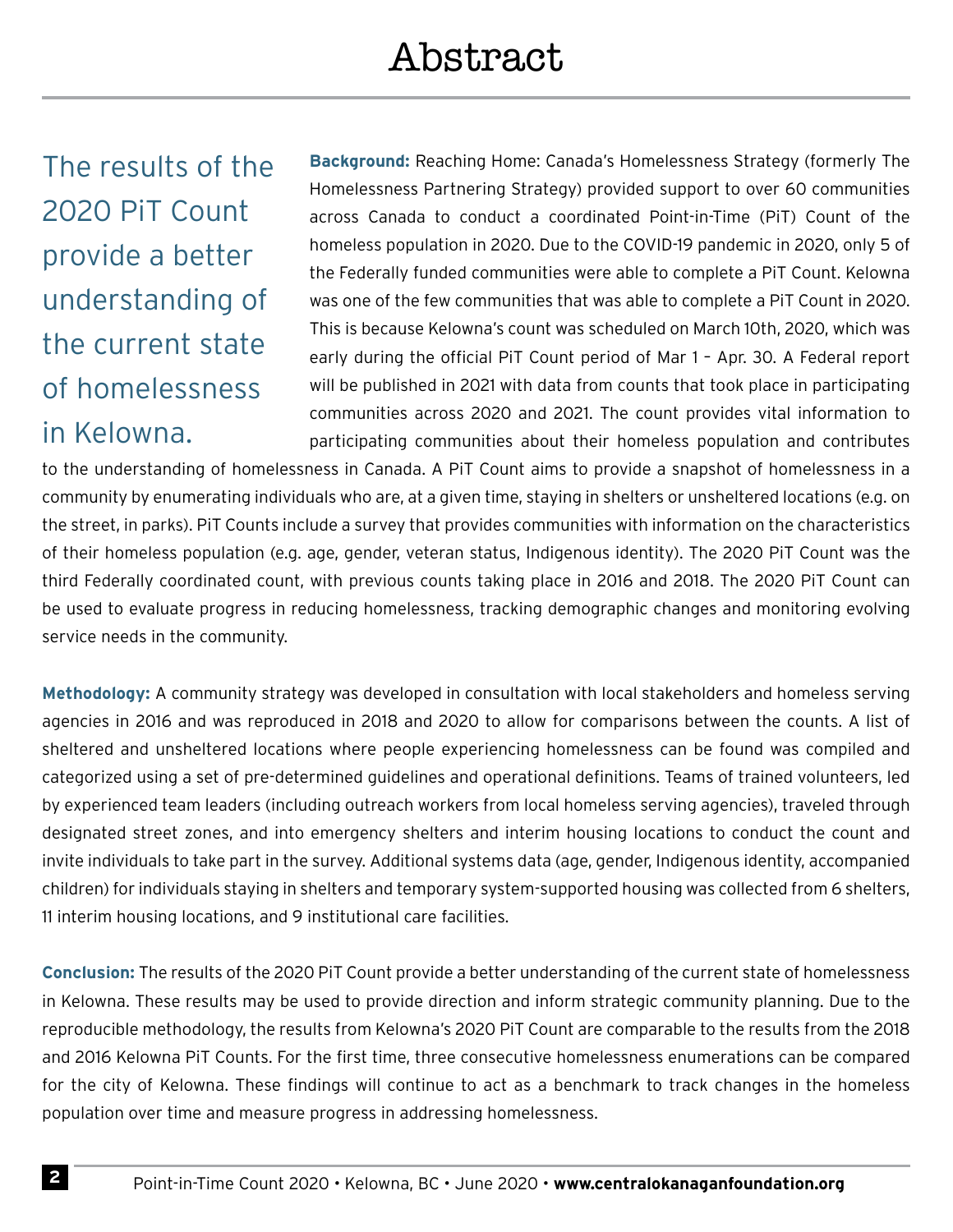# Point-in-Time Count

**KELOWNA MARCH 10, 2020**



• Substance Use Issues

**in temporary system-supported housing**

- Conflict With Landlord
- Illness or Medical Condition

the 2020 Point-in-Time Count.

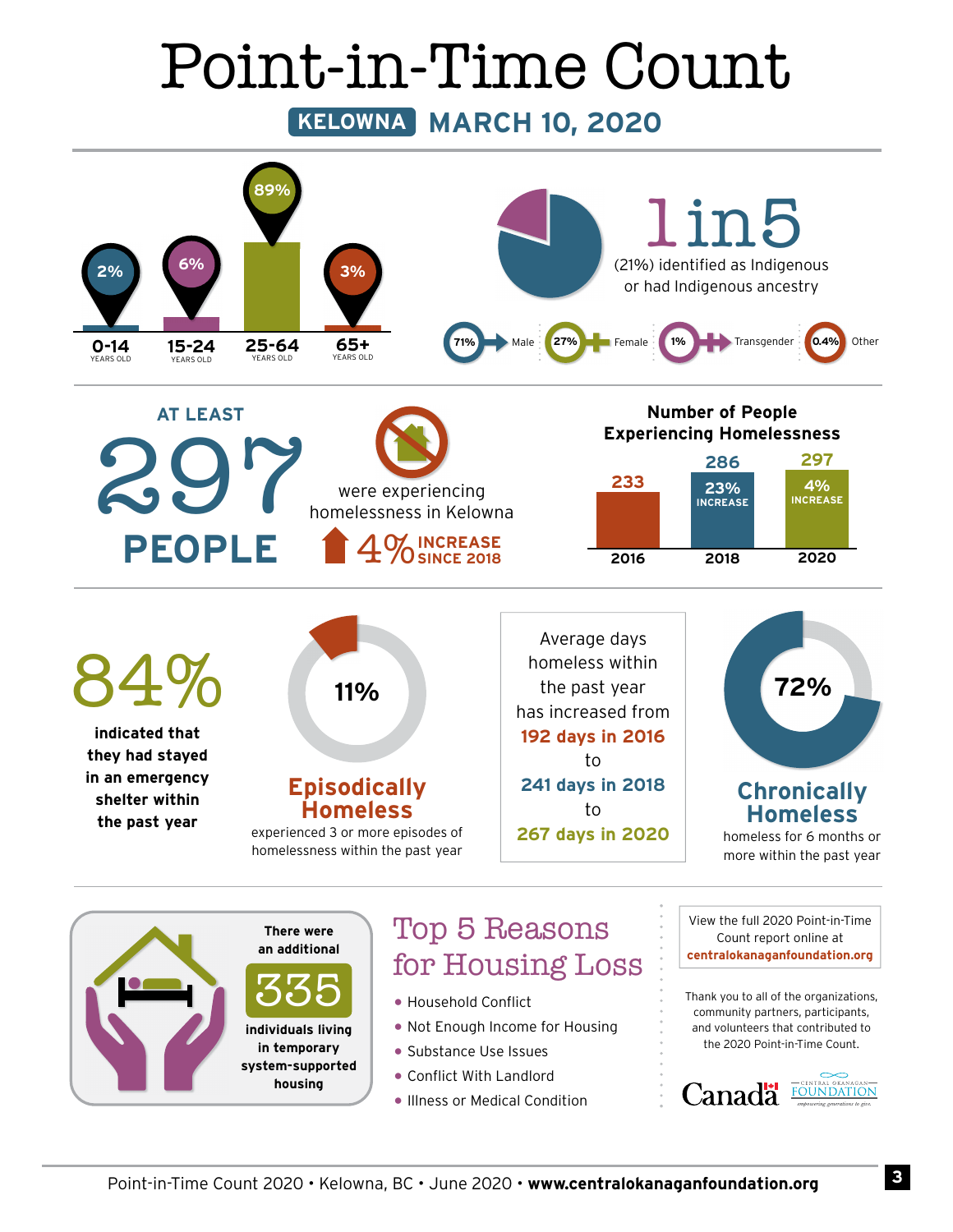Homelessness is a pervasive issue in Canada. It is estimated that 235,000 Canadians experience homelessness each year<sup>1</sup>. As the largest city in British Columbia's interior, Kelowna is no exception. With a population of approximately 142,146 residents, Kelowna's primary rental vacancy rate was estimated at 1.9% in fall 2018<sup>2</sup>, which was significantly lower than the Canadian average rate of 2.4%<sup>3</sup>. According to the 2020 Demographia International Housing Affordability Survey4, Kelowna's housing market is ranked the 9th least affordable market in Canada.

Beyond the availability and affordability of housing, the causes and consequences of homelessness are complex and affect a diverse cross-section of the population. Many factors can contribute to an individual being homeless, including mental health, a lack or sudden loss of income, addiction, substance use, or domestic abuse, among other factors5. To prevent and reduce homelessness, it is important to understand who is being affected. As a designated community under Reaching Home: Canada's Homelessness Strategy, Kelowna received funding to take part in the third nationally coordinated Point-in-Time Count between March 1 and April 30, 2020.

When completed in subsequent years using consistent methodology, a PiT Count can be used to track changes in the homeless population over time and measure progress in reducing homelessness in a community.

A Point-in-Time (PiT) Count is a method used to measure sheltered and unsheltered homelessness. It aims to enumerate individuals in a community who are, at a given time, staying in homeless shelters, temporary housing, or an unsheltered location (e.g. on the street or in parks). By doing this, it provides a snapshot of homelessness in a community. A PiT Count also includes a survey that collects information on the characteristics of the homeless population (e.g. age, gender, Indigenous identity). This information can be used by the community to gain a better understanding of the local context, support local planning, identify community priorities, and assist with service mapping. PiT Count data may also be used to increase public awareness and promote government engagement. When completed in subsequent years using consistent methodology, a PiT Count can be used to track changes in the homeless population over

time and measure progress in reducing homelessness in a community. Data collected by participating communities who are following national guidelines<sup>6</sup> will contribute to a broader understanding of homelessness across Canada. However, it is important when comparing PiT counts to consider the contextual changes observed within the city between counts, such as the increase in overall population size and the opening of new shelters and interim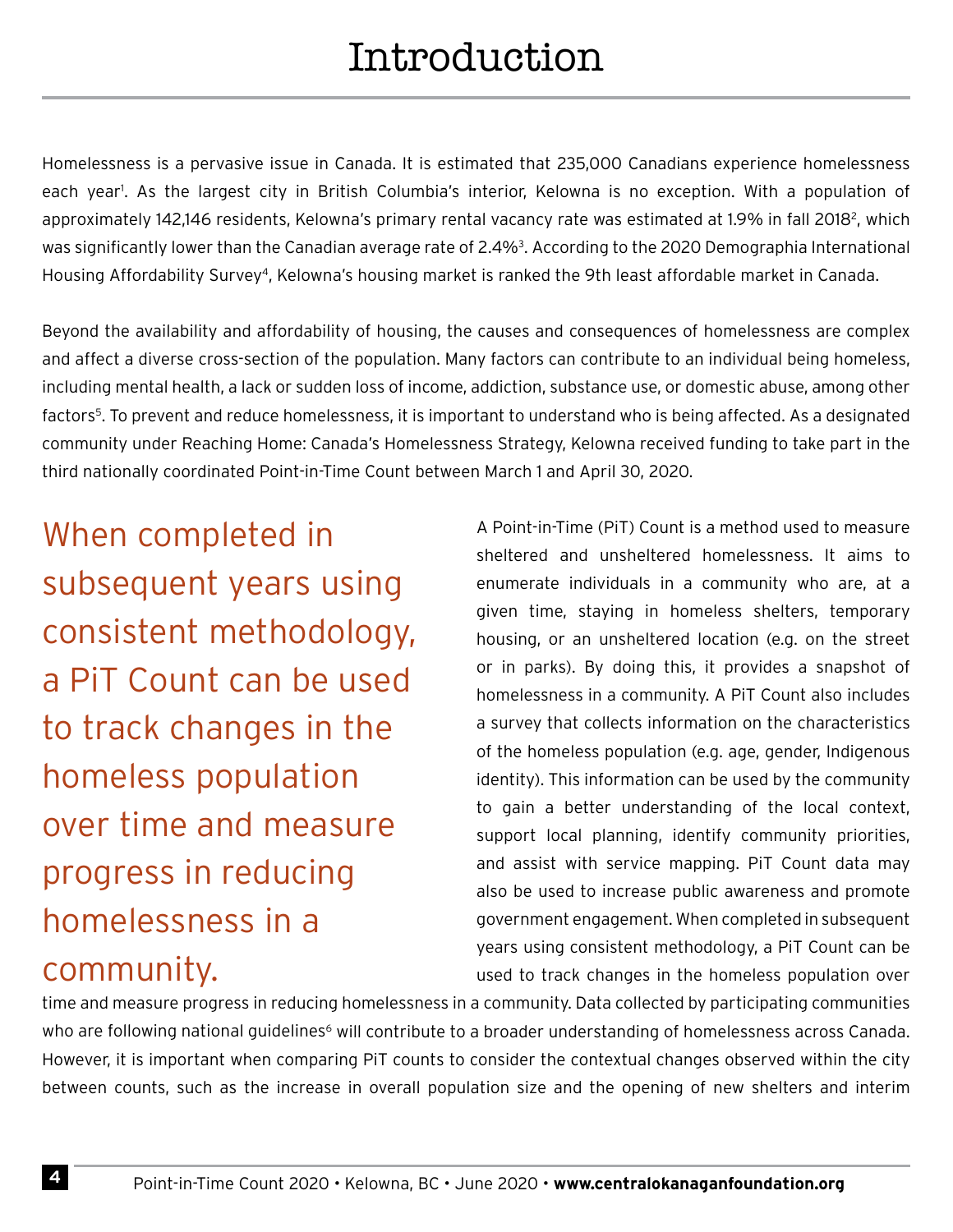housing facilities. For example, the City of Kelowna has an increasing population so we can track the changes in the homeless population as a proportion of the overall population of Kelowna.

It is also important to consider the scope and limitations of the PiT Count and to interpret the findings carefully. For example, PiT Counts are limited in their ability to capture hidden homelessness (e.g. people who are "couchsurfing"). Further, by focusing on a single night, the count will not include some people who cycle in and out of homelessness. What a PiT Count can do is provide an estimate of how many people are homeless on a given night. The number of individuals enumerated in a PiT Count should be considered the minimum number of people experiencing homelessness in a community.

The two primary purposes of the Kelowna PiT Count are to (1) provide an enumeration, or count, of people experiencing absolute homelessness, and (2) through a survey, provide information on the characteristics of the homeless population.

### Methodology

While following the national guidelines, a community strategy was developed to most accurately reflect the current state of homelessness in Kelowna.

A PiT Count Steering Committee, guided by the PiT Count Coordinator, was created to build on the local approach developed in 2016 and provide input throughout the implementation of the count<sup>7,8</sup>. Sector representation on the committee included the RCMP, homelessness services, frontline shelter staff, mental health awareness and advocacy, the Indigenous community, people with lived experience, youth homelessness, and others. Six of the fourteen members returned from the 2018 PiT Count Steering Committee.

Criteria were determined, based on the local context, to identify locations where homeless individuals may be found. While following the national quidelines<sup>6</sup>, a community strategy was developed to reflect the current state of homelessness most accurately in Kelowna. It is of note that due to the demand for shelter beds in Kelowna, a temporary cold weather emergency shelter was operational between December 2019 and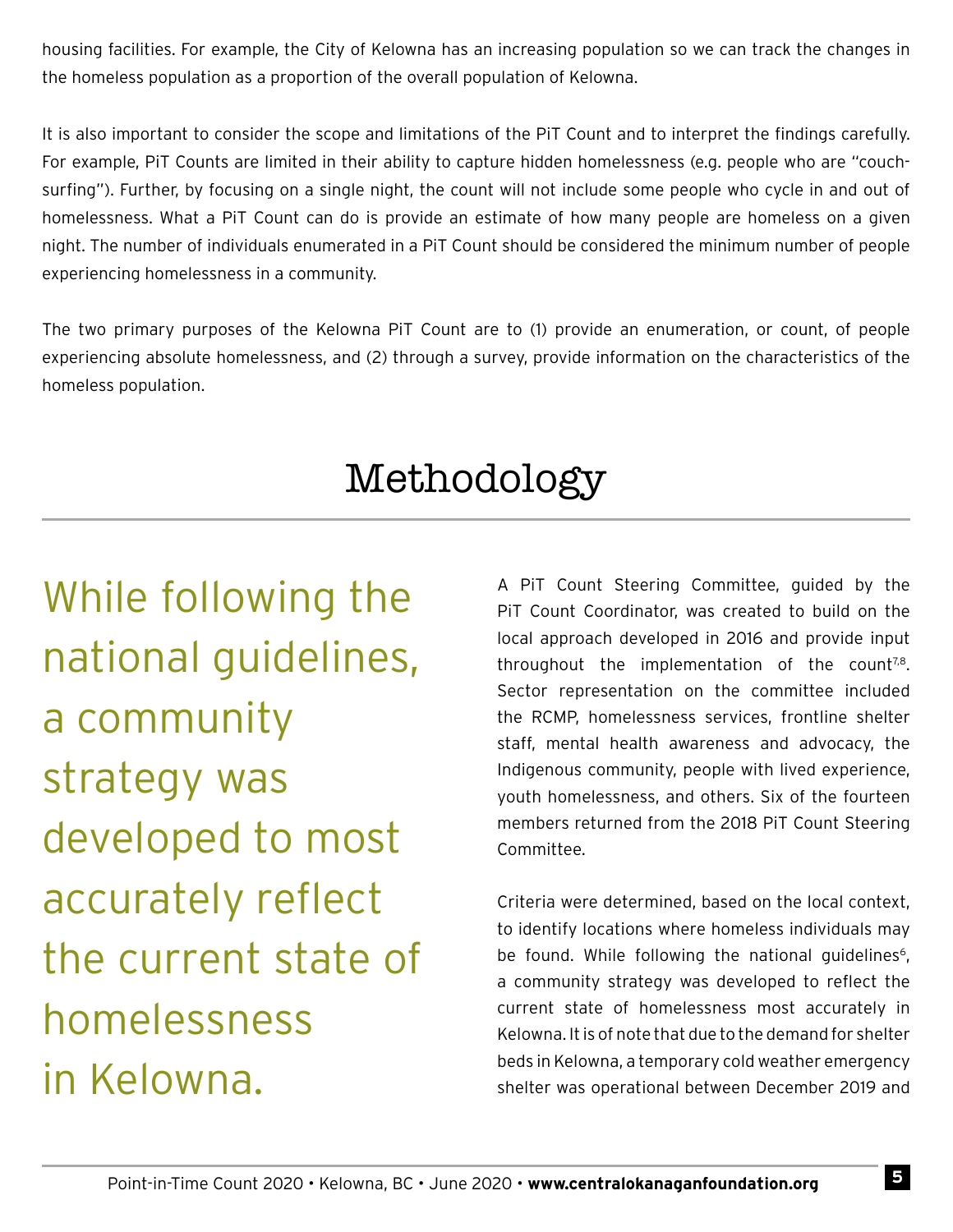Mar 2020. In addition, organizations may fall in and out of the definition of interim housing between counts due to changes in operational practices.

**Absolutely Homeless**6. An individual is operationally defined as absolutely homeless if they are residing in an unsheltered location or accessing a homeless shelter. Unsheltered homelessness includes people who are sleeping in places unfit for human habitation, including the following locations: streets, alleys, parks and other public locations, transit stations, abandoned buildings, vehicles, ravines and other outdoor locations where people experiencing homelessness are known to sleep. One month prior to the count, a known-location strategy was used to compile a list of unsheltered locations frequented by homeless individuals. Feedback was provided by the PiT Count Steering Committee as well as other community partners, including municipal by-law, RCMP, and outreach service providers. Homeless shelters include emergency shelters (general and specific to men, women, youth, etc.), extreme weather shelters, and Violence Against Women (VAW) shelters.

**Temporarily Housed Homeless**9. An individual is operationally defined as temporarily housed if they are accessing system-supported (government or non-profit sector) interim housing or institutional care. Interim housing provides services beyond basic needs, offers residents more privacy, and emphasises participation and social engagement. Interim housing targets those who would benefit from structure, support, and skill-building prior to moving to long-term housing, with the ultimate goal of preventing a return to homelessness. Institutional care serves individuals who are provisionally accommodated in medical/mental health institutions, penal institutions, residential treatment, withdrawal management centres, or children's institutions/group homes but lack permanent housing upon release. This includes individuals who: a) were homeless prior to admittance and who have no plan for permanent accommodation after release; b) had housing prior to admittance, but lost their housing while in institutional care; or c) had housing prior to admittance, but cannot go back due to changes in their needs. Without adequate discharge planning and support, including arrangements for safe and reliable housing (and necessary aftercare or community-based services), there is a likelihood that these individuals may transition into homelessness following their release. For both interim and institutional care, locations were included if residency was guaranteed for three years or less.

**Hidden Homeless**10. An individual is operationally defined as experiencing hidden homelessness if they are living temporarily with others, but without guarantee of continued residency or immediate prospects for accessing permanent housing. These individuals are typically not paying rent, the duration of stay is unsustainable in the long term, and they do not have the means to secure their own permanent housing in the future. They differ from those who are staying with friends or family out of choice in anticipation of prearranged accommodation, whether in their current hometown or a new community. This living situation is understood by both parties to be temporary, and the assumption is that it will not become permanent.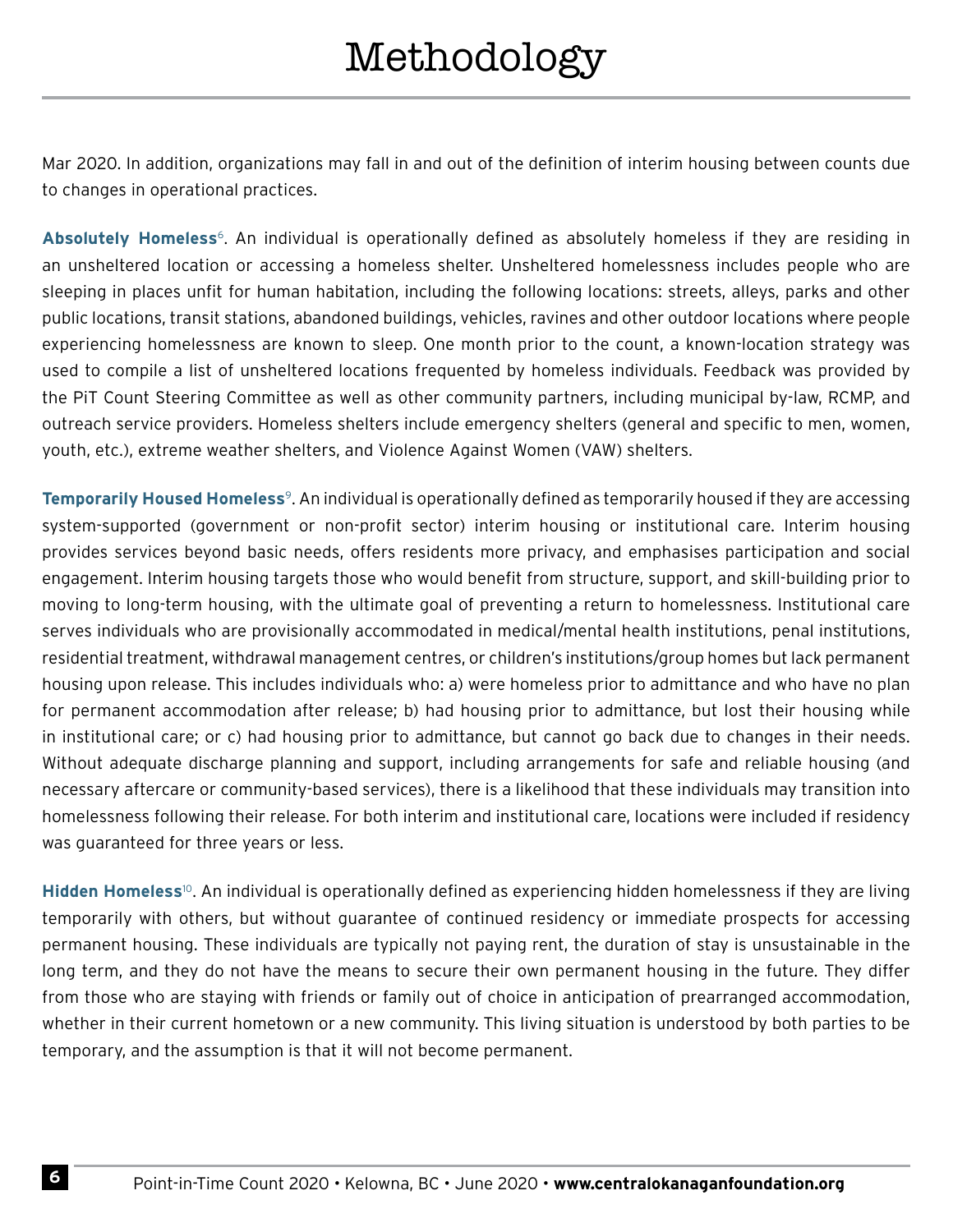The Kelowna PiT Count was conducted on the evening of March 10th, 2020. The temperature high during the day was 4°C, with a low of -6°C. 75 volunteers were recruited from the School of Social Work, Southern Medical Program, and the School of Nursing at the University of British Columbia Okanagan campus, as well as the Nursing program at Okanagan College. The volunteers conducted surveys with individuals experiencing absolute homelessness and also conducted surveys in some interim housing locations. Additionally, 30 team leaders were recruited from local homeless serving agencies to support and lead the 75 volunteers during the count. Volunteers and team leaders were required to attend a three-hour training session where they were provided with detailed information on homelessness, survey administration, enumeration protocols, cultural awareness, and personal safety.

Teams consisting of three to five volunteers and one to two team leaders were assigned to a homeless shelter, unsheltered location, or interim facility depending on the density of the location. A total of 28 teams participated in the count including 14 unsheltered teams, six sheltered teams, six interim facility teams, one designated magnet event team at Foundry Kelowna, and one Interior Health Mobile Supervised Consumption Services RV team. It should be noted that the Richter Street Overnight Program team (Okanagan Boys and Girls Clubs) also hosted a youth magnet event at their location. The magnet events functioned to increase survey engagement among young people as they are generally considered to be a hard-to-reach population. Surveys were conducted between 6:00 pm and 10:00 pm to correspond with homeless shelter intake and reduce opportunities for duplication in the enumeration of people experiencing absolute homelessness. Unsheltered teams were given a map with detailed directions and highlighted points of interest, a tally sheet to report the number of observed homeless individuals, and surveys to be conducted. Volunteer teams were instructed to approach everyone that they encountered within their assigned zone. Teams entering a homeless shelter or interim facility conducted surveys only, and were not provided with a tally sheet, as the enumeration of the sheltered population was accomplished through the collection of systems data. Volunteers were provided with an emergency contact number, veteran resource cards, and Kelowna Community Resources Street Survival Guides listing local resources for people experiencing homelessness. KCR Street Survival Guides were offered to unsheltered individuals in crisis or immediate need. All participants that completed a survey were given a \$10 Tim Hortons Gift Card.

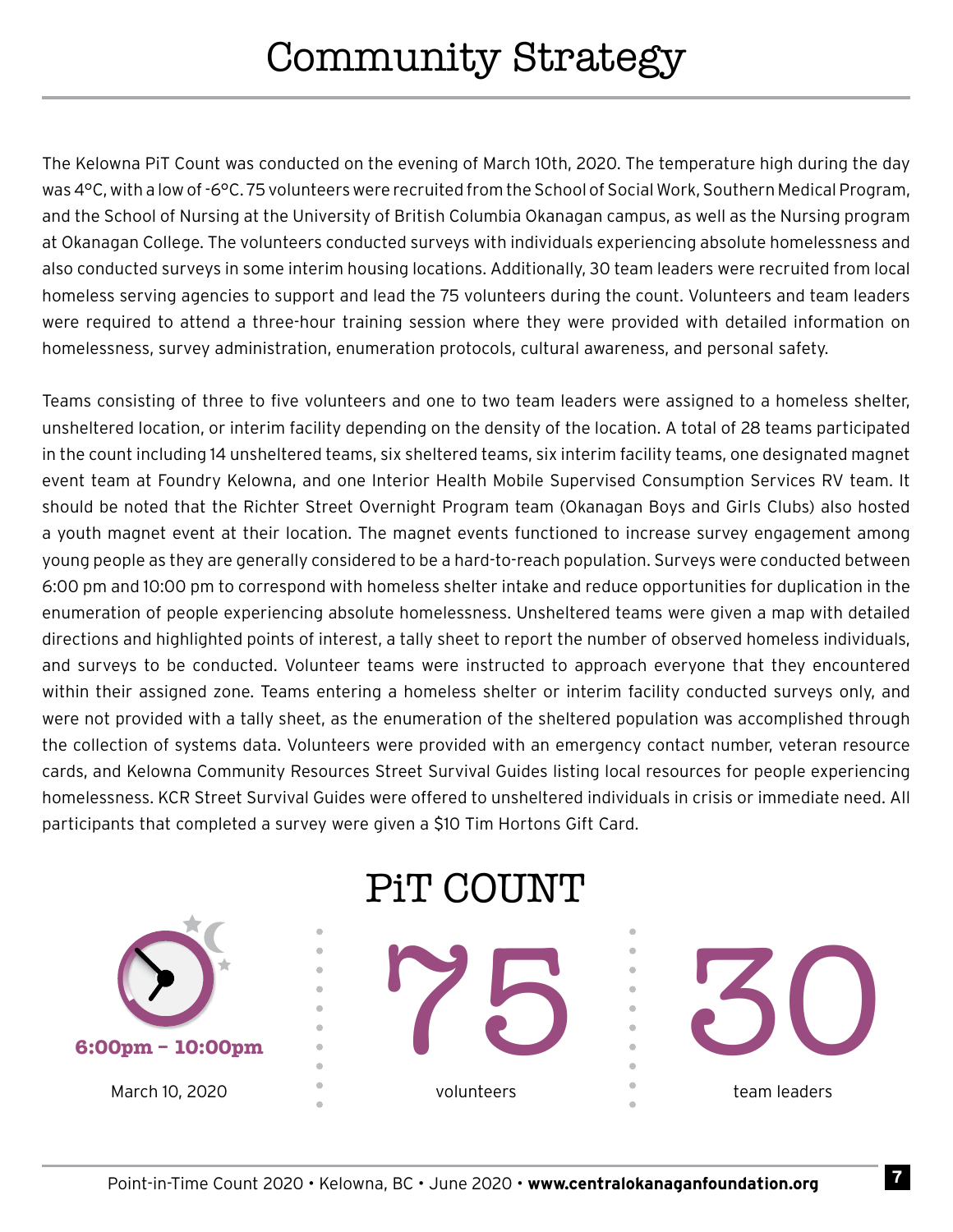To enumerate and collect demographic information about individuals experiencing homelessness, a mixed-methods design was used including tally sheets, survey data and systems data (Figure 1).



3 DATA SOURCES

Figure 1. The PiT Count data collection strategy consisted of collecting 3 types of data sources from the 5 population groups defined.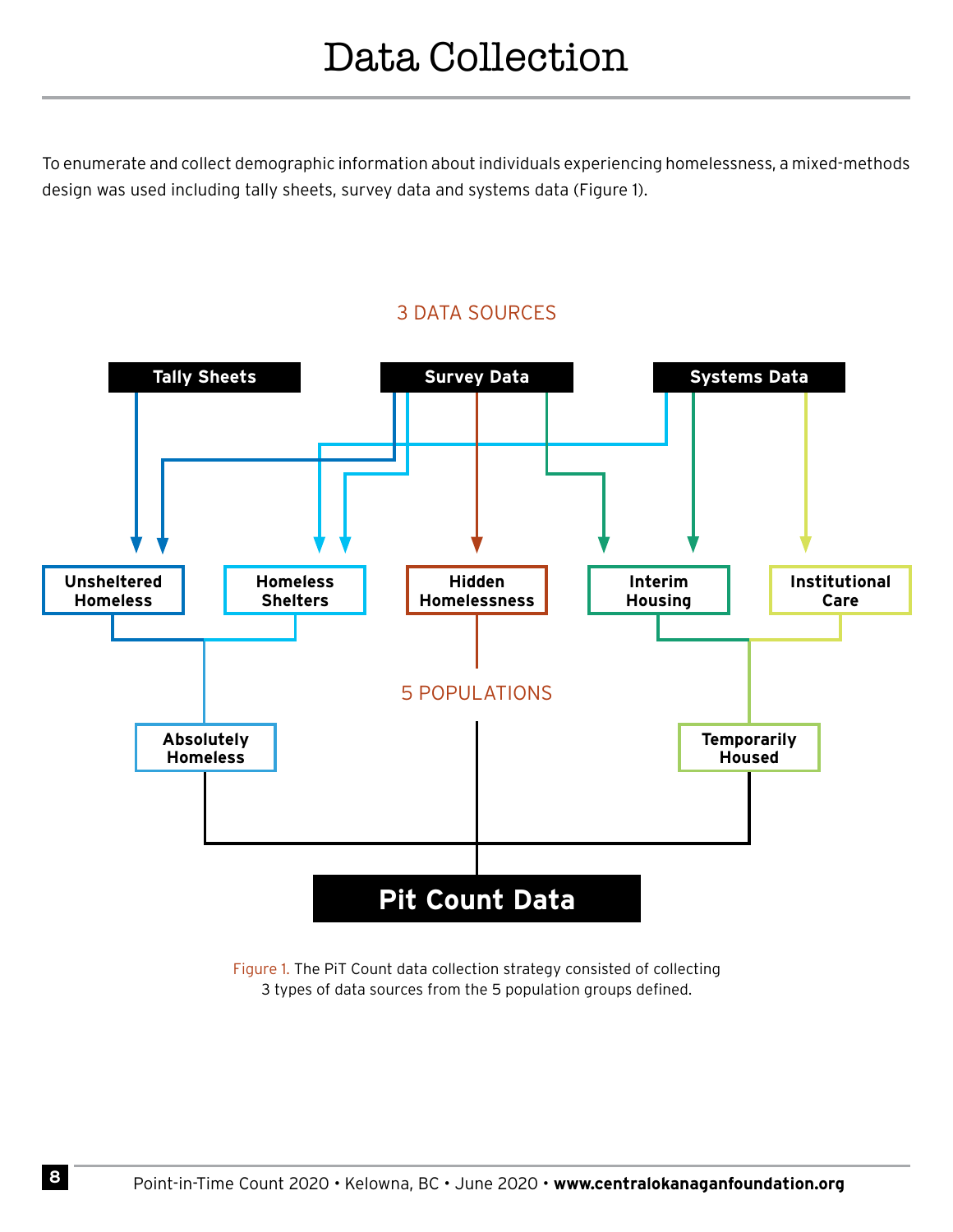**Systems Data.** Sheltered locations where homeless individuals may be residing, including homeless shelters, interim housing, and institutional care facilities, were contacted prior to the night of the count to obtain access to systems data for individuals residing at each location on the night of the count. Each organization received detailed instructions regarding how to report their records, including instructions on how to maintain the confidentiality and anonymity of each client. Information was collected regarding the total number of clients residing at each location on the night of the count as well as demographic information including age, gender, whether they identified as an Indigenous person, and whether the individual was an accompanied child aged 18 or younger. Institutional care providers were asked to only provide information on temporarily housed clients, as previously defined, that would lack permanent housing upon release, including those that self-reported being homeless, have no fixed address, or discharge plan. Sheltered locations were also asked to provide data regarding their total capacity and the number of waitlisted individuals where applicable.

**Survey Data.** The survey consisted of three sections, including an introductory script, 4 screening questions, 15 core questions from Reaching Home and 1 additional question suggested by the Canadian Observatory on Homelessness (COH). Several core questions contained additional optional sub questions also taken from the optional questions suggested by COH. The introductory script introduced the volunteer and the purpose of the survey. Individuals were informed that the survey would take about 10-15 minutes to complete, that their participation was voluntary, that they may skip any question or stop the interview at any time, and that their responses would be anonymous. Screening questions were used to determine if an individual had previously taken the survey, was willing to participate, and was eligible to conduct the survey. Additional screening questions were added to identify and screen-in individuals experiencing hidden homelessness. Individuals were asked, "Where are you staying tonight?" If someone identified with a hidden homeless location (e.g. "someone else's place"), the follow-up question was asked, "Do you have access to a permanent residence where you can safely stay as long as you want?" Depending on the responses to these questions, an individual's eligibility was determined. Survey questions included participants' age, gender, Indigenous identity, number of family members present, military or RCMP service, number of homeless episodes, amount of time being homeless, age of first homeless episode, health challenges, reasons for housing loss, sources of income, foster care/group home history, and challenges faced while trying to secure housing. A complete list of the survey questions and potential responses are available online at www.centralokanaganfoundation.org.

**Tally Sheets.** Volunteer teams surveying in unsheltered locations used tally sheets to record individuals that did not participate in the survey. Tally sheets were used to record when an individual was not surveyed. Volunteers reported the reason the person was not surveyed (whether they declined, already responded, or were observed only). For individuals that were observed as homeless, volunteers indicated the reasons why they perceived the individual to be homeless (e.g. sleeping on bench with belongings).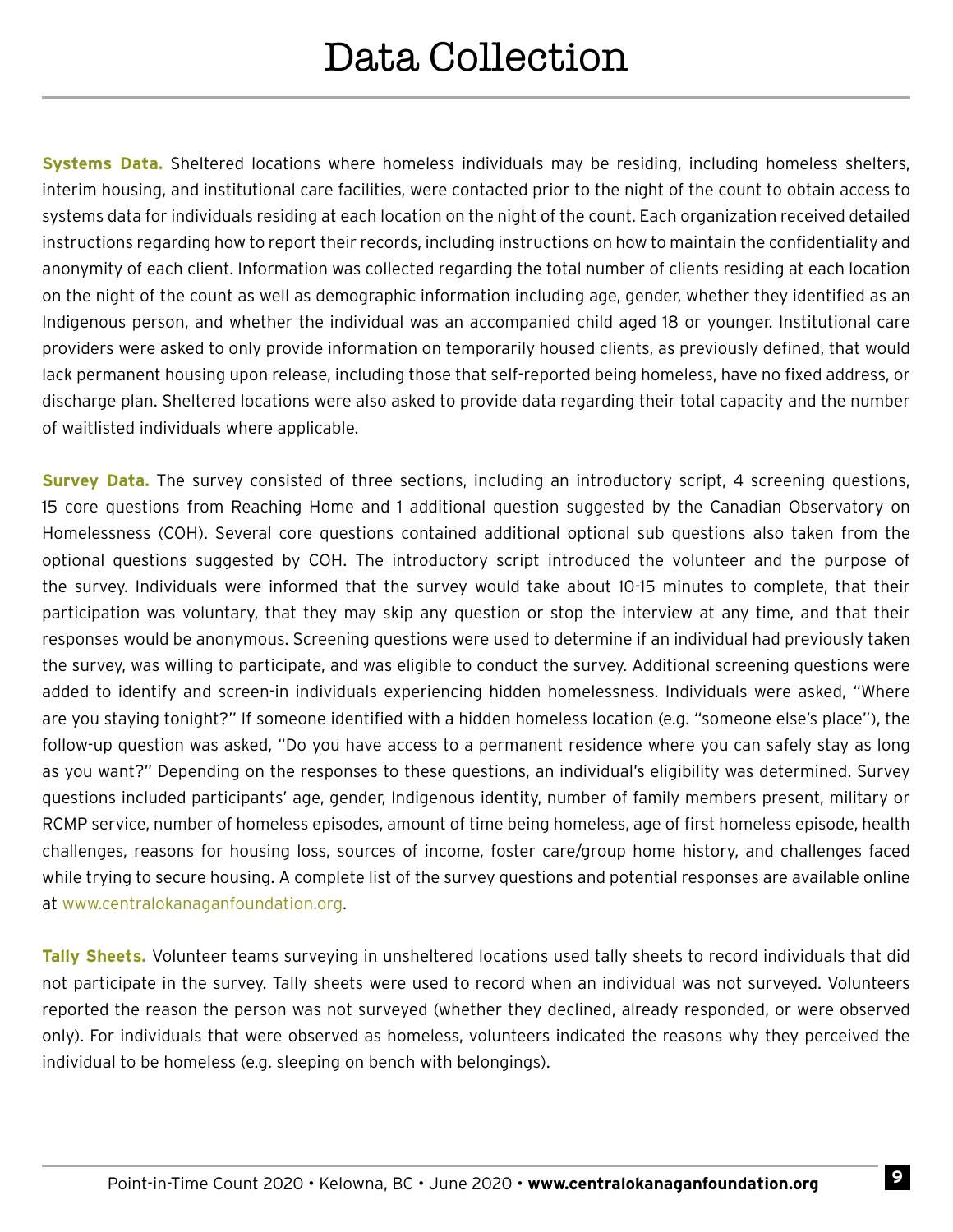## Findings

Systems data from social agencies was used to collect information regarding an individual's age, gender, whether they identified as an Indigenous person or were an accompanied child. Data was received from a total of 6 shelters (Table 1), 11 system-supported interim housing locations (Table 2), and 9 institutional care locations (Table 3). A total of 225 individuals were identified as staying in a homeless shelter on the night of the count. An additional 253 individuals were identified as residing in interim housing and 82 individuals residing in institutional care. Volunteer teams surveying unsheltered locations identified 72 individuals experiencing unsheltered homelessness during the night of the count, with 2 additional individuals unsure of where they were spending the night. A total of 249 surveys were completed, including 119 with people staying in shelters and 31 with people staying in unsheltered locations. This represents a response rate of 53% of the sheltered homeless population and 43% of the identified unsheltered homeless population. In addition, 91 surveys were completed by individuals in interim housing, six surveys were completed by individuals experiencing hidden homelessness and two surveys were completed by individuals who didn't know where they were staying the night.

|   | <b>HOMELESS SHELTERS</b>                      |       |                             |             |                     |
|---|-----------------------------------------------|-------|-----------------------------|-------------|---------------------|
|   | <b>Location (Organization)</b>                | Count | Total Capacity <sup>1</sup> | Survey Data | <b>Systems Data</b> |
|   | Alexandra Gardner Shelter (NOW Canada)        | 18    | $20+$                       | x           |                     |
| 2 | Cornerstone (John Howard Society)             | 78    | $80+$                       | x           |                     |
| 3 | Welcome Inn                                   | 40    | 40                          | x           |                     |
| 4 | Kelowna's Gospel Mission                      | 76    | 76                          | x           |                     |
| 5 | Kelowna Women's Shelter                       | 13    | $16+$                       |             |                     |
| 6 | Youth Shelter (Okanagan Boys and Girls Clubs) |       | $10+$                       | n/a         | n/a                 |
|   | <b>Total</b>                                  | 225   | $242+$                      |             |                     |

Table 1. Client enumeration, total capacity, and data collection strategy (survey or systems data) for local homeless shelters. 1 The total capacity of the homeless shelter may be expanded by providing sleeping mats or additional cots, denoted by the (+) symbol.

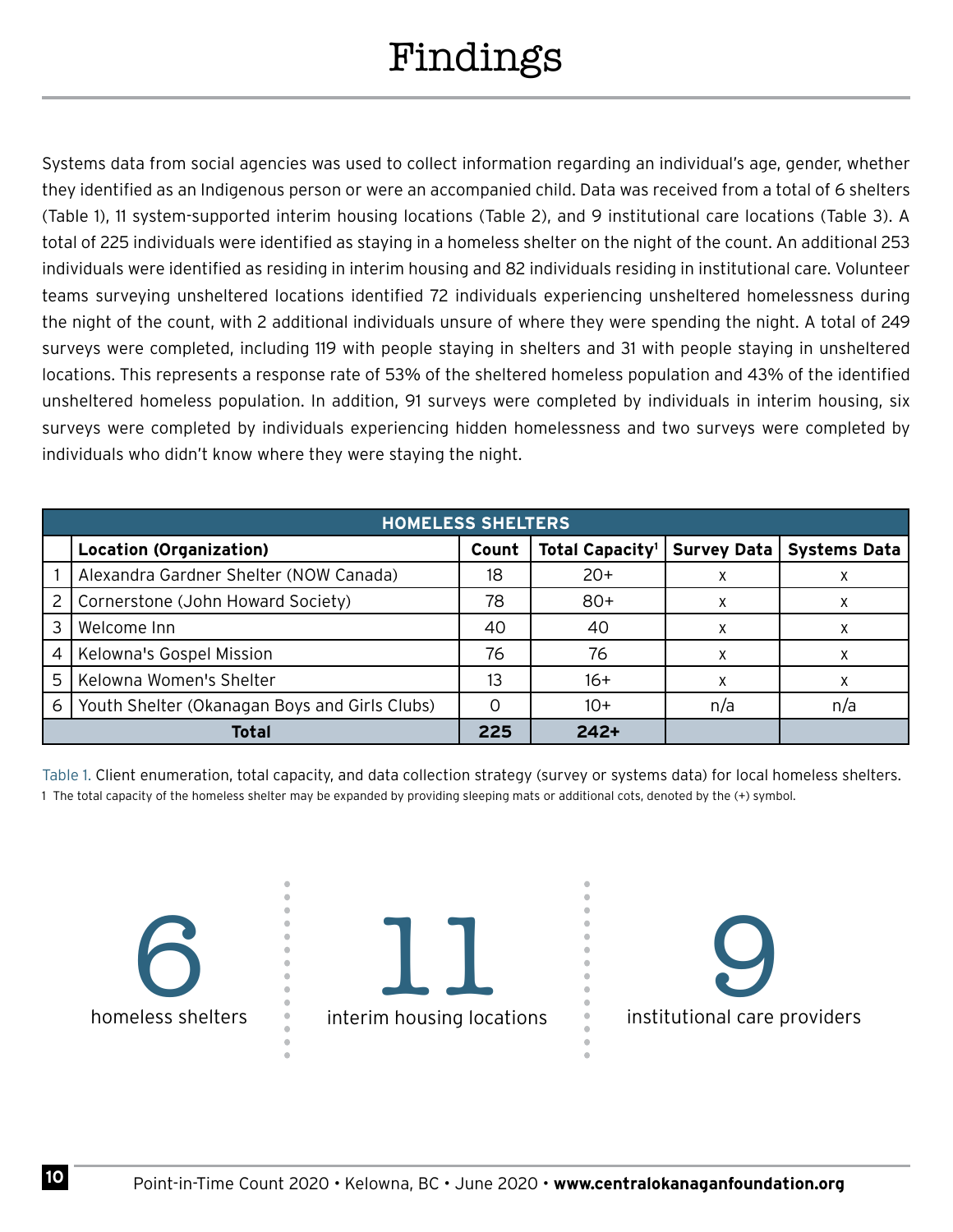### Findings

|    | <b>INTERIM HOUSING</b>                                  |                    |                       |                    |                     |
|----|---------------------------------------------------------|--------------------|-----------------------|--------------------|---------------------|
|    | <b>Location (Organization)</b>                          | Count <sup>1</sup> | <b>Total Capacity</b> | <b>Survey Data</b> | <b>Systems Data</b> |
|    | 1043 Harvey House (John Howard Society)                 | 5                  | 9                     |                    | X                   |
|    | Cardington Apartments (John Howard Society)             | 28                 | 30                    | X                  | X                   |
|    | Fuller Place Bridge to Housing<br>(John Howard Society) | 37                 | 37                    | X                  | X                   |
| 4  | Essentials Safe Housing (NOW Canada)                    | 11                 | 12                    | X                  | X                   |
| 5  | Family Den (Ki-Low-Na Friendship Society)               | 13                 | 8                     |                    | X                   |
| 6  | Freedom's Door                                          | 63                 | 63                    | X                  | X                   |
| 7  | Gateway (Okanagan Boys and Girls Clubs)                 |                    | 2                     | X                  | X                   |
| 8  | Penny Lane (Okanagan Boys and Girls Clubs)              | 3                  | 6                     | X                  | X                   |
| 9  | Karis Support Society                                   | 39                 | 36                    | X                  | X                   |
| 10 | Ozanam House (Society of St. Vincent de Paul)           | 15                 | 18                    |                    | X                   |
| 11 | Francis Avenue & Gordon Drive (Society of Hope)         | 38                 | 38                    |                    | X                   |
|    | Total                                                   | 253                | 259                   |                    |                     |

Table 2. Client enumeration, total capacity, and data collection strategy (survey or systems data) for local interim housing locations. 1 Some counts include infants or young children who may not be factored into the Total Capacity for a facility.

|                | <b>INSTITUTIONAL CARE</b>                                                           |       |                    |                     |
|----------------|-------------------------------------------------------------------------------------|-------|--------------------|---------------------|
|                | <b>Location (Organization)</b>                                                      | Count | <b>Survey Data</b> | <b>Systems Data</b> |
|                | Cara Centre                                                                         | 6     |                    | x                   |
| 2              | Coral House (Okanagan Mental Health Society)                                        | 5     |                    | X                   |
| 3              | Florin House                                                                        | 8     |                    | X                   |
| 4              | Holding Cells (RCMP)                                                                | 8     |                    | X                   |
| 5              | Kelowna General Hospital                                                            | 25    |                    | X                   |
| 6              | Bridgeway Intensive Residential Treatment<br>(The Bridge Youth and Family Services) | 14    |                    | χ                   |
| $\overline{7}$ | Adult Withdrawal Management<br>(The Bridge Youth and Family Services)               | 7     |                    | X                   |
| 8              | Youth Withdrawal Management<br>(The Bridge Youth and Family Services)               | 0     |                    | X                   |
| 9              | Supported Recovery (The Bridge Youth and Family Services)                           | 9     |                    | X                   |
|                | Total                                                                               | 82    |                    |                     |

Table 3. Client enumeration (of individuals that would lack permanent housing upon release) and data collection strategy (survey or systems data) for local institutional care providers.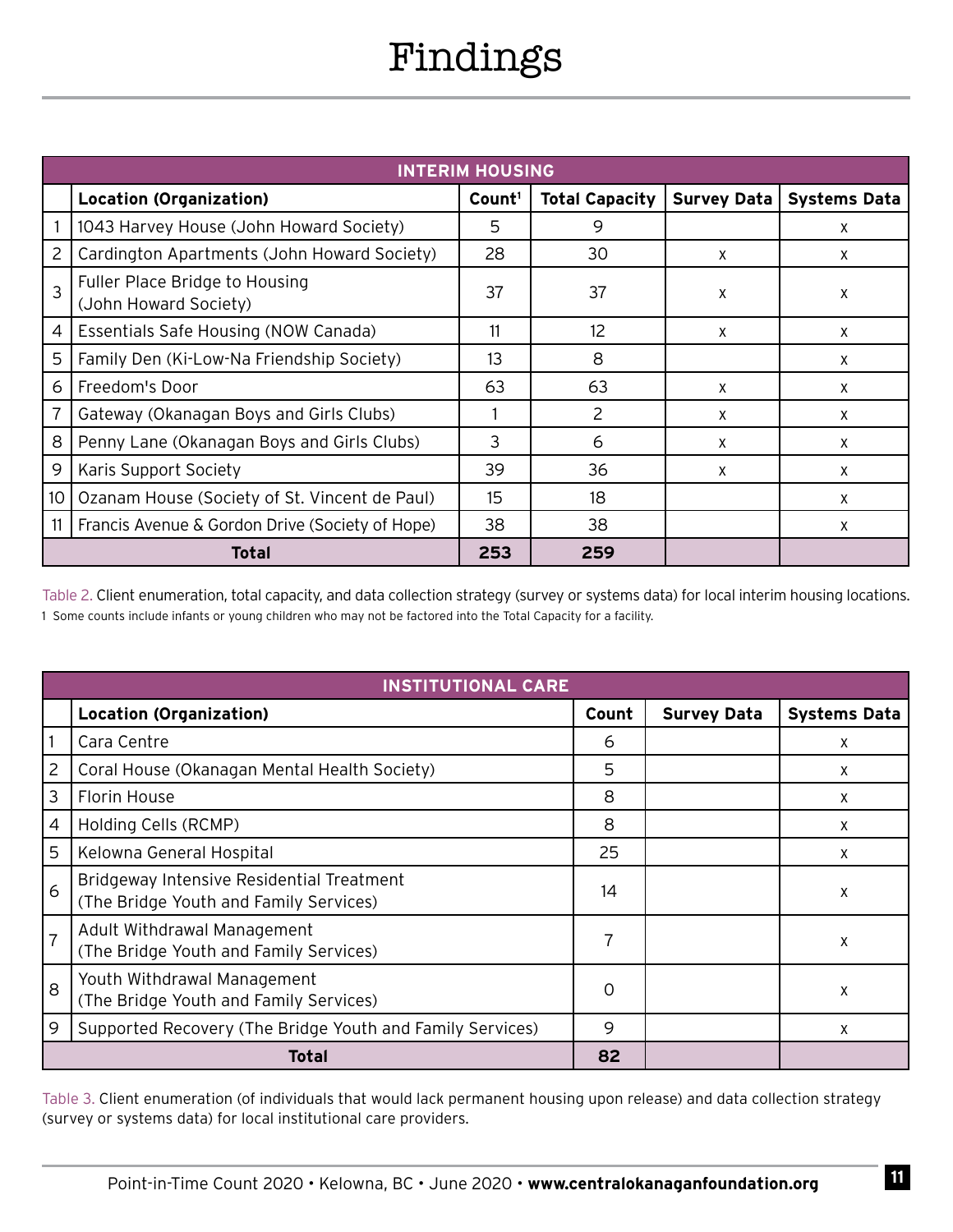To reflect the most accurate enumeration of the absolutely homeless population in Kelowna, a combination of homeless shelter systems data (n=225), unsheltered survey data (n=31), and volunteer-observed homelessness (n=41) were used. A total of 297 individuals were identified as being absolutely homeless, with 225 (76%) experiencing sheltered homelessness, 72 (24%) experiencing unsheltered homelessness. There were also two additional individuals experiencing absolute homelessness but staying in unknown locations. These individuals could not be added to the tally as they may be accessing a shelter and thus be double counted. However, their survey responses were used in survey question analysis for understanding service needs.

Systems data and unsheltered survey data were used to most accurately reflect the age and gender of this population, as well as the percentage of the population who identify as Indigenous (Table 4). The absolutely homeless population had a mean age of 40 years, with the majority being male (71%), indicating no Indigenous identity (79%), and falling between the ages of 25-64 years (89%). Notably, there were a higher number of women indicating Indigenous Identity (25%) when compared to their male counterparts (19%). Figure 2 depicts the percentage distribution of gender by age ranges.

| <b>ABSOLUTE HOMELESSNESS DEMOGRAPHICS</b> | $n = 256$           |
|-------------------------------------------|---------------------|
| Age (Mean, Standard Deviation)            | 40 years $(\pm 13)$ |
| Age Range (%)                             |                     |
| O-14 years                                | $\overline{c}$      |
| $15-24$ years <sup>1</sup>                | 6                   |
| 25-64 years                               | 89                  |
| $65+$ years                               | 3                   |
| Gender (%)                                |                     |
| Male                                      | 71                  |
| Female                                    | 27                  |
| Transgender                               |                     |
| Other                                     | 0.4 <sup>2</sup>    |
| Indigenous Identity (%)                   |                     |
| Non-Indigenous                            | 79                  |
| <b>First Nations</b>                      | 14                  |
| Métis                                     | 4                   |
| Non-Status / Indigenous Ancestry          |                     |
| Inuit                                     |                     |

Table 4. Age, gender, and Indigenous Identity of individuals experiencing absolute homelessness. Rounding may cause some categories reporting (%) not to add to 100%.

1 Some local youth homelessness services organizations define youth as people aged 12-24. The percentage of people who are experiencing absolute homelessness in this category is 7%.

2 Decimal place added in this case to prevent 0% representation (n=1 individual).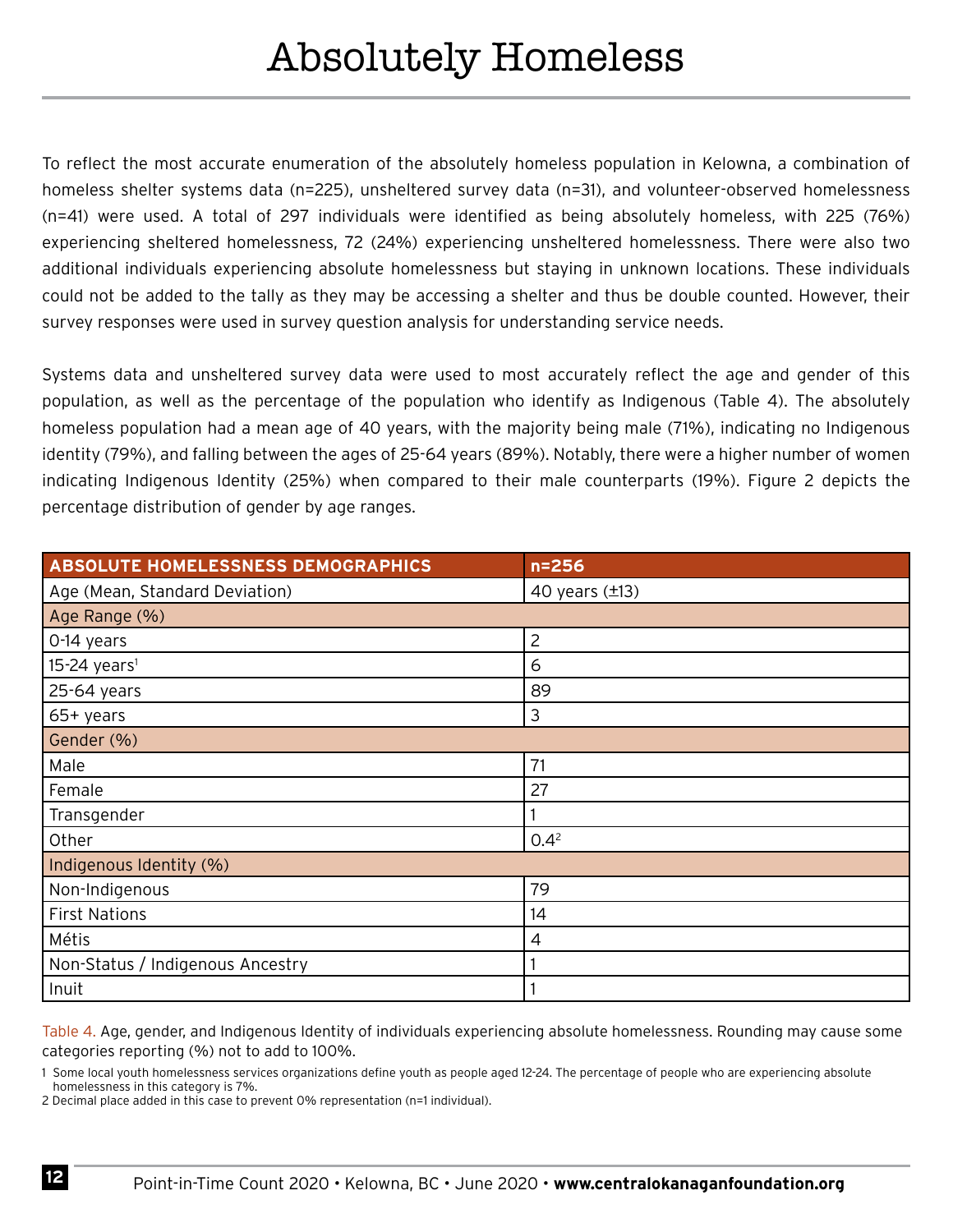

Figure 2. Gender distribution (%) by age range of individuals experiencing absolute homelessness.

A total of 152 surveys were completed with individuals that were identified as being absolutely homeless (Table 5). 89% indicated that they were not with any family members, whereas 11% identified being with a family member on the night of the count. 84% indicated that they had stayed in an emergency shelter within the past year. 7% indicated that they had served in the Canadian Military and none indicated service in the RCMP. 1% indicated they were new immigrants or refugees that had moved to Canada within the past five years. The average number of days spent homeless within the last year was 267 days, ranging from 12 days to 365 days. 72% of participants were identified as being chronically homeless as a result of being homeless for six months or more within the past year. The average number of homeless episodes within the past year was 1.4 times, ranging from one (current episode) to seven episodes. 11% of participants were identified as being episodically homeless as a result of experiencing three or more separate episodes of homelessness within the past year. 38% of those experiencing absolute homelessness identified that they had been in foster care and/or a group home. Of those who had been in foster care and/or a group home, 50% became homeless within one year of leaving care. 88% of participants identified their sexual orientation as straight, 8% as bisexual, 2% as asexual, 1% as gay, 1% as queer, and 1% as other. The absolutely homeless population had a mean age of 28 years when they experienced homelessness for the first time, with 48% of those experiencing absolute homelessness before the age of 25.

In 2020 participants were asked for the first time to identify health challenges they may be facing. 79% of individuals reported substance use issues, with 61% reporting mental health issues, 45% reporting a learning disability or cognitive limitation, 44% reporting an illness or medical condition, and 40% a physical disability. They were also asked if they identified as having an acquired brain injury, with 37% responding 'yes'. In addition, participants were asked about their service needs. The highest reported service needs were related to addiction or substance abuse, which accounted for 26% of answers, and mental health, which accounted for 23% of answers. Other service needs included serious/ongoing medical condition (14%), physical disability (11%), learning disability (10%), and brain injury (10%), none of the above (5%), and pregnancy (1%).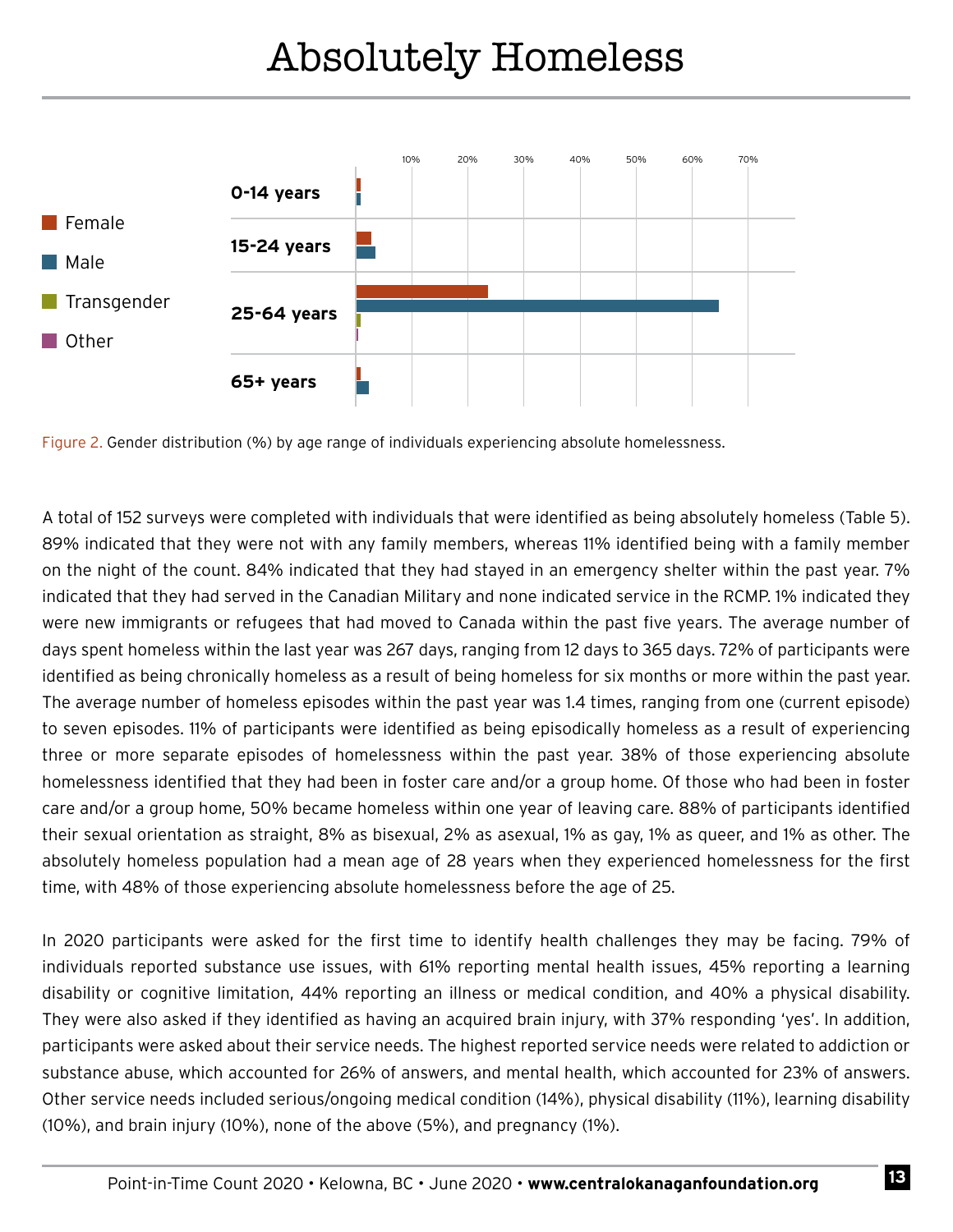| ABSOLUTE HOMELESSNESS CHARACTERISTICS                               | $n = 152$                |
|---------------------------------------------------------------------|--------------------------|
| Staying with Family Members (%)                                     |                          |
| Yes                                                                 | 11                       |
| No                                                                  | 89                       |
| Have Used Emergency Shelter in Past Year (%)                        |                          |
| Yes                                                                 | 84                       |
| No                                                                  | 16                       |
| Service (%)                                                         |                          |
| Military                                                            | $\overline{7}$           |
| <b>RCMP</b>                                                         | 0                        |
| No Service                                                          | 93                       |
| Immigrant or Refugee in Past Five Years (%)                         |                          |
| Yes                                                                 |                          |
| <b>No</b>                                                           | 99                       |
| Days Homeless Within Past Year (Mean, Standard Deviation)           | 267 days (±128)          |
| Length of Time Homeless Within Past Year (%)                        |                          |
| 0-2 Months                                                          | 12                       |
| 3-5 Months                                                          | 16                       |
| 6-12 Months                                                         | 72                       |
| Homeless Episodes Within the Past Year (Mean, Standard Deviation)   | 1.4 episodes $(\pm 1.0)$ |
| Number of Times Homeless Within Past Year (%)                       |                          |
| 1 Time (current episode)                                            | 75                       |
| 2 Times                                                             | 13                       |
| 3 or more Times                                                     | 11                       |
| Been in Foster Care and/or Group Home (%)                           |                          |
| Yes                                                                 | 38                       |
| No                                                                  | 62                       |
| Became Homeless Within 1 Year of Leaving Foster Care/Group Home (%) |                          |
| Yes                                                                 | 50                       |
| No                                                                  | 50                       |
| Sexual Orientation (%)                                              |                          |
| Straight                                                            | 88                       |
| <b>Bisexual</b>                                                     | 8                        |
| Asexual                                                             | $\overline{c}$           |
| Queer                                                               |                          |
| Gay                                                                 |                          |
| Other                                                               |                          |

Table 5. Characteristics of individuals experiencing absolute homelessness. Rounding may cause some categories reporting (%) not to add to 100%.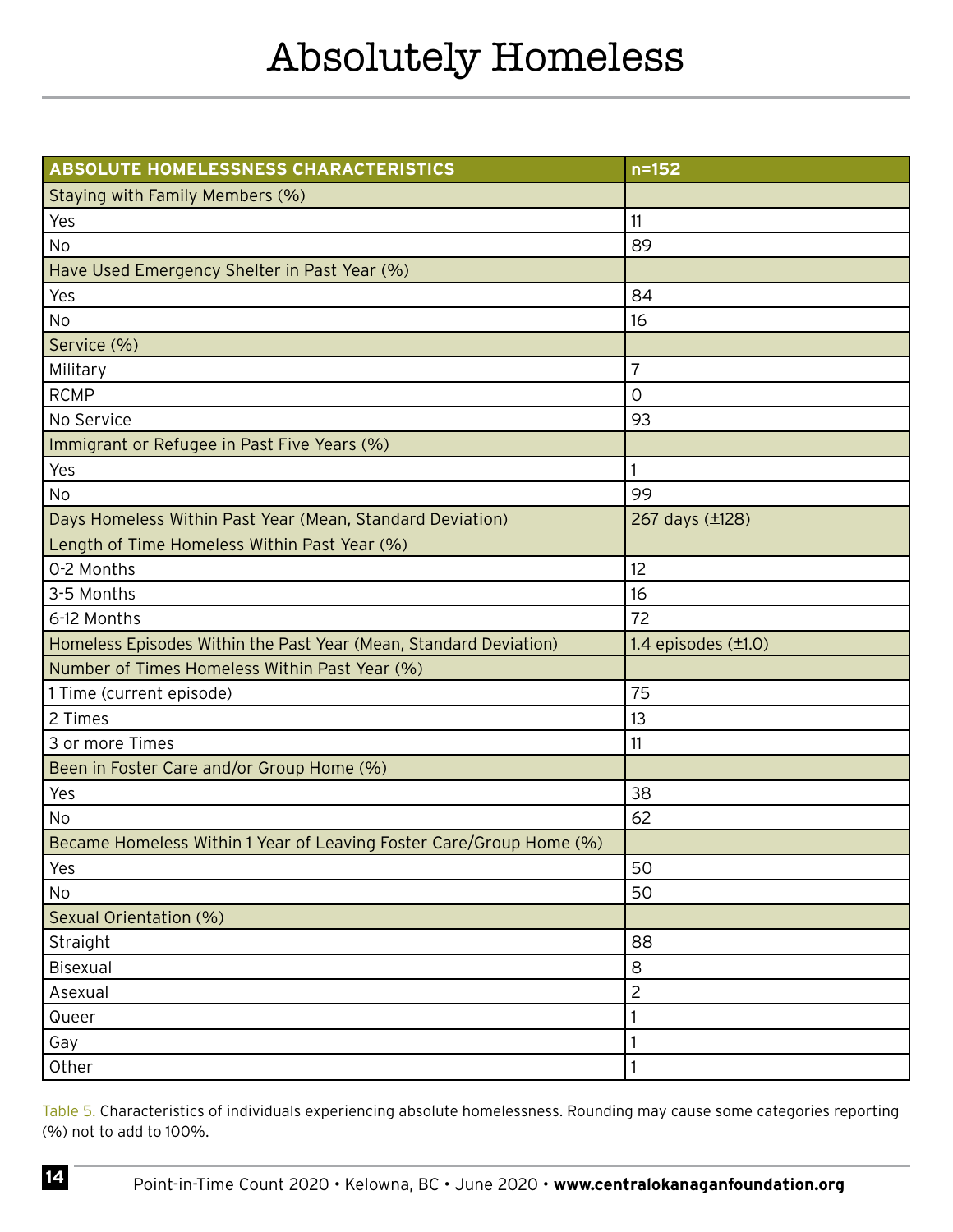Table 5. Continued

| 1st Homelessness Experience (Mean, Standard Deviation) | 28 years (±14.6) |           |
|--------------------------------------------------------|------------------|-----------|
| 1st Homelessness Experience (%)                        |                  |           |
| 0-14 years                                             | 18               |           |
| 15-24 years                                            | 31               |           |
| 25-64 years                                            | 51               |           |
| 65+ years                                              |                  |           |
| Health Challenges (%)                                  | Yes              | <b>No</b> |
| Substance Use Issue                                    | 79               | 21        |
| <b>Mental Health Issue</b>                             | 61               | 39        |
| Learning Disability or Cognitive Limitation            | 45               | 55        |
| <b>Illness or Medical Condition</b>                    | 44               | 56        |
| Physical Disability                                    | 40               | 60        |
| Acquired Brain Injury (%)                              | Yes              | No        |
|                                                        | 37               | 63        |
| Service Needs (%) <sup>1</sup>                         |                  |           |
| Addiction or Substance Abuse                           | 26               |           |
| Mental Health (Counselling, Treatment etc.)            | 23               |           |
| Serious/Ongoing Medical Condition                      | 14               |           |
| <b>Physical Disability</b>                             | 11               |           |
| Learning Disability                                    | 10               |           |
| Brain Injury                                           | 10               |           |
| None of the Above                                      | 5                |           |
| Pregnancy                                              |                  |           |

Participants were asked, "What happened that caused you to lose your housing most recently?", "How long ago did that happen (that you lost your housing most recently?1 )","What are your sources of income?" and "What challenges or problems have you experienced when trying to find housing?" The highest reported reason for housing loss was household conflict (21%), which includes spouse/partner conflict, parent/guardian conflict and roommate conflict, followed by not enough income for housing (18%) and substance use issue (13%). 55% of people responded that they lost their housing within the past year, with 7% of those being within the last month. 21% responded that they lost their housing between one to three years ago, 13% between three to five years ago, 10% more than five years ago, with 1% never having had stable housing. The highest reported source of income was from welfare/social assistance (28%), followed by disability benefits (21%), and informal income (e.g. bottle returns, panhandling) (19%). The highest reported challenge when trying to find housing was rents too high (20%), followed by low income (18%), addiction (10%), and discrimination (9%).

1 Service Needs is a multi-response question where respondents could select more than one response. Response percentages shown represent highest to lowest reported answer frequency (e.g., x=10 means that x accounted for 10% of all responses).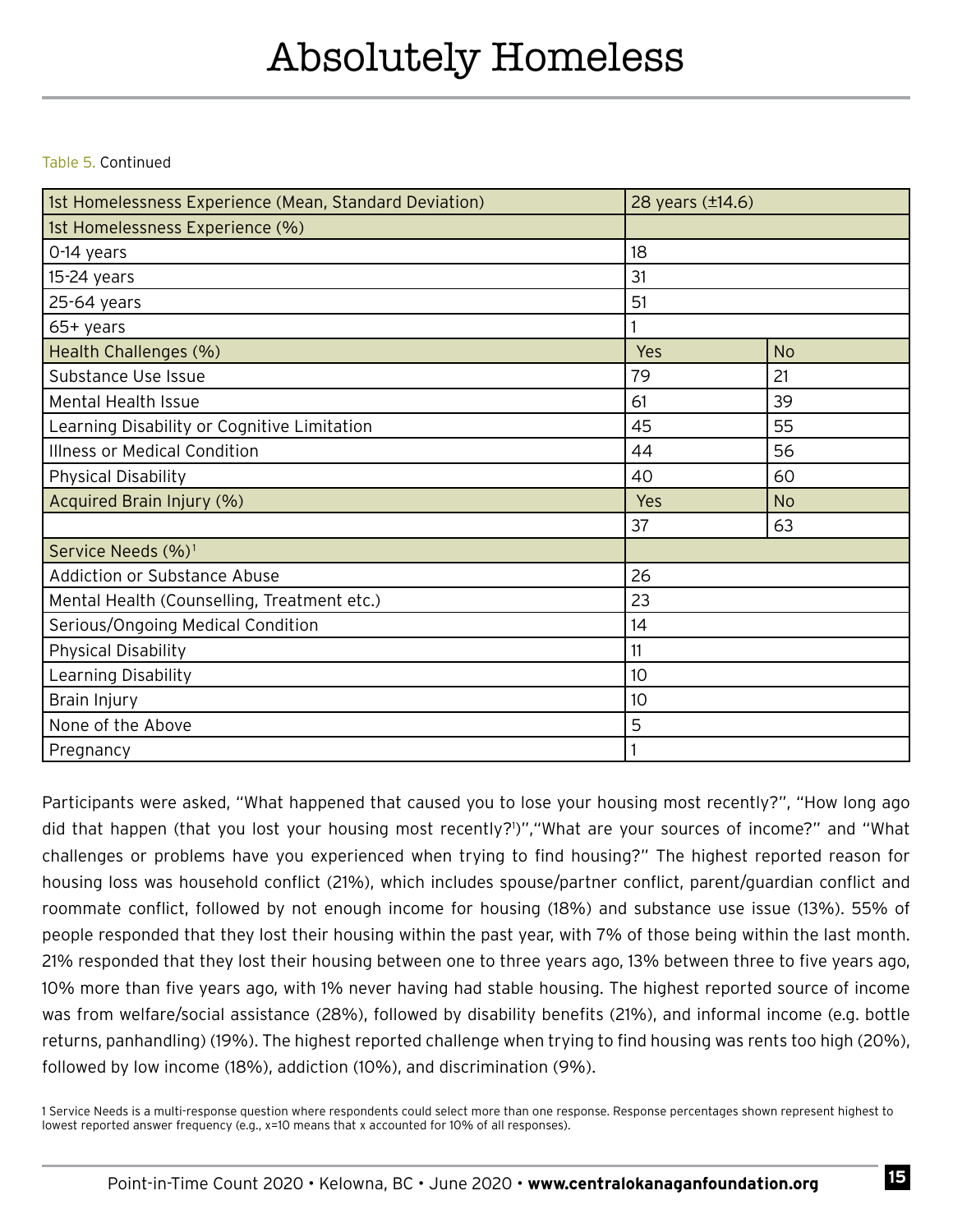| ABSOLUTE HOMELESSNESS CHARACTERISTICS                      |                |
|------------------------------------------------------------|----------------|
| Reason For Housing Loss (%) <sup>1</sup>                   |                |
| Household Conflict <sup>2</sup>                            | 21             |
| Not Enough Income for Housing                              | 18             |
| Substance Use Issue                                        | 13             |
| Conflict with Landlord                                     | 9              |
| <b>Illness or Medical Condition</b>                        | $\overline{7}$ |
| Incarceration (jail or prison)                             | 4              |
| <b>Building Sold or Renovated</b>                          | $\overline{4}$ |
| Unforeseen Event (e.g. fire or flood)                      | 3              |
| Conflict With: Other                                       | $\overline{c}$ |
| Other $3$                                                  | 2              |
| Unfit/Unsafe Housing Condition                             | $\overline{c}$ |
| Experienced Abuse by Spouse/Partner                        | 2              |
| Experienced Abuse by Other                                 | 2              |
| Hospitalization or Treatment Program                       | 2              |
| Left the Community/Relocated                               |                |
| <b>Experienced Discrimination</b>                          |                |
| Complaint (e.g. pets/noise/damage)                         |                |
| Never Had Stable Housing                                   |                |
| Theft of Property                                          | 0.5            |
| Addition to Family (Too Many People in Housing)            | 0.5            |
| How Long Ago Did You Lose Your Housing Most Recently? (%)  |                |
| Less than 1 month ago                                      | 7              |
| 1 month to 1 year ago                                      | 48             |
| $1(+)^4$ to 3 years ago                                    | 21             |
| $3(+)$ to 5 years ago                                      | 13             |
| More than 5 years ago                                      | 10             |
| Never Had Stable Housing                                   |                |
| Source of Income (%) <sup>1</sup>                          |                |
| <b>Welfare/Social Assistance</b>                           | 28             |
| Disability Benefit                                         | 21             |
| Informal Income Sources (e.g. bottle returns, panhandling) | 19             |
| Employment                                                 | 10             |
| GST/HST Refund                                             | $\overline{7}$ |
| Money from Family/Friends                                  | $\overline{4}$ |
| No Income                                                  | 4              |
| Seniors Benefits                                           | $\overline{2}$ |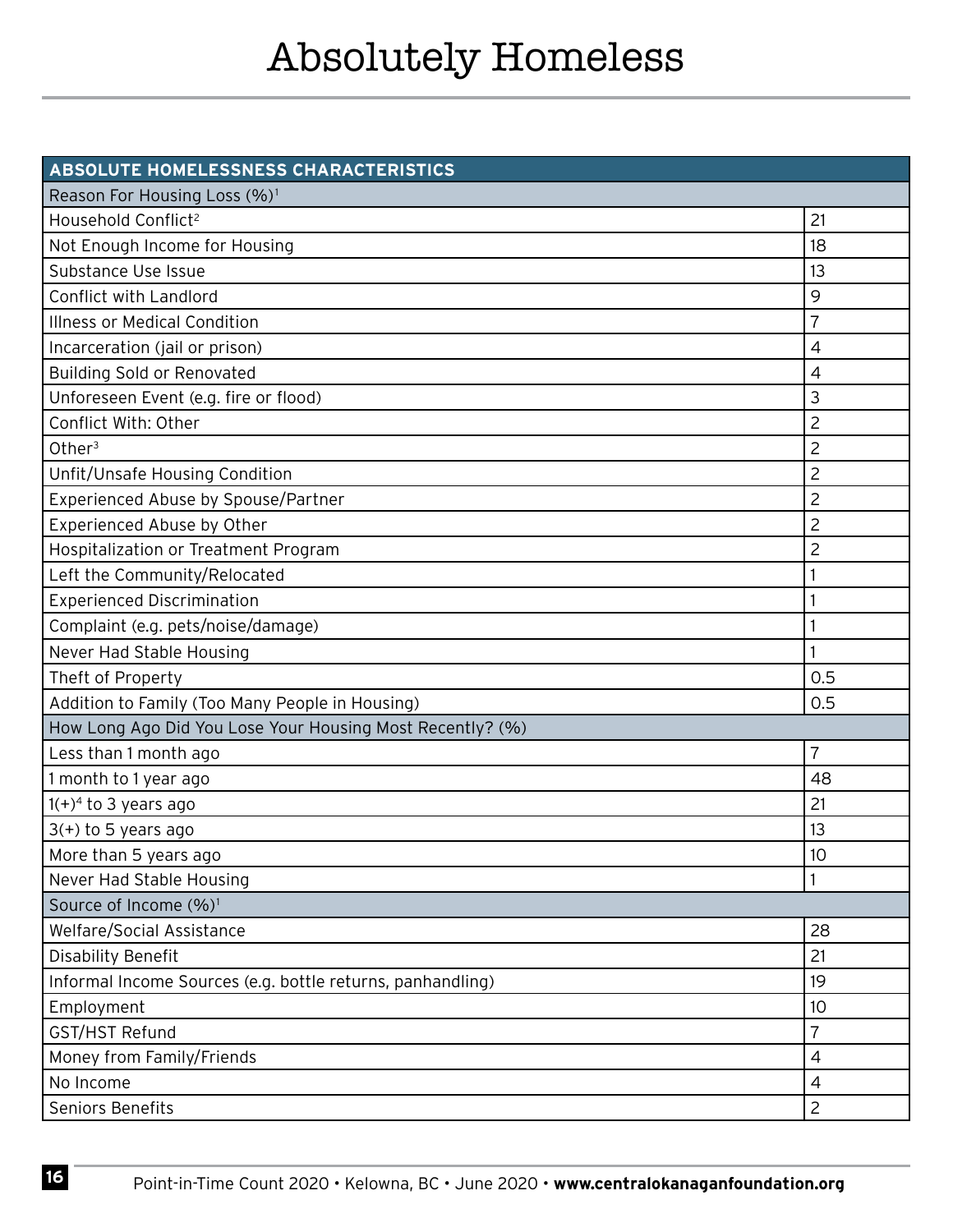| Source of Income (%) Continued                  |                |
|-------------------------------------------------|----------------|
| <b>Employment Insurance</b>                     |                |
| Child and Family Tax Benefits                   |                |
| Income from Deceased Family Members/Inheritance |                |
| Other <sup>5</sup>                              | $\mathbf{1}$   |
| Barriers to Housing (%) <sup>1</sup>            |                |
| Rents Too High                                  | 20             |
| Low Income                                      | 18             |
| Addiction                                       | 10             |
| Discrimination                                  | 9              |
| No Income Assistance                            | 8              |
| <b>Mental Health Issues</b>                     | 5              |
| Poor Housing Conditions                         | 5              |
| Family Breakdown/Conflict                       | 5              |
| <b>Criminal History</b>                         | $\overline{4}$ |
| Health/Disability Issues                        | 3              |
| Domestic Violence                               | 2              |
| Pets                                            | $\overline{c}$ |
| Don't Want Housing                              | $\overline{c}$ |
| Children                                        |                |
| No References                                   |                |
| Lack of Housing Availability                    |                |
| Other <sup>6</sup>                              |                |
| Bad/No Credit                                   |                |
| Currently on Waitlist                           |                |
| Transportation                                  | $\mathbf{1}$   |
| Roommates/Problems with Shared Housing          | 0.4            |
| No Barrier                                      | 0.2            |

Table 6. Survey responses to the questions, "What happened that caused you to lose your housing most recently?", "How long ago did that happen (that you lost your housing most recently)?","What are your sources of income?" and "What challenges or problems have you experienced when trying to find housing?" Note: Multiple responses were accepted. Rounding may cause some categories reporting (%) not to add to 100%.

- 1 Reason for Housing Loss (%)+, Source of Income (%)+, and Barriers to Housing (%)+ are multi-response questions where respondents could select more than one response. Response percentages shown represent highest to lowest reported answer frequency (e.g., x=10 means that x accounted for 10% of all responses).
- 2 Household conflict included: spouse/partner (11%), roommates (8%) and parent/guardian (2%).
- 3 Other answer options included: work, medication, loss of personal documents, boredom.
- 4 1(+) indicates >1 year and so forth.
- 5 Other answer options included: lotto, settlement from an accident
- 6 Other answer options included: too many criteria, landlord advancing on wife, haven't looked, lack of education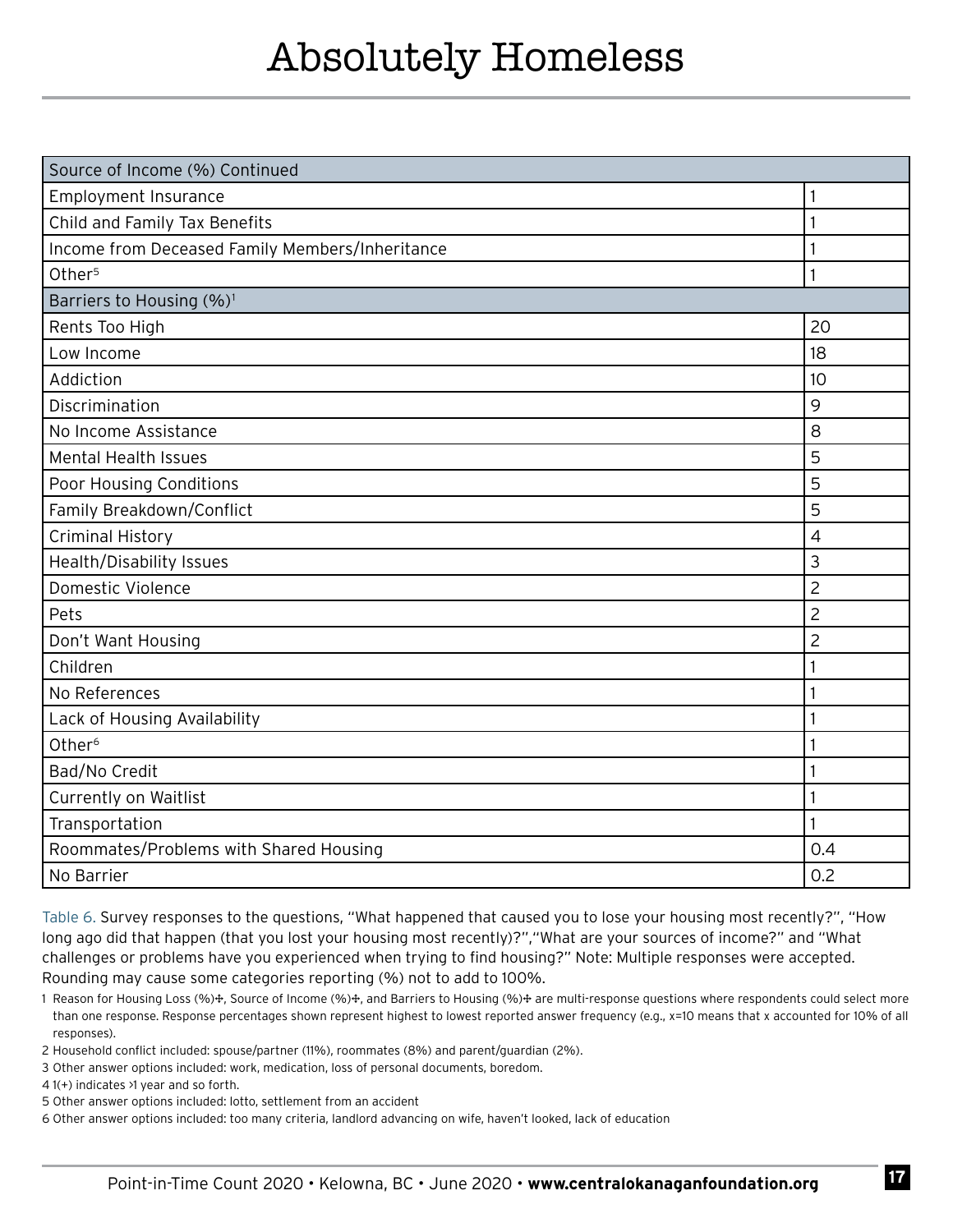The question "How long have you been in Kelowna?" is reported as the number of people that moved to Kelowna in the past year to match the question asked in 2016 and 2018. Two additional follow-up questions were asked in 2018 and 2020: "What is the main reason you came to Kelowna?" and "Where did you live before you came here?" The highest reported reasons for moving to Kelowna were family moved here (15%) and employment (seeking) (15%), followed by to access services and supports (13%) and to visit friends and family (13%). Of those that identified that they had moved to Kelowna within the past year, their answers as to where they moved from varied. Communities were spread throughout Canada with the majority being within British Columbia. This was similar to the answers provided to the question "Which Indigenous community are you from?" where those that identified a community were from a wide range of communities across British Columbia and the rest of Canada, with some coming from the USA (Table 12).

| ABSOLUTE HOMELESSNESS CHARACTERISTICS               |                         |
|-----------------------------------------------------|-------------------------|
| Moved to Kelowna Within Past Year (%)               |                         |
| No.                                                 | 70                      |
| Yes                                                 | 30                      |
| What is The Main Reason You Came to<br>Kelowna? (%) | Within Past Year (N=45) |
| <b>Family Moved Here</b>                            | 15                      |
| Employment (seeking)                                | 15                      |
| To Access Services and Supports                     | 13                      |
| Visit Friends/Family                                | 13                      |
| <b>Access Emergency Shelter</b>                     | 10                      |
| Weather/Climate                                     | 10                      |
| Unforeseen Event (e.g. car broke down)              | 8                       |
| Employment (secured)                                | 5                       |
| Fear for Safety                                     | 3                       |
| Recreation/Shopping                                 | 3                       |
| Other                                               | 3                       |
| To Start Over/To Have a Better Life                 | 3                       |
| To Get Away from Previous Place                     | 3                       |

| Where Did You Live Before You |                |
|-------------------------------|----------------|
| Came Here?                    |                |
|                               | # of           |
| <b>British Columbia</b>       | Respondents    |
| Abbotsford                    | 1              |
| Coldstream                    | $\mathbf{1}$   |
| Cranbrook                     | 1              |
| Fort St. John                 | 1              |
| Golden                        | 1              |
| <b>Grand Forks</b>            | 1              |
| Halifax                       | 1              |
| Kamloops                      | 1              |
| Lake Country                  | 1              |
| Lumby                         | 1              |
| Merritt                       | $\mathbf{1}$   |
| Nelson                        | 1              |
| Penticton                     | 6              |
| Prince Rupert                 | 1              |
| Salmon Arm                    | 1              |
| Squamish                      | 1              |
| Terrace                       | 1              |
| Trail                         | $\mathbf{1}$   |
| Vancouver                     | 4              |
| Victoria                      | $\overline{c}$ |
| Manitoba                      |                |
| Winnipeg                      | 1              |
| Alberta                       |                |
| Calgary                       |                |
| Edmonton                      | $rac{2}{3}$    |
| Saskatchewan                  |                |
| Prince Albert                 | 1              |
| Regina                        | 1              |
| Ontario                       |                |
| Toronto                       | 1              |
| Other                         |                |
| All over AB/BC                | 1              |
| Tokyo                         | 1              |
| <b>USA</b>                    | $\overline{c}$ |

Table 7. Survey responses to the questions, "How long have you been in Kelowna?", "What is the main reason you came to Kelowna?" and "Where did you live before you came here?". Rounding may cause some categories reporting (%) not to add to 100%. Responses of "I don't know" and "decline to respond" caused the list of respondents for "Where did you live before you came here" to add to less than n=45.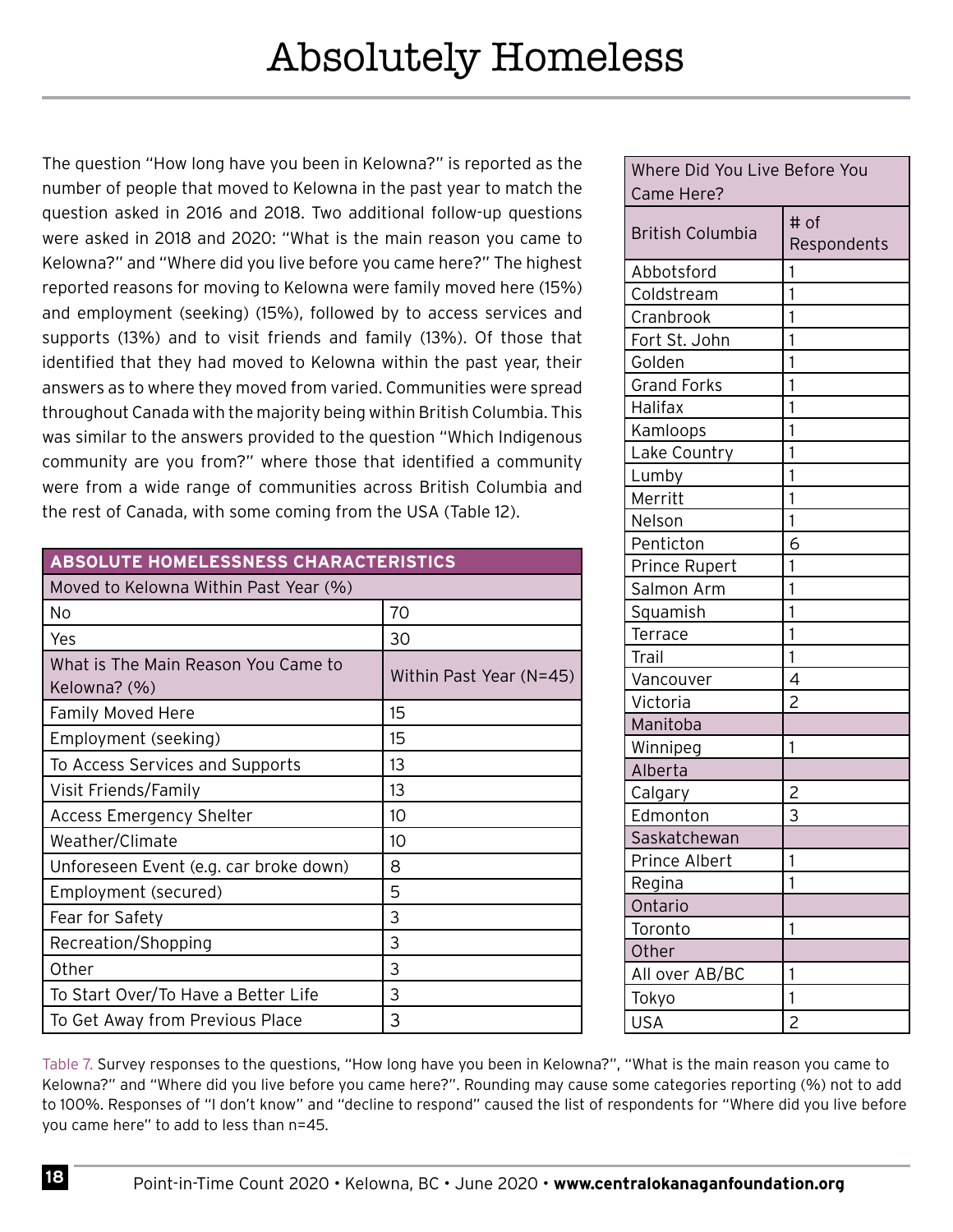| <b>INDIGENOUS COMMUNITIES1</b>                       |
|------------------------------------------------------|
| <b>Absolutely Homeless</b>                           |
| <b>British Columbia</b>                              |
| ?Esdilagh First Nation                               |
| <b>Cheslatta Carrier Nation</b>                      |
| <b>Esk'etemc First Nation</b>                        |
| <b>Kitselas First Nation</b>                         |
| Lheidli T'enneh First Nation                         |
| Lhtako Dené Nation                                   |
| Musqueam Nation                                      |
| Nisga'a Nation                                       |
| Nlaka'pamux Nation                                   |
| Secwepémc Nation                                     |
| Soowahlie First Nation                               |
| Upper & Lower Similkameen                            |
| <b>First Nations</b>                                 |
| Ontario                                              |
| <b>Batchewana First Nation</b>                       |
| Cree Nation (ON specified)                           |
| Kasabonika Lake First Nation                         |
| Mi'kmaq Nation (ON specified)                        |
| Sandy Lake First Nation                              |
| Temagami First Nation                                |
| <b>Wahgoshig First Nation</b>                        |
| Walpole Island First Nation                          |
| Alberta                                              |
| Alexander First Nation                               |
| Tsuut'ina Nation                                     |
| Saskatchewan                                         |
| <b>Mistawasis First Nation</b>                       |
| Zagime Anishinabek (Sakimay<br><b>First Nations)</b> |
| Northwest Territories                                |
| <b>Tetlit Gwich'in First Nation</b>                  |
| Manitoba                                             |
| <b>Rolling River First Nation</b>                    |

Those who identify as Indigenous have been noted as overrepresented in the homeless population. In the 2018 Federal PiT Count Report, respondents that dentified as Indigenous represented 30% of the homeless population<sup>11</sup>. During the 2020 Kelowna PiT Count 21% of both absolutely homeless individuals and temporarily housed individuals identified as Indigenous. Respondents were also asked: "Which Indigenous community are you from?" Most people responded that they had relocated from a community within BC. It is important to note that several of the individuals who identified as Indigenous did not provide an ndigenous community of origin.

| <b>INDIGENOUS COMMUNITIES</b>                     |
|---------------------------------------------------|
| <b>Absolutely Homeless</b>                        |
| Other                                             |
| <b>Cherokee Nation</b>                            |
| (Southeastern USA)                                |
| <b>Comanche Nation</b>                            |
| (Southwestern USA)                                |
| Cree Nation (North Central Canada)<br>(x3)        |
| <b>Confederated Salish and Kootenai</b>           |
| Tribes of the Flathead Reservation                |
| (Northwestern USA)                                |
| Mi'kmaq Nation (Eastern Canada)                   |
| <b>Ojibwe Nation</b>                              |
| (Ontario/Northeastern USA)                        |
| Treaty 6 Territory (Central AB & SK)              |
| Ute Nation (Western USA)                          |
| <b>Temporarily Housed</b>                         |
| <b>British Columbia</b>                           |
| Cree Nation (BC specified)                        |
| <b>Haisla Nation</b>                              |
| Lytton First Nation                               |
| Oregon Jack Creek Band                            |
| Secwepémc Nation (x2)                             |
| Upper & Lower Similkameen<br><b>First Nations</b> |

| <b>INDIGENOUS COMMUNITIES</b>                                             |
|---------------------------------------------------------------------------|
| <b>Temporarily Housed cont'd</b>                                          |
| Alberta                                                                   |
| Kainai Nation                                                             |
| Sucker Creek First Nation                                                 |
| Saskatchewan                                                              |
| Sioux (SK specified)                                                      |
| Treaty 4 Territory<br>(unspecified First Nations)                         |
| Manitoba                                                                  |
| Nisichawayasihk Cree Nation                                               |
| Peguis First Nation                                                       |
| Other                                                                     |
| <b>Blackfoot Confederacy (South</b><br>Central Canada, North Central USA) |
| Cree Nation (North Central Canada)                                        |
| Haudenosaunee<br>(North Eastern USA)                                      |
| <b>Great Sioux Nation (South Central</b><br>Canada, North Central USA)    |
| <b>Hidden Homeless</b>                                                    |
| Dene Nation<br>(Northern Boreal Canada)                                   |

Table 8. Survey responses to the question "Which Indigenous community are you from?" from all respondents that identified as Indigenous or having Indigenous Ancestry, and categorized by Absolutely Homeless, Temporarily Housed, and Hidden Homeless. Each community was identified once except for communities denoted by a x2 or x3.

1 Some Indigenous communities are listed more than once under various provinces/territories. This is because efforts were made to represent as much information as was given through the survey questions; while some respondents identified specific provinces/territories, others did not (e.g. Cree Nation).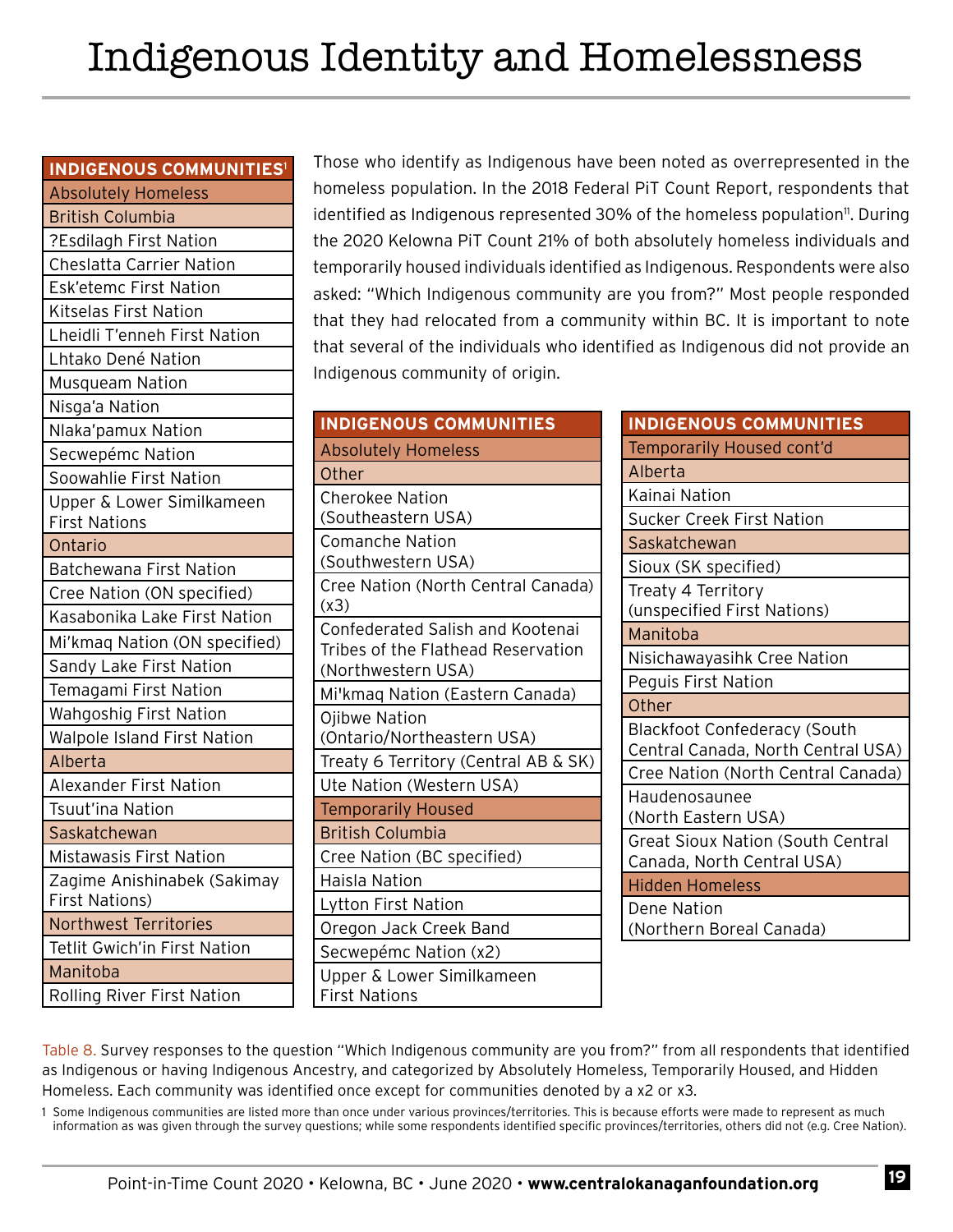A total of 335 individuals were identified as temporarily housed in interim housing (n=253) or institutional care (n=82). Individuals identified in temporary housing had a mean age of 36 years, with the majority being male (59%), indicating no Indigenous identity (79%), and falling between the ages of 25-64 years (74%) (Table 9). Figure 3 depicts the percentage distribution of gender by age ranges.

| TEMPORARILY HOUSED DEMOGRAPHICS  | n=335(311) <sup>1</sup> |  |
|----------------------------------|-------------------------|--|
| Age (Mean, Standard Deviation)   | $36$ ( $±17$ )          |  |
| Age Range (%)                    |                         |  |
| 0-14 years                       | 14                      |  |
| $15-24$ years <sup>2</sup>       | 10                      |  |
| 25-64 years                      | 74                      |  |
| $65+$ years                      | 3                       |  |
| Gender (%)                       |                         |  |
| Male                             | 59                      |  |
| Female                           | 40                      |  |
| Transgender                      | $0.3^{3}$               |  |
| Indigenous Identity (%)          |                         |  |
| Non-Indigenous                   | 79                      |  |
| <b>First Nations</b>             | 17                      |  |
| Métis                            | 3                       |  |
| Non-Status / Indigenous Ancestry |                         |  |
| Inuit                            | 0                       |  |

Table 9. Age, gender, and Indigenous identity of individuals in Temporary Housing.

1 One facility was only able to provide a partial data set, which allowed for that data set to be used in only calculations for total number of people who were temporarily housed, gender distribution, average age, and total percentage of people identifying as Indigenous. All other data analysis was performed on a smaller data set from facilities providing complete line level data.

2 Some local youth homelessness services organizations define youth as people aged 12-24. The percentage of people who are temporarily housed in this category is 11%.

3 Decimal place added in this case to prevent 0% representation (n=1 individual)

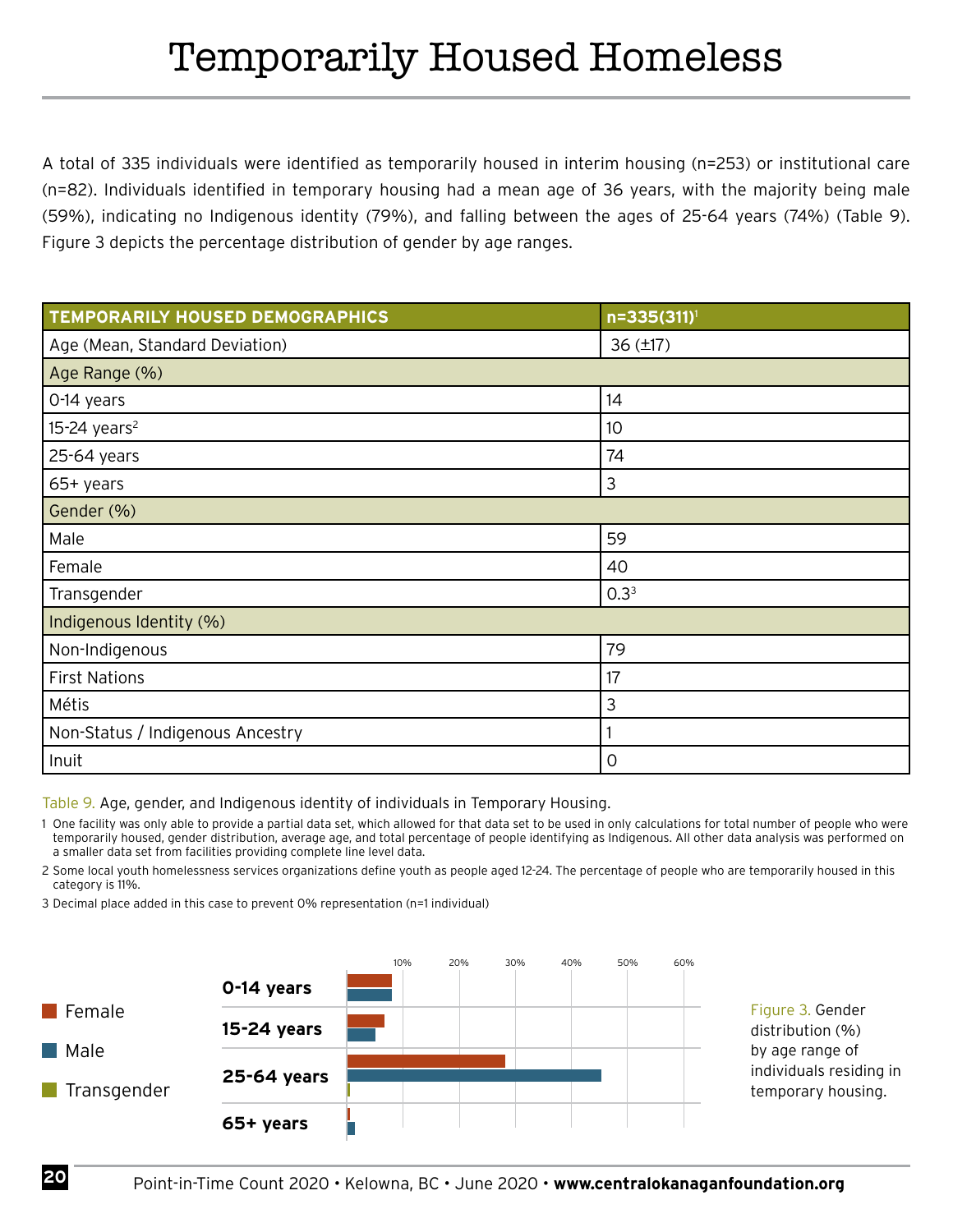A total of 91 surveys were completed with individuals living in interim housing (Table 10). It should be noted that not all interim housing facilities participated in the survey portion of the PiT Count. The survey data collected represents a subpopulation of those residing in interim housing and may not represent the whole group. This population is part of the core population as defined by Reaching Home<sup>6</sup>. This is the second time that Kelowna's interim housed individuals have had the opportunity to participate in the survey portion of a PiT Count. Please see Table 2 for a list of facilities that completed surveys. Future counts may include all interim housing facilities depending on available resources. Interim housing facilities which change their guaranteed residency limit over the years may fall in or out of the scope of the Kelowna PiT Count, which only screens in facilities that have a guaranteed residency of three years or less. This can impact the number of individuals enumerated as staying at interim housing locations.

In 2020, 95% of participants indicated that they were not with any family members, whereas only 5% identified being with a family member on the night of the count. 51% indicated that they had stayed in an emergency shelter within the past year. 7% indicated that they had served in the Canadian Military, while none indicated prior service in the RCMP. 34% indicated they had moved to Kelowna within the past year. 1% of participants indicated they were new immigrants or refugees that had moved to Canada within the past five years. The average number of days spent homeless within the last year was 269 days, ranging from zero days to 365 days. It was explained to participants that "homelessness" was defined as any time that they have been without a permanent and secure place to live, which includes staying in transitional/interim housing, however the answers provided by respondents were noted as recorded by surveyors.

77% of participants were identified as being chronically homeless as a result of being homeless for six months or more within the past year. The average number of homeless episodes within the past year was 1.4 episodes, ranging from zero to four episodes. 11% of participants were identified as being episodically homeless as a result of experiencing three or more different episodes of homelessness within the past year. 32% of those experiencing temporarily housed homelessness identified that they had been in foster care and/or group home. Of those who had been in foster care and/or group home (n=29), 68% became homeless within one year of leaving care. 87% of participants identified their sexual orientation as straight, with 9% identifying as bisexual, 2% identifying as asexual, and 2% as pansexual. Of the people staying at interim housing facilities, 55% experienced absolute homelessness before the age of 25.

In 2020 participants were asked for the first time to identify health challenges they may be facing. 84% of individuals reported substance use issues, with 79% reporting mental health issues, 46% reporting a learning disability or cognitive limitation, 37% reporting an illness or medical condition, and 36% a physical disability. They were also asked if they identified as having an acquired brain injury, with 37% responding 'yes'. In addition, participants were asked about their service needs. The highest reported service needs were related to mental health (counselling, treatment), which accounted for 29% of answers; addiction or substance abuse, which accounted for 28% of answers. Other service needs included serious/ongoing medical condition (11%), physical disability (11%), learning disability (10%), brain injury (8%), pregnancy (2%), and none of the above (2%).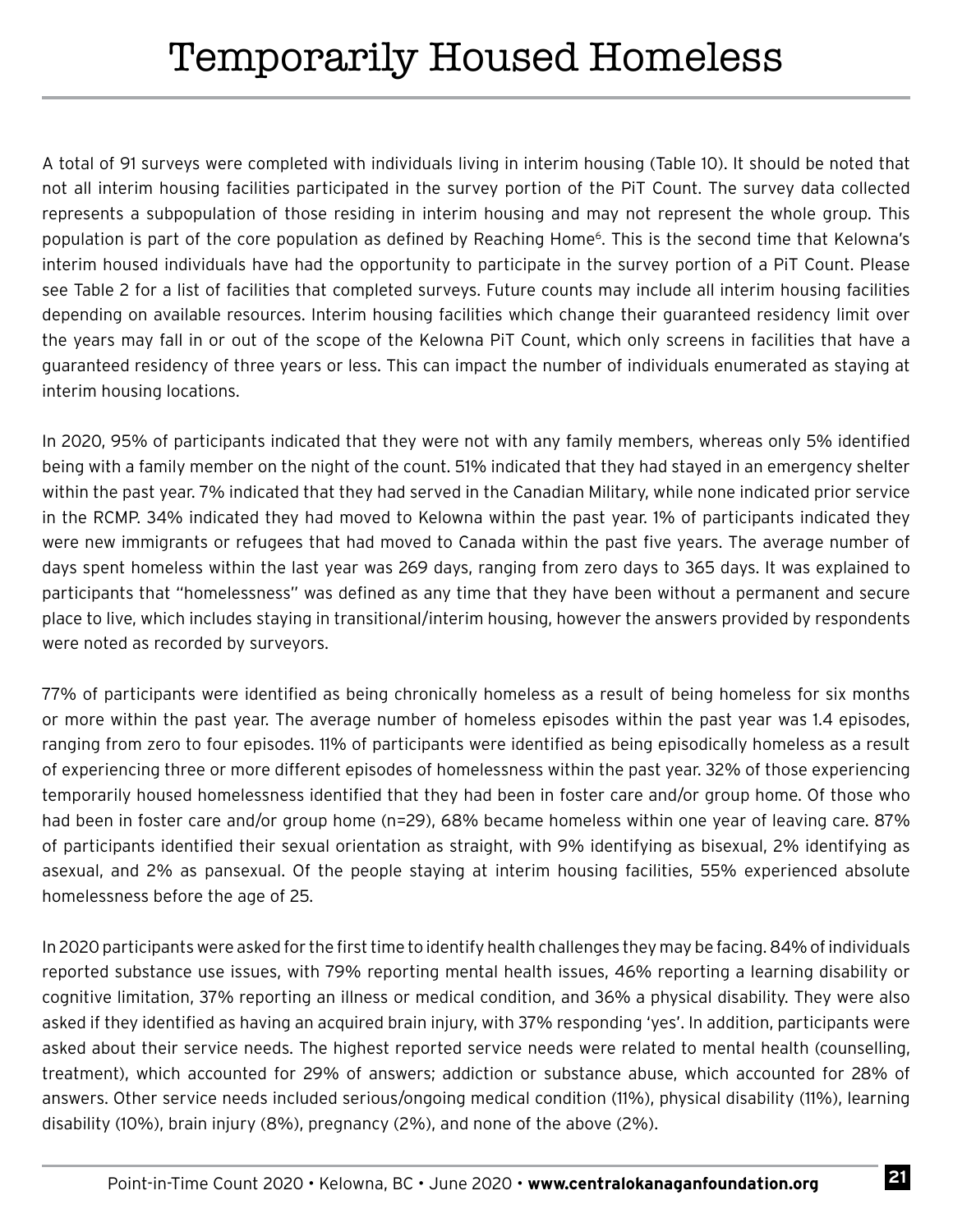# Temporarily Housed Homeless

| TEMPORARILY HOUSED CHARACTERISTICS                                  | $n = 91$            |
|---------------------------------------------------------------------|---------------------|
| Staying with Family Members (%)                                     |                     |
| Yes                                                                 | 5                   |
| <b>No</b>                                                           | 95                  |
| Have Used Emergency Shelter in Past Year (%)                        |                     |
| Yes                                                                 | 51                  |
| No                                                                  | 49                  |
| Service (%)                                                         |                     |
| Military                                                            | $\overline{7}$      |
| <b>RCMP</b>                                                         | 0                   |
| No Service                                                          | 93                  |
| Immigrant or Refugee in Past Five Years (%)                         |                     |
| Yes                                                                 |                     |
| No                                                                  | 99                  |
| Days Homeless Within Past Year (Mean, Standard Deviation)           | 269(±126)           |
| Length of Time Homeless Within Past Year (%)                        |                     |
| 0-2 Months                                                          | 10                  |
| 3-5 Months                                                          | 13                  |
| 6-12 Months                                                         | 77                  |
| Homeless Episodes Within Past Year (Mean, Standard Deviation)       | $1.4$ ( $\pm 0.8$ ) |
| Number of Times Homeless Within Past Year (%)                       |                     |
| O Times <sup>2</sup>                                                | $\overline{c}$      |
| 1 Time (current episode)                                            | 73                  |
| 2 Times                                                             | 14                  |
| 3 or more Times                                                     | 11                  |
| Been in Foster Care and/or Group Home (%)                           |                     |
| Yes                                                                 | 32                  |
| No                                                                  | 68                  |
| Became Homeless Within 1 Year of Leaving Foster Care/Group Home (%) |                     |
| Yes                                                                 | 68                  |
| No                                                                  | 32                  |
| Sexual Orientation (%)                                              |                     |
| Straight                                                            | 87                  |
| Bisexual                                                            | 9                   |
| Asexual                                                             | $\overline{c}$      |
| Pansexual                                                           | $\overline{c}$      |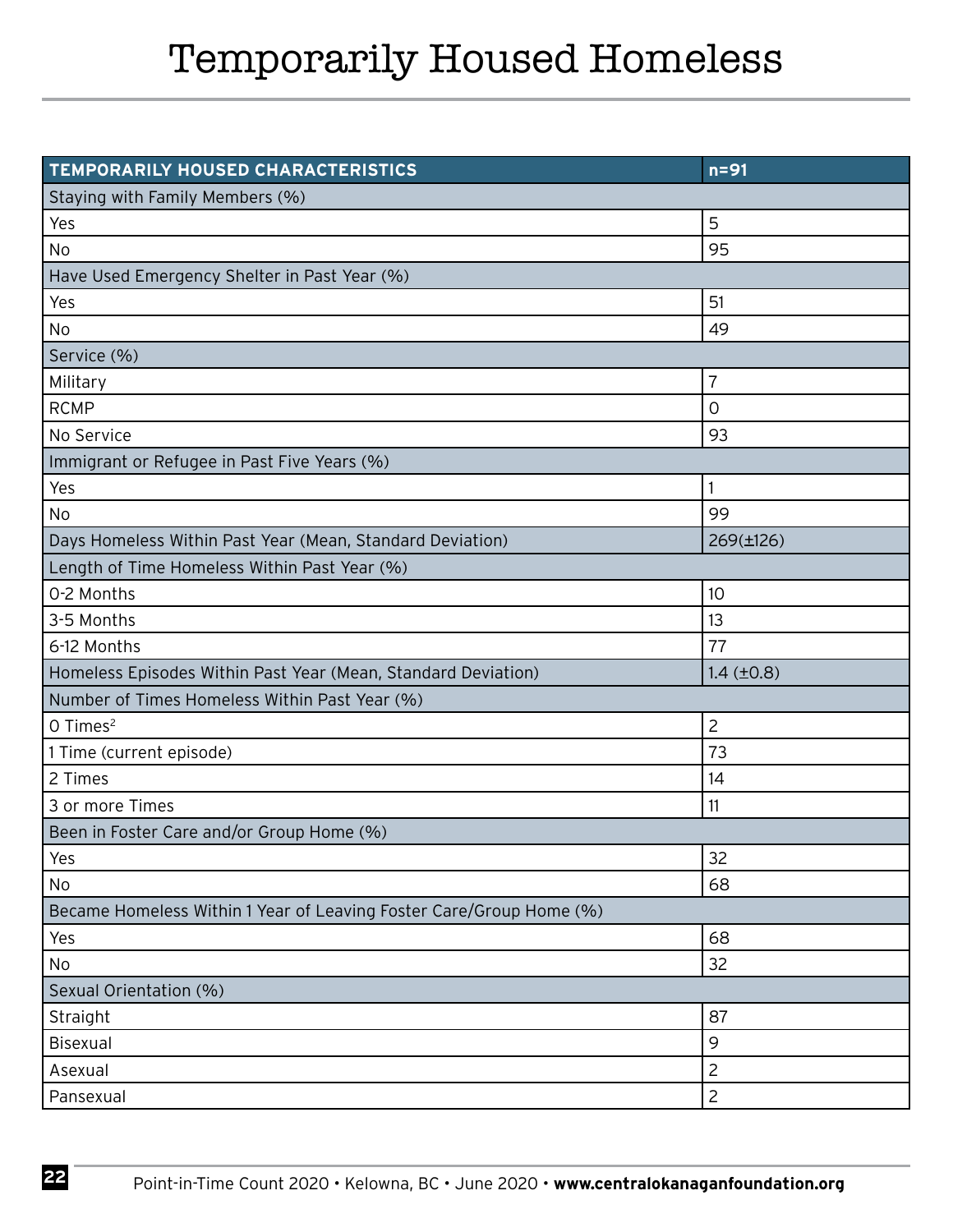### Temporarily Housed Homeless

Table 10. Continued

| 1st Homelessness Experience (Mean, Standard Deviation) | $26$ ( $\pm$ 14) |           |
|--------------------------------------------------------|------------------|-----------|
| 1st Homelessness Experience (%)                        |                  |           |
| 0-14 years                                             | 19               |           |
| 15-24 years                                            | 35               |           |
| 25-64 years                                            | 45               |           |
| 65+ years                                              | $\mathsf{O}$     |           |
| Health Challenges (%)                                  | Yes              | <b>No</b> |
| Substance Use Issue                                    | 84               | 16        |
| <b>Mental Health Issue</b>                             | 79               | 21        |
| Learning Disability or Cognitive Limitation            | 46               | 54        |
| <b>Illness or Medical Condition</b>                    | 37               | 63        |
| Physical Disability                                    | 36               | 64        |
| Acquired Brain Injury (%)                              | Yes              | <b>No</b> |
|                                                        | 37               | 63        |
| Service Needs (%) <sup>1</sup>                         |                  |           |
| Mental Health (Counselling, Treatment etc.)            | 29               |           |
| <b>Addiction or Substance Abuse</b>                    | 28               |           |
| Serious/Ongoing Medical Condition                      | 11               |           |
| Physical Disability                                    | 11               |           |
| Learning Disability                                    | 10               |           |
| Brain Injury                                           | 8                |           |
| None of the Above                                      | $\overline{2}$   |           |
| Pregnancy                                              | $\overline{c}$   |           |

Table 10. Characteristics of those individuals surveyed in interim housing. Rounding may cause some categories reporting (%) not to add to 100%.

1 Service Needs is a multi-response question where respondents could select more than one response. Response percentages shown represent highest to lowest reported answer frequency (e.g., x=10 means that x accounted for 10% of all responses).

2 Some respondents answered "0" as the number of times they had experienced homelessness. This may be related to the way respondents identify and whether they agree with the definition of homelessness presented to them. Please see the "Changes Since the 2016 and 2018 PiT Counts" section on pages 33-34 of this report for more information on this topic.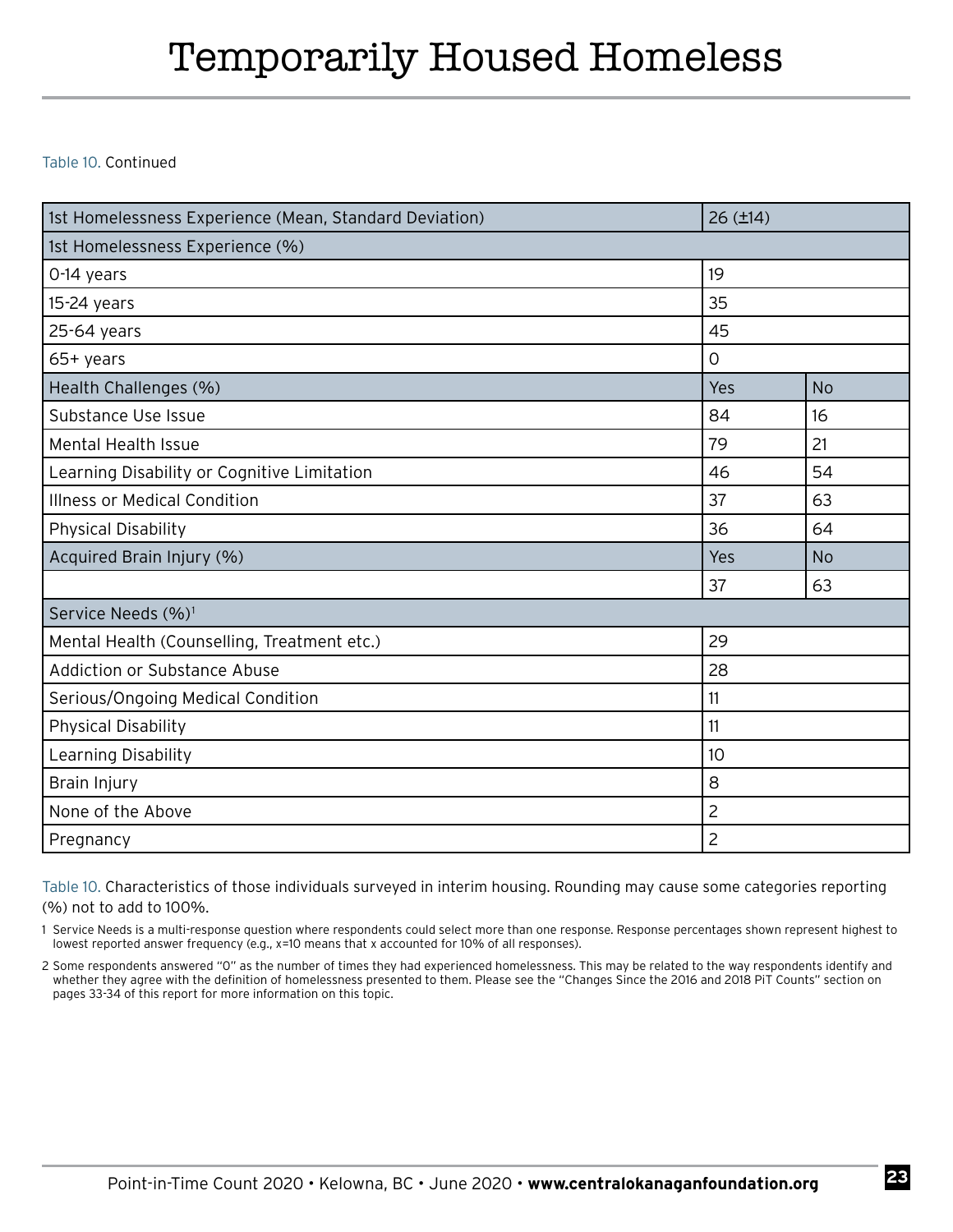Participants were asked, "What happened that caused you to lose your housing most recently?", "How long ago did that happen (that you lost your housing most recently)?", "What are your sources of income?" and "What challenges or problems have you experienced when trying to find housing?" (Table 11). The highest reported reason for housing loss was substance use issue (25%), followed by not enough income for housing (11%), household conflict (10%), which includes spouse/partner conflict and parent/guardian conflict, and illness or medical condition (10%). 57% of people responded that they lost their housing within the past year, with 7% of those being within the last month. 27% responded that they lost their housing between one to three years ago, 6% between three to five years ago, 8% more than five years ago, with 2% never having had stable housing. The highest reported source of income was from disability benefits (40%), followed by welfare/social assistance (28%), and employment (7%). The highest reported challenge trying to find housing was that rents too high (18%), followed by low income (15%) and addiction (14%).

| TEMPORARILY HOUSED CHARACTERISTICS                        |                |  |
|-----------------------------------------------------------|----------------|--|
| Reason for Housing Loss (%) <sup>1</sup>                  |                |  |
| Substance Use Issue                                       | 25             |  |
| Not Enough Income for Housing                             | 11             |  |
| Household Conflict <sup>2</sup>                           | 10             |  |
| <b>Illness or Medical Condition</b>                       | 10             |  |
| Hospitalization or Treatment Program                      | 8              |  |
| Unfit/Unsafe Housing Condition                            | 5              |  |
| <b>Conflict with Landlord</b>                             | 5              |  |
| Experienced Abuse by Spouse/Partner                       | 5              |  |
| Left the Community/Relocated                              | 3              |  |
| <b>Experienced Discrimination</b>                         | 3              |  |
| Complaint (e.g. pets/noise/damage)                        | 3              |  |
| Incarceration (jail or prison)                            | 3              |  |
| Experienced Abuse by Other                                | $\overline{c}$ |  |
| Departure of Family Member                                | 2              |  |
| <b>Building Sold or Renovated</b>                         |                |  |
| Conflict with Other                                       |                |  |
| Experienced Abuse by Parent/Guardian                      |                |  |
| Never Had Stable Housing                                  |                |  |
| Other Reason <sup>3</sup>                                 | 1              |  |
| Owner Moved In                                            |                |  |
| Theft of Property                                         |                |  |
| How Long Ago Did You Lose Your Housing Most Recently? (%) |                |  |
| Less than 1 month ago                                     | $\overline{7}$ |  |
| 1 month to 1 year ago                                     | 50             |  |
| $1(+)^4$ to 3 years ago                                   | 27             |  |
| $3(+)$ to 5 years ago                                     | 6              |  |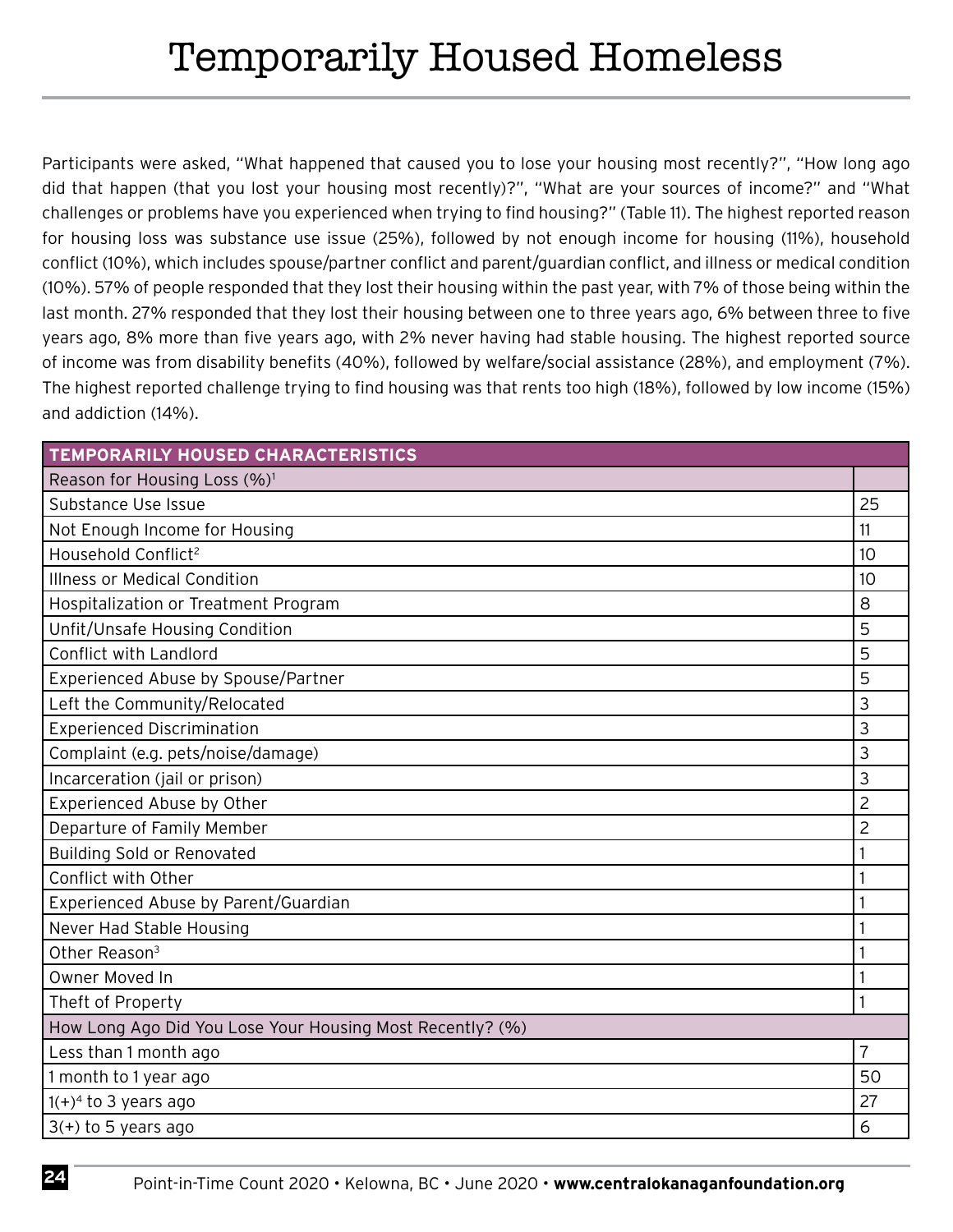### Temporarily Housed Homeless

Table 11. Continued

| More than 5 years ago                                      | 8              |  |
|------------------------------------------------------------|----------------|--|
| Never Had Stable Housing                                   | $\overline{2}$ |  |
| Source of Income (%) <sup>1</sup>                          |                |  |
| <b>Disability Benefit</b>                                  | 40             |  |
| Welfare/Social Assistance                                  | 28             |  |
| Employment                                                 | $\overline{7}$ |  |
| GST/HST Refund                                             | 6              |  |
| Money from Family/Friends                                  | 3              |  |
| No Income                                                  | 3              |  |
| Informal Income Sources (e.g. bottle returns, panhandling) | $\overline{2}$ |  |
| Seniors Benefits                                           | $\overline{c}$ |  |
| Child and Family Tax Benefits                              | $\overline{c}$ |  |
| <b>Employment Insurance</b>                                | $\overline{c}$ |  |
| Other Money from a Service Agency                          | $\overline{c}$ |  |
| Other <sup>5</sup>                                         | $\overline{c}$ |  |
| Veteran/VAC Benefits                                       | 1              |  |
| Barriers to Housing (%) <sup>1</sup>                       |                |  |
| Rents Too High                                             | 18             |  |
| Low Income                                                 | 15             |  |
|                                                            |                |  |
| Addiction                                                  | 14             |  |
| <b>Mental Health Issues</b>                                | 8              |  |
| Poor Housing Conditions                                    | 8              |  |
| Family Breakdown/Conflict                                  | 6              |  |
| Discrimination                                             | 6              |  |
| No Income Assistance                                       | 6              |  |
| Health/Disability Issues                                   | 6              |  |
| Pets                                                       | $\overline{4}$ |  |
| Children                                                   | $\overline{4}$ |  |
| <b>Criminal History</b>                                    | 3              |  |

Table 11. Survey responses to the questions, "What happened that caused you to lose your housing most recently?", "How long ago did that happen (that you lost your housing most recently)?", "What are your sources of income?" and "What challenges or problems have you experienced when trying to find housing?" Note: Multiple responses were accepted. Rounding may cause some categories reporting (%) not to add to 100%.

1 Reason for Housing Loss (%)+, Source of Income (%)+, and Barriers to Housing (%)+ are multi-response questions where respondents could select more than one response. Response percentages shown represent highest to lowest reported answer frequency (e.g., x=10 means that x accounted for 10% of all responses).

2 Household conflict included: Spouse/Partner (9%) and Parent/Guardian (1%).

3 Other answer options included: living in the bush, death

4 1(+) indicates >1 year and so forth.

5 Other answer options included: child support, trust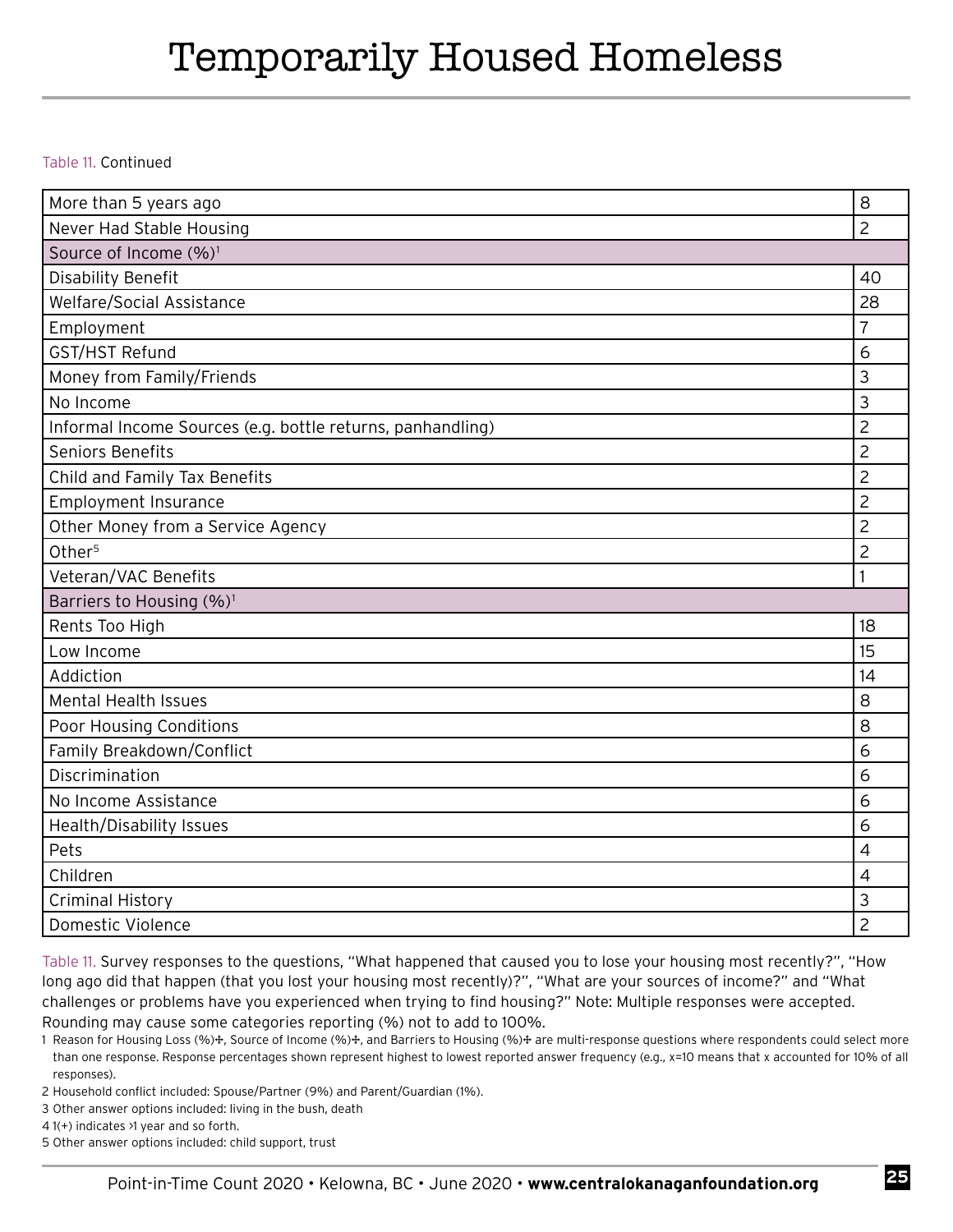The question "How long have you been in Kelowna?" is reported as the number of people that moved to Kelowna in the past year to match the question asked in 2016 and 2018. Two additional follow-up questions were asked in 2018 and 2020: "What is the main reason you came to Kelowna?" and "Where did you live before you came here?" (Table 12). 82% of respondents indicated access to services and supports as their reason for moving to Kelowna. The remaining reported reasons included to find housing (7%), family moved here (4%), employment (secured) (4%), and other reasons (4%).

Of those that identified that they had moved to Kelowna within the past year, their answers as to where they moved from varied. Communities were spread throughout Canada with the majority being within British Columbia. This was similar to the answers provided to the question "Which Indigenous community are you from?" where those that identified a community were mainly from a wide range of communities across British Columbia, with a smaller percentage coming from rest of Canada (Table 8).

| TEMPORARILY HOUSED CHARACTERISTICS               |                         |  |
|--------------------------------------------------|-------------------------|--|
| Moved to Kelowna Past Year (%)                   |                         |  |
| No                                               | 66                      |  |
| Yes                                              | 34                      |  |
| What is the Main Reason You Came to Kelowna? (%) | Within Past Year (n=31) |  |
| To Access Services and Supports                  | 82                      |  |
| Find Housing                                     | 7                       |  |
| Family Moved Here                                | $\overline{4}$          |  |
| Employment (secured)                             | 4                       |  |
| Other                                            | 4                       |  |
| Where Did You Live Before You Came Here?         |                         |  |
| <b>British Columbia</b>                          | # of Respondents        |  |
| Abbotsford                                       |                         |  |
| Courtenay                                        |                         |  |
| Delta                                            |                         |  |
| Enderby                                          |                         |  |
| Hope                                             |                         |  |
| Kamloops                                         | 3                       |  |
| Oliver                                           |                         |  |
| Osoyoos                                          |                         |  |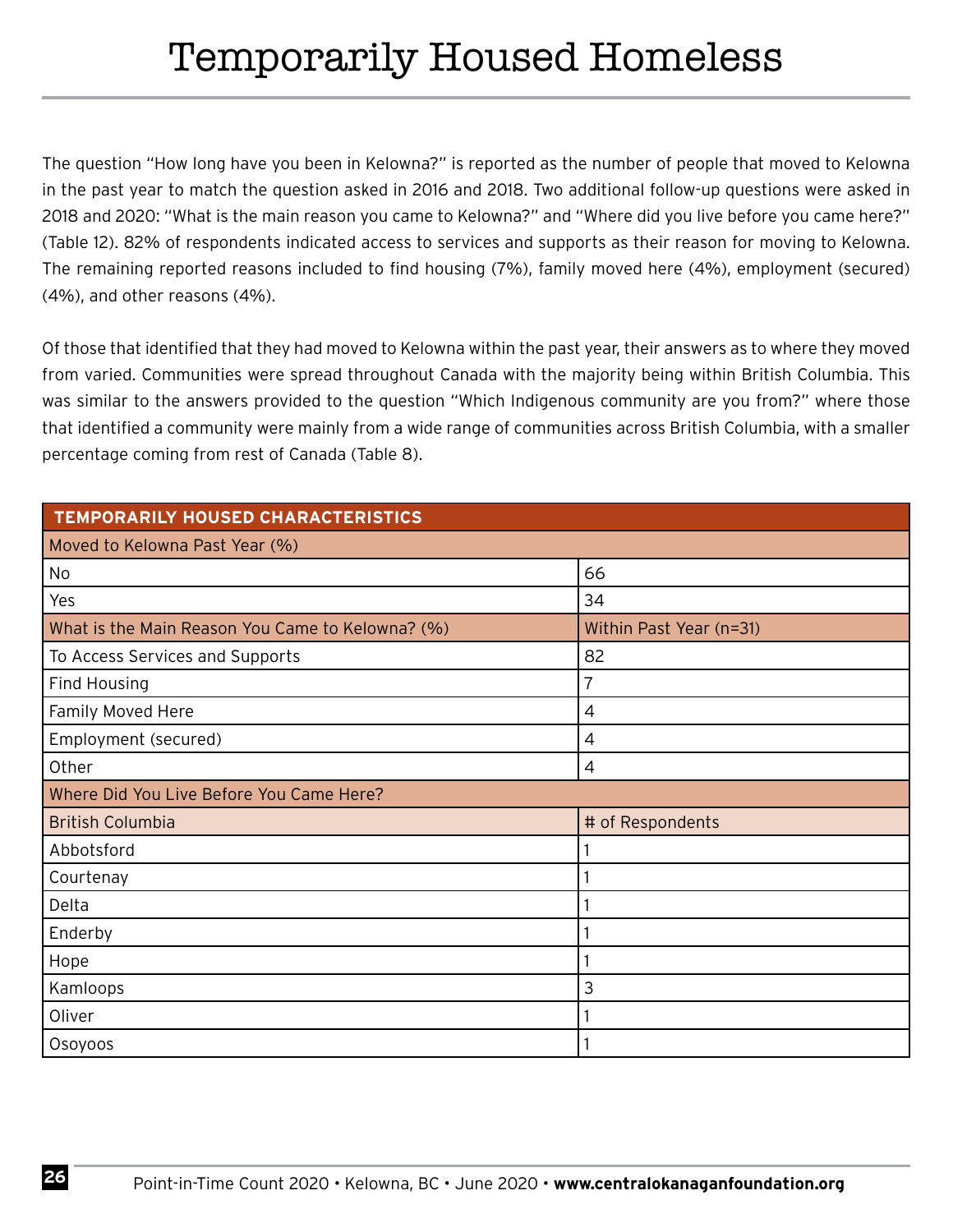### Temporarily Housed Homeless

#### Table 12. Continued

| Where Did You Live Before You Came Here? |                  |  |
|------------------------------------------|------------------|--|
| <b>British Columbia</b>                  | # of Respondents |  |
| Princeton                                |                  |  |
| Sicamous                                 |                  |  |
| Vancouver                                | 3                |  |
| Vernon                                   | 5                |  |
| Victoria                                 |                  |  |
| Alberta                                  |                  |  |
| Calgary                                  |                  |  |
| Cardston                                 |                  |  |
| Edmonton                                 |                  |  |
| Grande Cache                             |                  |  |
| Lethbridge                               |                  |  |
| Red Deer                                 |                  |  |
| Saskatchewan                             |                  |  |
| Regina                                   | 1                |  |
| Ontario                                  |                  |  |
| Beaverton                                |                  |  |
| Toronto                                  |                  |  |
| Windsor                                  |                  |  |

Table 12. Survey responses to the questions, "How long have you been in Kelowna?", "What is the main reason you came to Kelowna?" and "Where did you live before you came here?" Rounding may cause some categories reporting (%) not to add to 100%.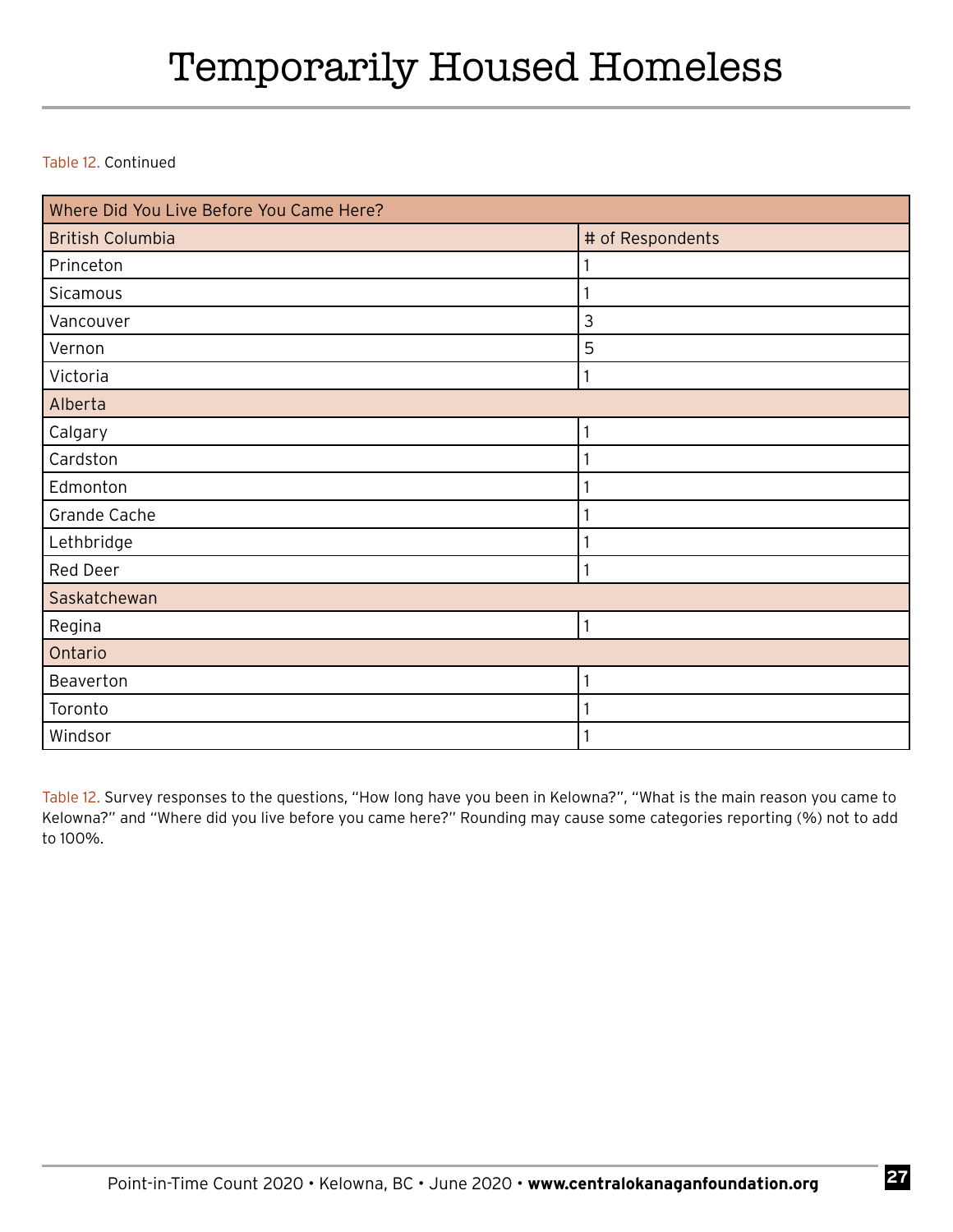A total of six individuals were identified as experiencing hidden homeless (n=6) so it can be concluded that the PiT Count was not able to collect a representative cohort of the hidden homeless population. Reaching Home: Canada's Homelessness Strategy acknowledges that a PiT Count cannot accurately measure the number of people who are experiencing hidden homelessness during the count<sup>6</sup>, however communities can still screen in this population to attempt an enumeration of hidden homelessness to raise awareness of the vulnerability this group faces. 3 of the 6 hidden homeless respondents reported having accessed emergency shelter in the past year (50%). Although this may not be representative of the hidden homeless population, it shows that further efforts to learn about this population are justified as some are part of the shelter system. Based on information from our community partners in the youth homelessness sector, we know that youth are one of the populations which are more likely to experience hidden homelessness, and also one of the populations more difficult to reach with a PiT Count. Recommendations on p.37 in the Discussion section of this report may be elaborated on in future counts to improve on methodology to enumerate the youth hidden homeless population.

### Changes Since the 2016 and 2018 PiT Counts

#### **Introduction**

The changes from Kelowna's 2016 PiT Count must be considered in the context of the changes seen in the city within the past four years including an increase in population, additional facilities opening, and closures of other facilities. It is also important to note that the comparisons made between years are only a comparison between three one-night snapshots of homelessness. The Kelowna 2020 PiT Count methodology has mirrored the 2018 and 2016 PiT Count methodology, so the results can be reasonably compared. The PiT Count can be used as a longitudinal look at homelessness as a whole in the community of Kelowna. Across the three years that PiT Count data has been collected, data has always been represented as the percentage of the homeless population identified in that year. This allows for the comparison of how variables within the population change proportionally.

Due to the expansion in core questions through three PiT Counts (2016, 2018, 2020) and the additional Canadian Observatory on Homelessness (COH) questions added in 2018 and 2020, only the responses to the 12 questions from the 2016 surveys can be compared across all 3 PiT Counts. There is more data that can be compared across the 2018 and 2020 PiT Counts because all 16 questions that appeared on the 2018 survey were reproduced in the 2020 survey.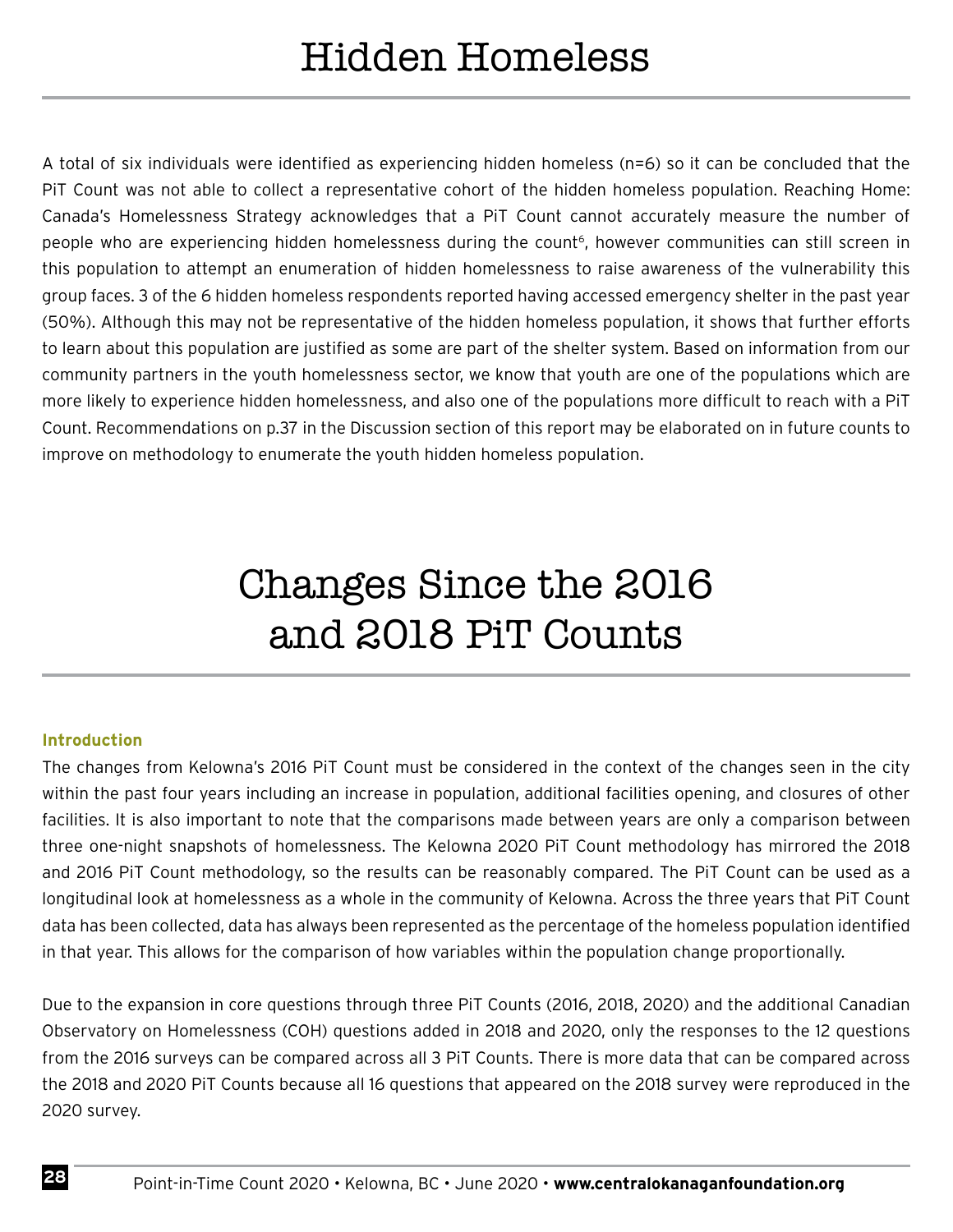The overall population experiencing absolute homelessness has increased from 233 individuals in 2016, to 286 in 2018, and finally to 297 in 2020.

One new 3-part question was introduced in the 2020 PiT Count survey. The first part is a core question that asks participants about health issues they may be experiencing. There is also a Canadian Observatory on Homelessness (COH) optional sub question which asks about the service needs of the respondent. Finally, there is a sub question asking if respondents identify as having an acquired brain injury (ABI). This question was developed by The Nanaimo Brain Injury Society, BC Housing, and the BC Non-Profit Housing Association in response to recent research showing that acquired brain injuries are more prevalent amongst those experiencing homelessness<sup>12</sup>. The estimated prevalence of ABI among the homeless population is significant. For example, a study out of Toronto indicates that 53% of the homeless population surveyed reported a traumatic brain injury<sup>13</sup>. However, more ABI screening, identification and diagnosis is needed to better understand the impacts of ABI on the homeless population, the intersection of ABI with homelessness, access to services and ABI co-morbidity with mental health and addictions among this population.

In 2020 a new core sub question asking participants how long ago they lost their housing was added onto the existing question about reasons for housing loss. Unfortunately, the data from questions added in 2020 cannot be compared with previous years.

Survey information was not collected in 2016 for those in interim housing, so there was no opportunity to compare this population's survey responses between 2016 and 2018. Now that this population was surveyed for two consecutive counts, we can compare the 2018 and 2020 results. The following sections compare data across the years for both absolutely homeless and temporarily housed individuals, focusing more strongly on the absolutely homeless population whose data can be compared across the three PiT Counts.

#### **Absolute Homelessness**

It is important to start this comparison by noting that the overall population experiencing absolute homelessness has increased from 233 individuals in 2016, to 286 in 2018, and finally to 297 in 2020. This represents a 23% increase from 2016 to 2018 and a 4% increase from 2018 to 2020. In comparison to a 2% overall population growth rate in Kelowna between 2018-2019<sup>14</sup> and projecting a similar growth rate for 2019-2020, the rate in growth of absolute homelessness shown in the PiT Count data appears to mirror that of the overall Kelowna population for the past two years.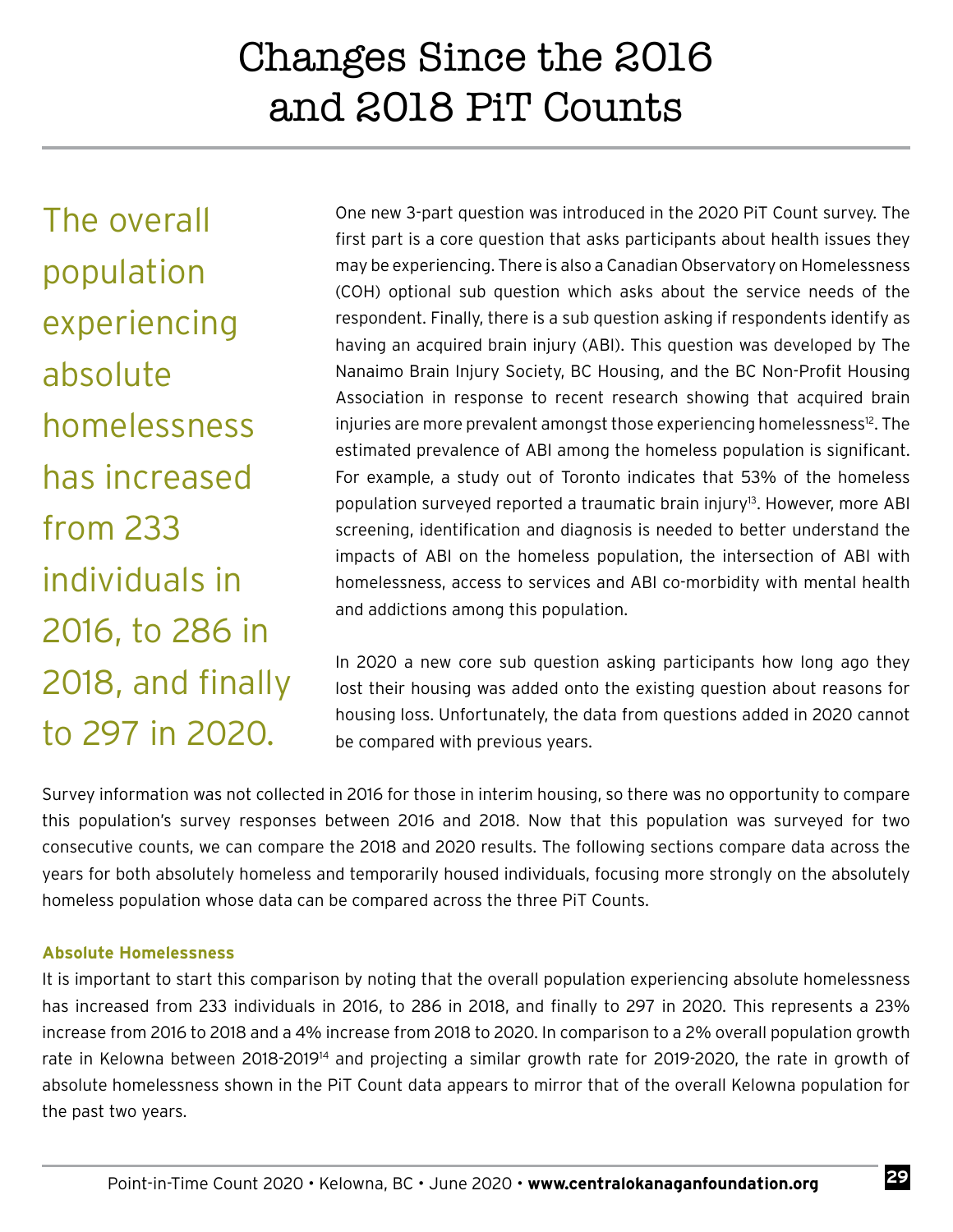The proportion of people experiencing unsheltered homelessness as a percentage of the absolutely homeless population has changed over the years. Between 2016-2018 the proportion of unsheltered individuals declined from 30% to 18%, while the number of people enumerated in emergency shelters increased by 43% (70 people). Between 2018-2020 the proportion of unsheltered individuals increased by 6% from 18% to 24%, while shelter use decreased by 4% (9 people). Concurrently, in 2020, 84% of people reported having accessed a shelter in the past year, which is significantly lower than in 2018 (98%) and 2016 (93%). The reason for this difference could be that in 2020, roughly double the number of surveys were completed with people staying in unsheltered locations in comparison to previous counts (17 in 2016, 14 in 2018, and 31 in 2020).

The age that people report experiencing their first episode of homelessness decreased from age 31 in 2018 to age 28 in 2020. People identifying their first episode of homelessness happening before the age of 25 increased by 11% from 37% in 2018 to 48% in 2020. The change is even more dramatic when looking at the number of people reporting their first episode of homelessness as happening before age 20 with 24% in 2018 and 37% in 2020, an increase of 13%. This points to the continued need for housing and support services for youth aged 25 and younger. The fact that nearly half of absolutely homeless respondents reported their first episode of homelessness as happening before age 25, shows that experiences of homelessness in youth often carry over to experiences of homelessness later in adulthood.

At the same time, a 3% decrease in youth representation (ages 12-24) amongst the absolutely homeless population was noted in 2020 (7%) compared to 2018 (10%). A similar decrease of 4% had been noted between 2018(10%) and 2016 (14%)<sup>2</sup>. The proportional decrease in youth absolute homelessness could be attributed to the efforts of organizations that provide programs and supports specifically to youth. The PiT Count can be used as a tool to measure continued efforts to reduce youth absolute homelessness in Kelowna. However, as noted in the 2018 PiT Count, youth experiences of hidden homelessness are high. Since it is difficult to include data on hidden homelessness in a PiT count, it is beneficial to exercise caution when interpreting PiT Count data on youth. A PiT Count may not be an ideal methodology to accurately capture and represent the complexities of youth homelessness.

The decrease in youth homelessness has also come with an increase in the proportion of people aged 25-64. The proportion of people in this age category has been increasing since 2016. The representation was at 79% in 2016, 85% in 2018, and 89% in 2020.

There was also 5% decrease from 2018 in those identifying as Indigenous. The percentage of absolutely homeless people identifying as Indigenous has changed from 24% in 2016, to 26% in 2018, to 21% in 2020. It is possible

<sup>2</sup> Youth is being represented in this case within the age category used by local community youth service organizations. If we look at the official Kelowna PiT Count report age category of 15-24, the percentages are similar at 6% (2020), 9% (2018), and 13% (2016).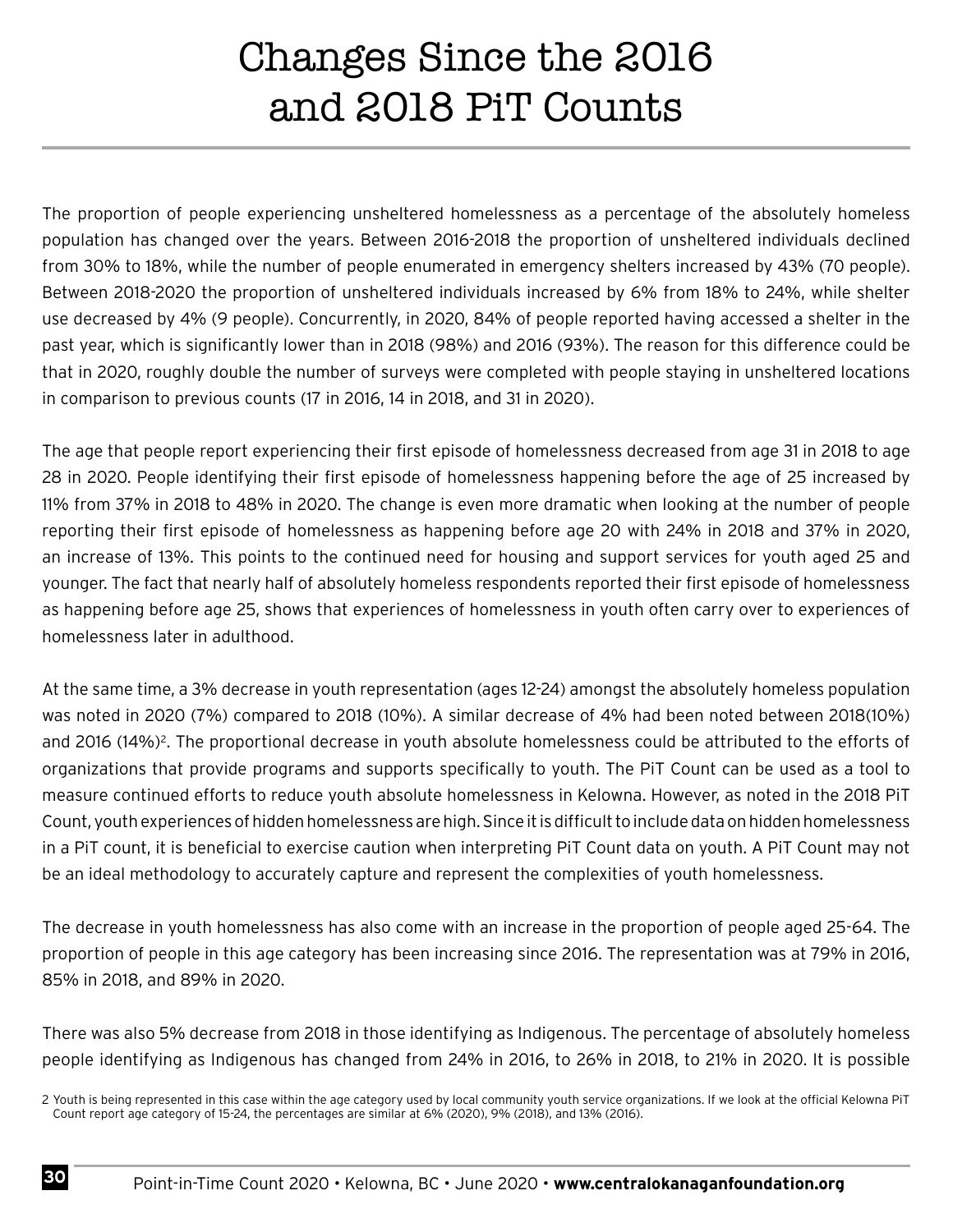that this decrease could be partly linked to the opening of a new temporary homeless shelter in January 2020 in West Kelowna.

There continues to be an overrepresentation of Indigenous women identified in the enumeration, with 25% of absolutely homeless women identifying as Indigenous, as compared to 6.1% representation of Indigenous women in the general Kelowna population<sup>15</sup>. However, this is a measurable decrease from the 34% of homeless women identifying as Indigenous in 2018, and the 42% in 2016, which suggests that there may be a downwards trend in the representation of Indigenous women in the absolutely homeless population of Kelowna. It should be noted that Indigenous men have also been overrepresented in the Indigenous population of Kelowna over the years, though not to the same extent as women. Indigenous men made up 17% of the male absolutely homeless population in 2016, 23% in 2018, and 19% in 2020.

In addition, there was a notable decrease in the proportion of Métis individuals who represented 4% of the absolutely homeless population in 2020 and 7% in both 2016 and 2018. There was also a decrease in the proportion of Non-Status Indigenous people who made up 1% of the absolutely homeless population in 2020, 5% in 2018, and 7% in 2016.

Within the absolutely homeless population, there has been a steady increase in the percentage of people experiencing chronic homelessness, 2016 (60%) 2018 (67%) and 2020 (72%). Conversely, the proportion of people experiencing episodic homelessness has been going down from 2016 (20%), to 2018 (18%), and 2020 (11%). This shows that people experiencing absolute homelessness are spending a larger proportion of their time homeless in a given year. This trend is supported by the increase in days spent homeless within the past year that has been noted from 2016 (192, SD=119), 2018 (241, SD=135), and 2020 (267, SD=128).

The overall gender distribution of the absolutely homeless population between 2018 and 2020 has stayed similar. The biggest difference in this area is that the percentage of women decreased by 4%, while the percentage of males increased by 3%. 0.4% of individuals identified their gender as "other/not listed" (n=1) under their gender description in 2020, whereas no respondents identified as "other/not listed" in 2018 or 2016.

In 2020, the selection of answers available to respondents to the sexual orientation question on the surveys was expanded to increase inclusivity<sup>6</sup> and there was a special resource developed by Dr. Alex Abramovich about creating PiT Counts that are inclusive for the LGBTQ2S community16. Asexual and pansexual were added as optional responses. As a result, 2% of absolutely homeless respondents listed asexual as their sexual orientation in 2020. Other differences in sexual orientation were noted between 2018 and 2020 including: the percentage of people identifying as straight decreased by 6% from 94% in 2018 to 88% in 2020. Bisexual representation increased by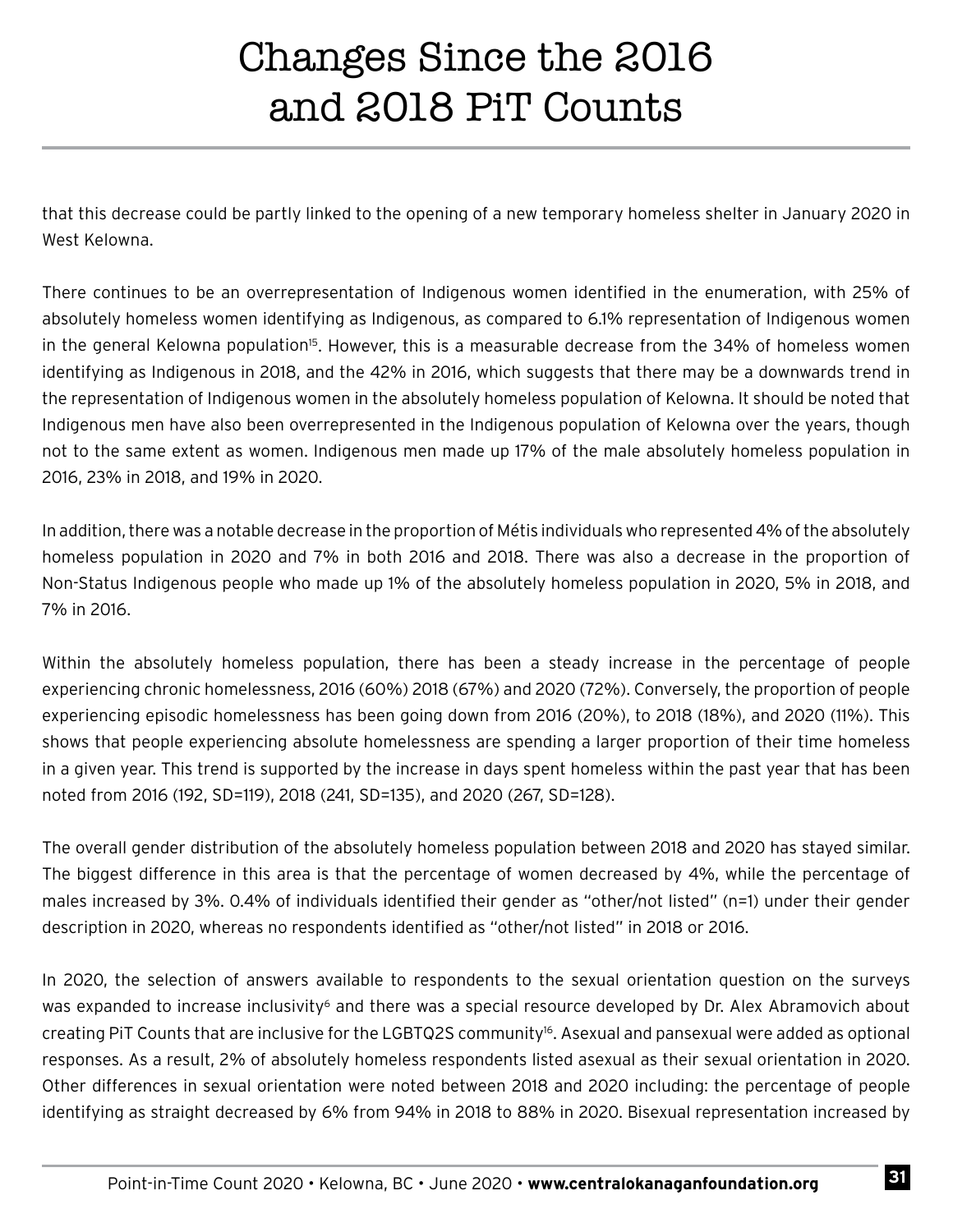3% from 5% in 2018 to 8% in 2020. In 2018, no participants identified their sexual orientation as gay, whereas 1% identified as gay in 2020. Conversely, in 2018 1% identified as lesbian, whereas 0% identified as lesbian in 2020.

There was little change in proportional family homelessness seen in Kelowna between 2016, 2018, and 2020. The percentage of people staying with family has hovered around 10% from 2016 (10%) to 2018 (9%) to 2020 (11%).

The percentage of individuals experiencing absolute homelessness who served either in the Canadian Military or RCMP increased from 4% in 2018 to 7% in 2020. However, it is noted that the number of veterans identified in 2020 (n=11) was slightly more than double that of previous counts (n=5 in 2016 and 2018).

Newcomers to Canada within the past five years continue to represent a very small proportion of the population, hovering between 0-1.6% (0% in 2016, 1.6% in 2018, 0.7% in 2020).

The number of people experiencing absolute homelessness who have moved to Kelowna within the past year has remained relatively steady at around 28% across 2016 (29%), 2018 (26%), and 2020 (30%). Within the top five reasons given for moving to Kelowna between 2018 and 2020, the following reasons are common to both years: visit friends/family, access services and supports, and employment (seeking). The third most common reason cited in 2018 was to find housing (13%), whereas this reason was not cited at all in 2020. At the same time, family moved here was tied with employment (seeking) for the top reason cited in 2020 (15%). In 2018, family moved here was one of the bottom reasons cited (3%) with employment (seeking) at 8%.

Across the 3 PiT Counts, the top three reasons for housing loss have remained the same for this population. The wording around one of the top reasons for housing loss has shifted over the years and has sometimes comprised of more than one category. If represented as one category, it can be named: evicted/not enough income for housing (includes job loss). This was the top reason that individuals identified as being responsible for housing loss in 2016 (46%) and 2018 (31%). The second and third reasons were household conflict and addiction or substance use. In 2020, the top reason identified was household conflict (21%) followed by evicted/not enough income for housing (18%) and addiction or substance use (13%). There has been a diversifying trend in reasons for housing loss over the years with the top three reasons comprising of 74% of answers in 2017, 64% in 2018, and only 52% in 2020. At the same time, there has been an uneven number of potential responses included on surveys across 2016-2020, which should be taken into consideration when interpreting this data. For instance, there were 11 options on the 2018 survey, but 20 options on the 2020 survey (all surveys included "other" as an option as well).

When looking at the top sources of income for this population across PiT Counts, the three main sources have remained consistent. They are disability benefit, welfare/income assistance, and informal sources of income.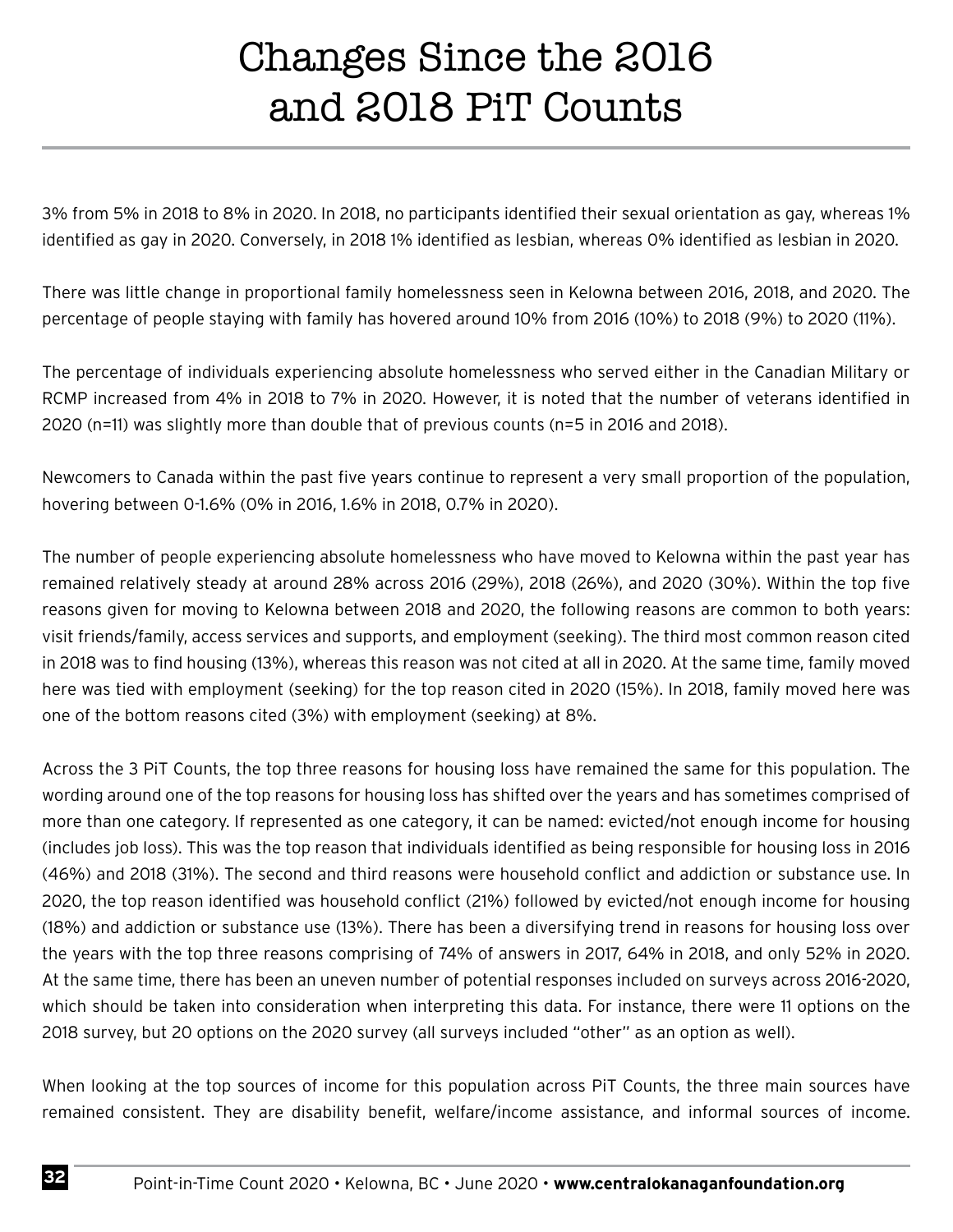In 2016 and 2018 the top source of income was disability benefit, though there was a decrease in people identifying this source between 2016, when it accounted for 40% of responses and 2018, when it accounted for 27% of responses. This decrease has continued through 2020. Disability benefit is now the second most common source of income identified (21%), with the first now identified as welfare/social assistance (28%). Similar to reasons for housing loss, there has been a diversifying trend in income sources across the years, with the top three sources accounting for 81% of total responses in 2016, 71% in 2018, and 68% in 2020. Formal employment amongst people experiencing absolute homelessness, typically defined as the "working homeless", had shown an increasing trend between 2016, when formal employment represented 6% of answers, and 2018, when formal employment represented 10% of answers. It remained constant in 2020 at 10%. This could signal that the cost of housing in Kelowna is exceeding limits even for those with employment. Seniors benefits represented 2% of answers in both 2018 and 2020, a decrease from 6% in the 2016 PiT Count. This shows consistency with the decreasing numbers of the 65+ population identified in this population (3% in 2020/2018, down from 6% in 2016).

In 2018 and 2020, survey respondents were asked to identify challenges they experienced when trying to find housing. Across both years, the top five reasons remained the same: rents too high, low income, addiction, discrimination, and no income assistance. This was also the order of frequency that the responses were given in both years, with the exception that in 2018 discrimination (10%) was slightly ahead of addiction (8%), whereas in 2020 the converse was true with addiction (10%) coming before discrimination (9%).

Lastly, there was a 9% increase in the number of absolutely homeless individuals who reported having been in the foster care system, from 29% in 2018 to 38% in 2020. Amongst those who had been in foster care 20% more stated they had become homeless within one year of leaving foster care in 2020 (50%) than in 2018 (30%).

#### **Temporarily Housed Homelessness**

The overall population enumerated as experiencing temporarily housed homelessness has increased from 273 individuals in 2016, to 319 in 2018, to 335 in 2020. This represents a 17% increase from 2016-2018 and a 5% increase from 2018-2020. There has been an increasing trend in the absolute numbers of people who are temporarily housed, however, it is important to remember there are many variables affecting this population. For instance:

- some facilities get screened in or out of the PiT Count based on changes in their mandates between the bi-annual PiT Counts (e.g. 2 facilities included in 2018 were screened out of the count in 2020)
- facilities close and open over the years (e.g. one institutional care facility and one interim housing facility have closed since 2018, while one new interim housing facility has opened)
- the opening of new supportive housing projects between counts impacts the number of temporarily housed individuals who are enumerated (e.g. a supportive housing project opened in 2018 after the 2018 PiT Count report was published; one additional supportive housing project opened shortly after the 2020 count took place, and another 3 are set to open within the coming year)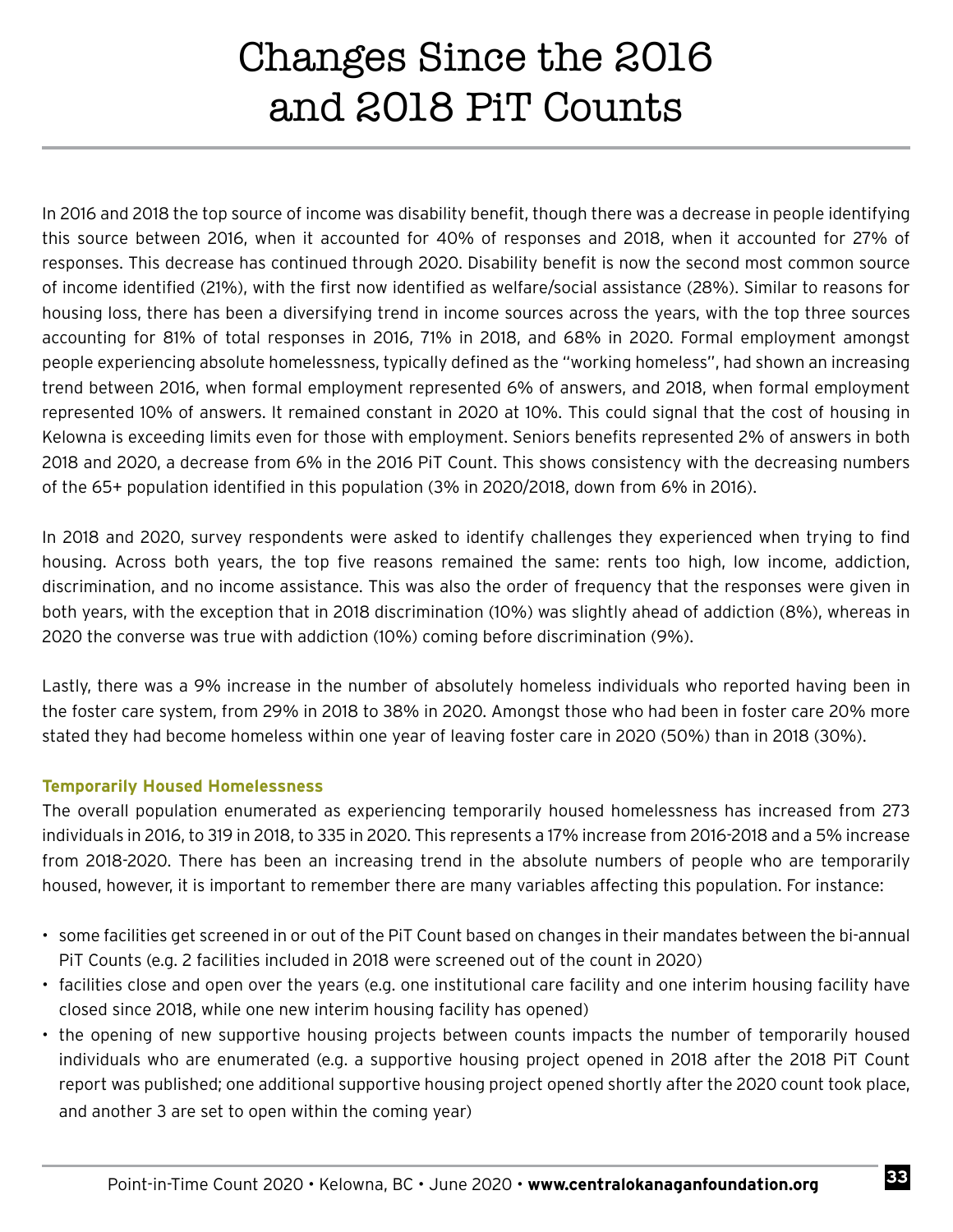For the temporarily housed population, the 2020 gender representations (male: 59%, female: 40%, transgender: 0.3%) were very similar to those in 2018 (male: 59%, female: 40%, transgender: 1%), with the one notable difference being in transgender representation going down to 0.3% in 2020 from 1% in 2018 and 2016 (a difference of 2 individuals).

The age demographics of this population were quite similar from 2018 to 2020, with a slightly larger proportion belonging to the 0-14 category (14% in 2020 vs. 11% in 2018) and a slightly lower proportion belonging to the 25-64 age category (74% in 2020 vs. 78% in 2018).

Only 5% of survey respondents identified that they were staying with family the night of the count vs. the 12% identified in 2018. This could be due to the fact that parents of younger children may have preferred not to participate in the surveys. One facility noted that the surveys were administered around the evening feeding time for children. This year, two interim facilities not included in the 2018 survey collection provided a large proportion of the survey data; neither facility had families or children staying there, so this could also be responsible for the lower response rate for people staying with family members.

The representation of sexual orientation amongst this population has some differences between 2018 and 2020. In 2020, 2% identified as asexual and 2% as pansexual, which again, may indicate that making the count inclusive through adding more options helps respondents feel represented. In 2020 3% less people identified as bisexual (9%) than in 2018 (12%), with 0% identifying as lesbian in 2020, compared to 4% in 2018. 0% identified as gay in both 2018 and 2020. In 2020 87% identified as straight, which is 3% more than the 84% in 2018.

Those that identify as Indigenous represented 21% of the temporarily housed population in 2020, which was similar to the 20% identified in 2018. In 2018 there had been an increase of 6% from 2016 and it was noted that the Ki-Low-Na Friendship Society's interim housing facility "Family Den" was included in 2018 for the first time, which could have contributed to this increase. The facility was included in 2020 again which would make sense given the consistent numbers from 2018 to 2020. The proportion of temporarily housed women identifying as Indigenous in 2020 (29%) was significantly higher than in both 2018 (17%) and 2016 (16%). The proportion of men identifying as Indigenous was lower in 2020 (17%) than in 2018 (22%) but higher than in 2016 (13%).

One of the biggest differences for the temporarily housed population between 2018-2020 was an increase in the reported average days spent homeless over the past year. In 2018 this number was 194 (SD 150), whereas in 2020 it was 269 (SD 126), showing a 39% increase. This difference could be due to the complexities of navigating the term "homelessness" within the temporarily housed community. In 2020 additional clarification was sought from the PiT Count team at Reaching Home (Canada) about whether or not temporarily housed individuals were considered homeless for the purposes of the PiT Count survey questions. The clarification provided was that these individuals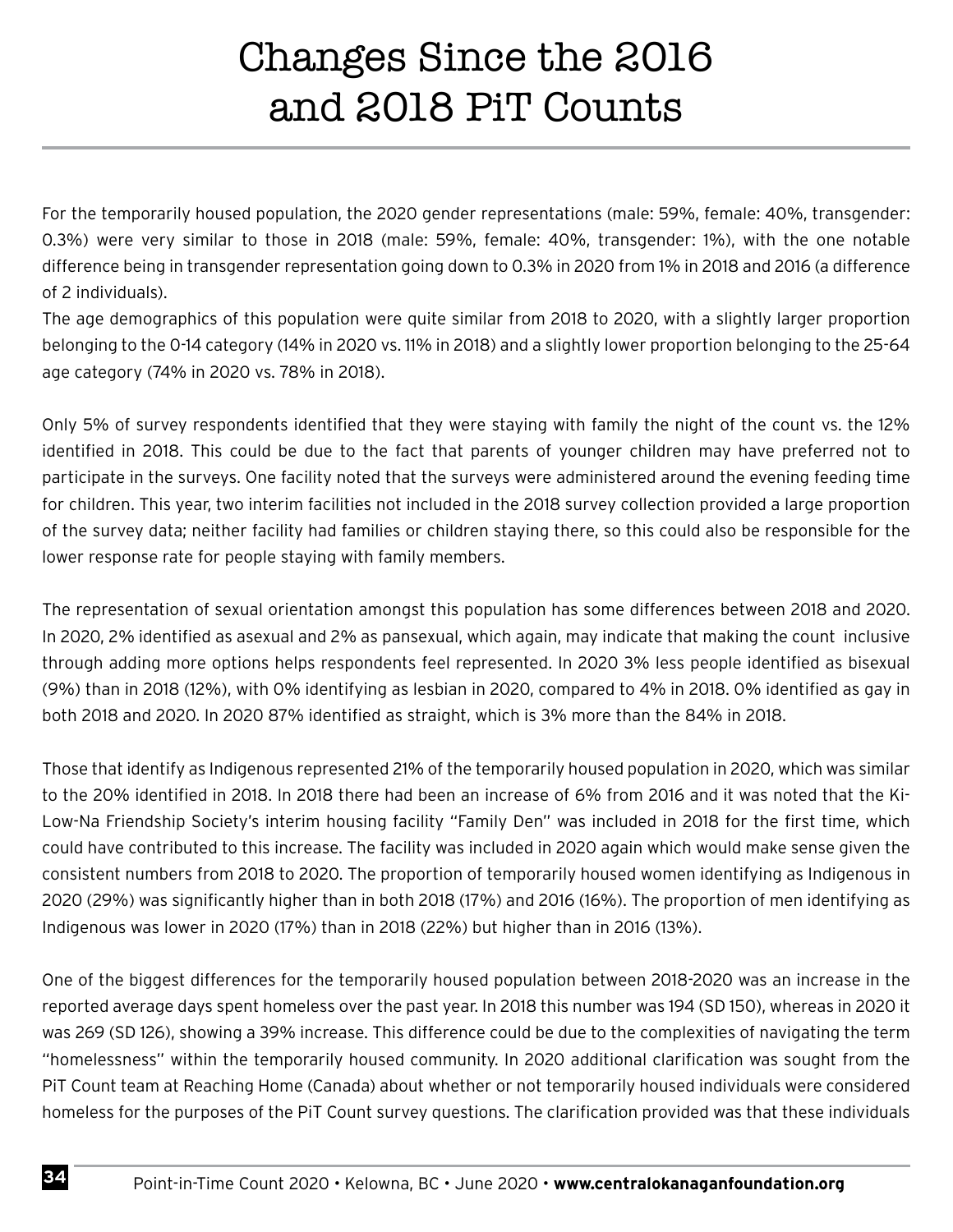are indeed considered "provisionally accommodated but still homeless" as they do not have a permanent place to live. A special training message was sent out to the Kelowna team leaders conducting surveys at interim housing facilities to help clarify this terminology for survey participants. This additional training message may have created some differences in how surveys were administered between 2018 and 2020. It is possible that more respondents in 2018 would not have considered themselves homeless, thus contributing to the lower tally of average days spent homeless. In 2020, there were still 2% of individuals who didn't choose to identify their situation as "homeless" and their answers were accepted as written.

There has also been a notable increase of 9% in people identifying as having come to Kelowna within the last year, rising from 25% in 2018 to 34% in 2020. The top reason for moving to Kelowna listed in both 2018 and 2020 was to access services and supports (69% in 2018, 82% in 2020). Of the top four reasons listed across both years, common reasons were: to access services and supports, to find housing, and family moved here.

The proportion of veterans has increased from 2% in 2018 to 7% in 2020. The percentage is the same between the absolutely homeless and temporarily housed populations in 2020.

Another notable difference between 2018 and 2020 was that the proportion of temporarily housed individuals who had accessed an emergency shelter in the past year increased by 11% from 40% in 2018 to 51% in 2020. This may be an indication of significant movement of individuals from shelters into transitional housing over the past year.

Of the top four reasons for housing loss reported in 2018 and 2020, three were the same across the two counts: addiction or substance use, family/household conflict, and evicted/not enough income for housing. The top reason across both the 2018 and 2020 counts was addiction or substance use; however, in 2020 this answer accounted for 25% of responses, while in 2018 it accounted for 42%. As with the absolutely homeless population, the temporarily housed population experienced a diversification in reasons for housing loss, with more reasons accounting for smaller percentages of answers. In 2018 the top three reasons accounted for 71% of responses, whereas in 2020 they accounted for only 47% of responses.

One of the other major differences between 2018 and 2020 for this population was the proportion of individuals who reported becoming homeless within one year of leaving foster care. First, it should be noted that the percentage of people who reported having been in foster care was 5% lower in 2020 (32%) than in 2018 (37%). However, 35% more individuals reported having become homeless within one year of leaving foster care in 2020 (68%) than in 2018 (33%). This difference is somewhat in parallel to the 20% rise in people reporting having become homeless within one year of leaving foster care amongst the absolutely homeless population.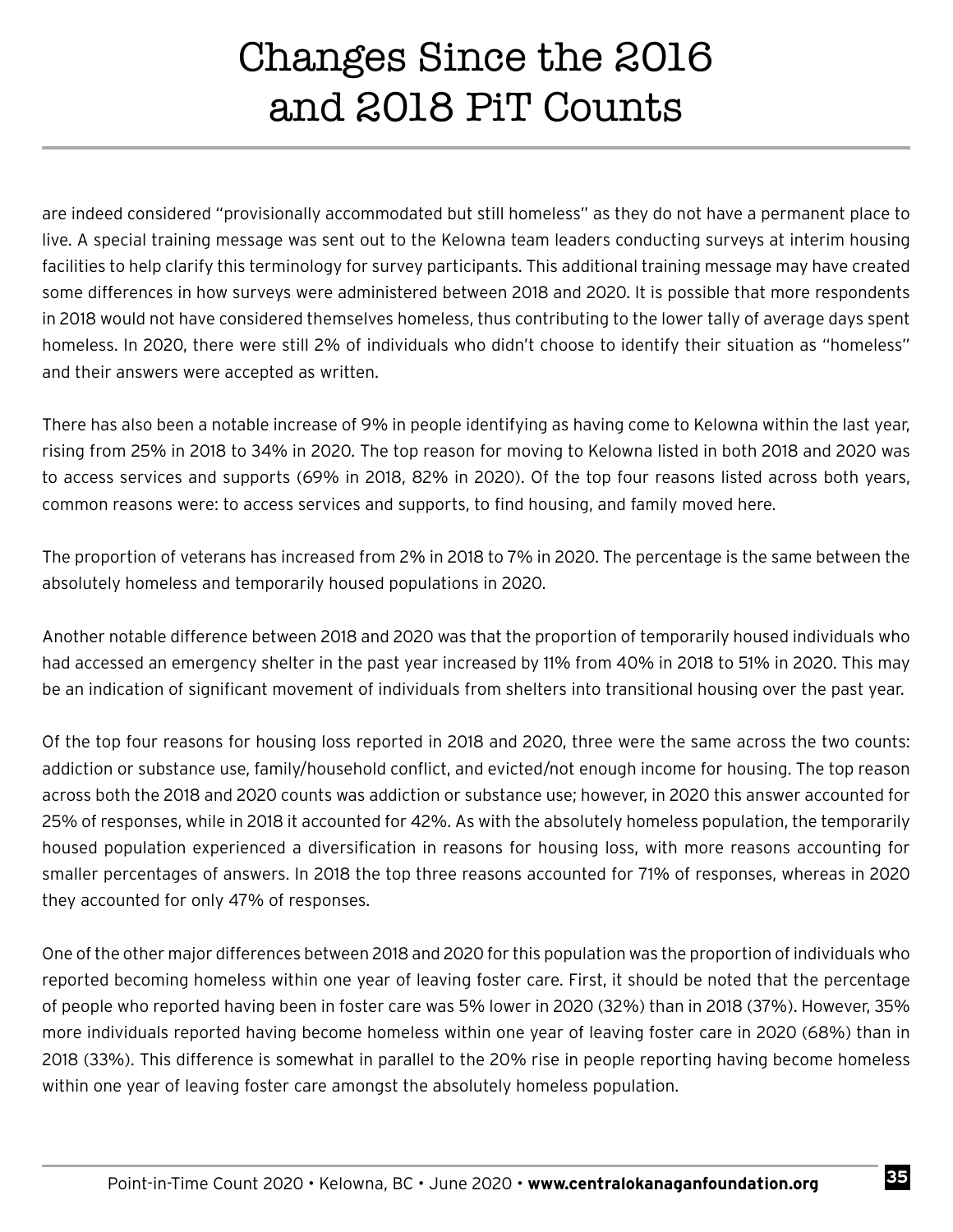In 2020 it was possible for this first time to compare a large portion of data across 3 standardized PiT Counts.

The 2020 PiT Count results represent an accurate collection of information regarding the state of homelessness in Kelowna on Mar 10th, 2020. That being said, the true value of PiT Counts comes with the repetition of these counts over time<sup>11</sup>. Survey data and systems data was collected at local organizations, with an additional 14 volunteer teams canvassing the streets, alleys, and parks of Kelowna where people experiencing homelessness are known to be located. In 2020 it was possible for this first time to compare a large portion of data across 3 standardized PiT Counts.

Findings suggest there were at least 297 individuals experiencing absolute homelessness in Kelowna on the night of March 10th, 2020. To develop strategies targeted at addressing homelessness in our community, it is important to understand the characteristics of this population, such as their service needs and reasons for losing housing, which is why the PiT Count includes survey questions to collect this information.

Before discussing the data findings, it is important to talk about the variables that can impact the count and the data collection from year to year. The first of these is seasonality; depending on the time of year in which the PiT Count is conducted, the number and distribution of homeless individuals may vary. To keep the 2016, 2018, and 2020 PiT Counts as comparable as possible, they were performed within 10 calendar days apart. The temperatures during each PiT Count were comparable as there was only 1°C of variation between average daily temperatures across the 2016, 2018, and 2020 counts. During the colder months, homeless individuals may be more likely to gravitate towards service providers, such as homeless shelters, resulting in more individuals being enumerated in homeless shelters rather than sleeping rough. In 2020, 225 individuals were enumerated in shelters and 72 in an unsheltered location. A higher survey response rate in shelters (53%) compared to unsheltered locations (43%), combined with more people staying in shelters overnight, suggests that a cold weather count may allow for more surveys to be completed..

The proportion of sheltered to unsheltered individuals across the three counts suggests that shelter bed availability corresponds to increased shelter usage. In 2018 a new cold weather shelter had been set up and the proportion of people experiencing unsheltered homelessness dropped by 11%. This proportion did go up in 2020 by 6%, however, most shelters were at or near capacity, so the increase in unsheltered homelessness may instead point to a lack of shelter bed availability. It should be added that between 2018 and 2020, one of the long-running homeless shelters in Kelowna closed, while a new temporary cold weather shelter was set up between Dec 2019-Mar 2020.

Another contextual factor that was relevant for 2020 was that two official tent sites had been designated by the City of Kelowna for the homeless population to use as of November 2019. However, on the evening of the PiT Count,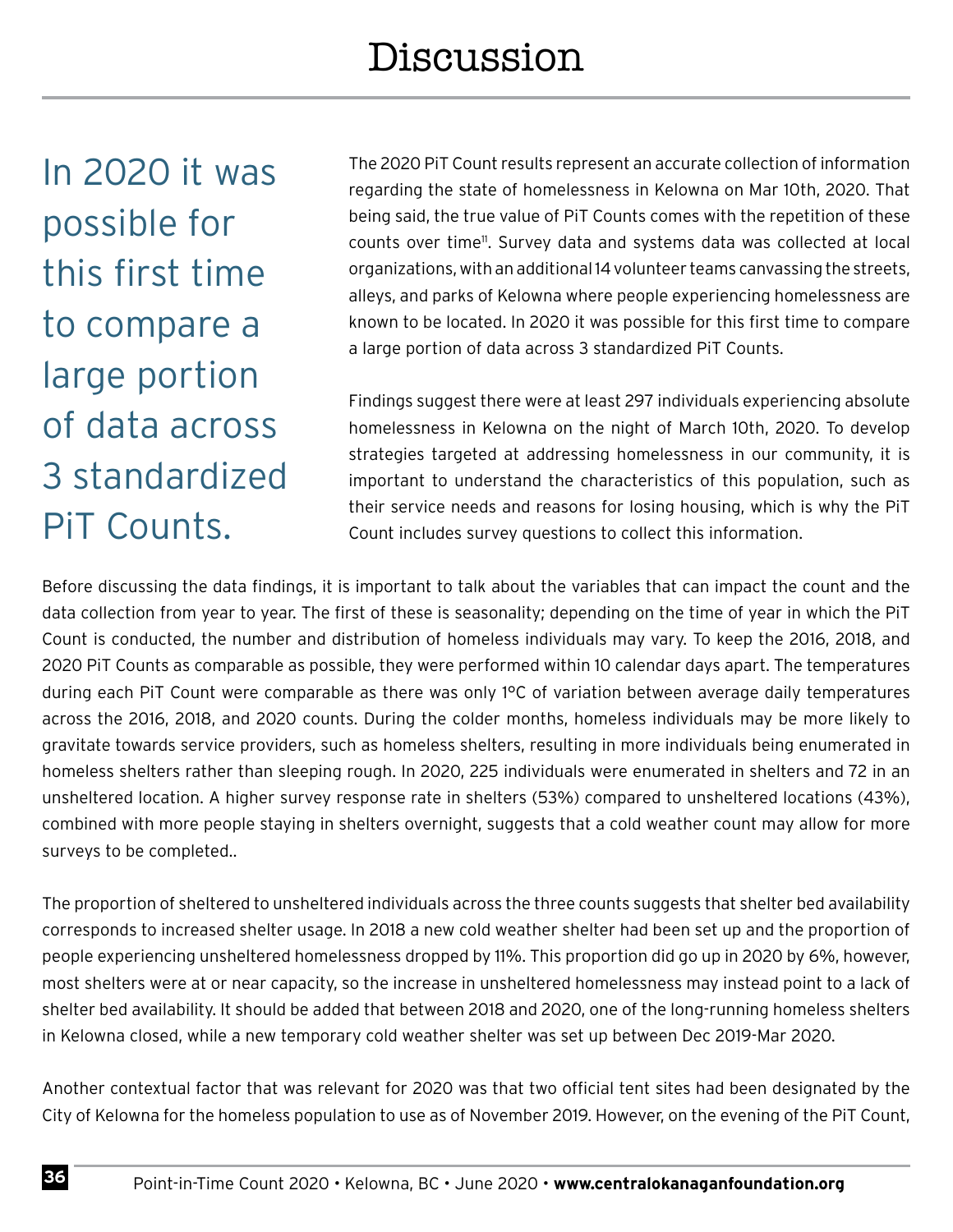Overall, the 2020 Kelowna PiT Count methodology exemplifies the benefits of coordinated efforts.

March 10th, 2020, one tent was present at one of the sites, which could be linked to the opening of a new bridge housing facility and a new temporary cold weather shelter in the winter.

Overall, the 2020 Kelowna PiT Count methodology exemplifies the benefits of coordinated efforts. The collection of systems and survey data would not have been possible without the help of all organizations participating. By coordinating volunteer recruitment through local post-secondary institutions, the PiT Count provided an opportunity for students to connect with local service providers and learn more about homelessness. Front-line workers were able to facilitate a valuable, practical experience in a safe and friendly environment, and to share their experiences and expertise with future professionals. 2020 was the first year that trained debriefing volunteers were available at the PiT Count Headquarters to meet with every team returning from their PiT Count survey route to debrief about the experience and review the surveys for completion.

As this was the third count conducted in Kelowna following the National Reaching Home (formerly Homelessness Partnering Strategy) Guide to PiT Counts in Canada<sup>6</sup>, it is not recommended that comparisons be made to previous homeless counts before 2016, as the enumeration strategy and survey design were significantly different. This count followed and built upon the 2016 and 2018 methodological design allowing for the results to be comparable. Future counts should follow and build upon the current methodological design, so that changes in Kelowna's homeless population can continue to be observed.

#### **Key Findings – Absolute Homelessness**

In Kelowna, the population experiencing absolute homelessness is diverse, with males aged 25-64 years representing the largest cohort (64%). Other key subpopulations include Indigenous people (21%), youth aged 15-24 (6%), older adults over the age of 65 (3%), and children aged 0-14 (2%). Consistent with national research, Indigenous people are over-represented in the homeless population. Indigenous people make up only 6% of Kelowna's total population<sup>15</sup> but 21% of the absolutely homeless population. In the 2018 federal PiT Count report<sup>11</sup>, Indigenous people were enumerated as making up 30% of the nation-wide homeless population. Of additional concern is the disproportionately high number of women indicating Indigenous identity, representing 25% of all women experiencing absolute homelessness.

According to the present findings, rates of youth absolute homelessness in Kelowna fall below the national average recorded during the 2018 Coordinated PiT Count<sup>11</sup>. Youth remain a unique population that must be considered. As mentioned previously, a decrease in youth absolute homelessness has been observed in Kelowna between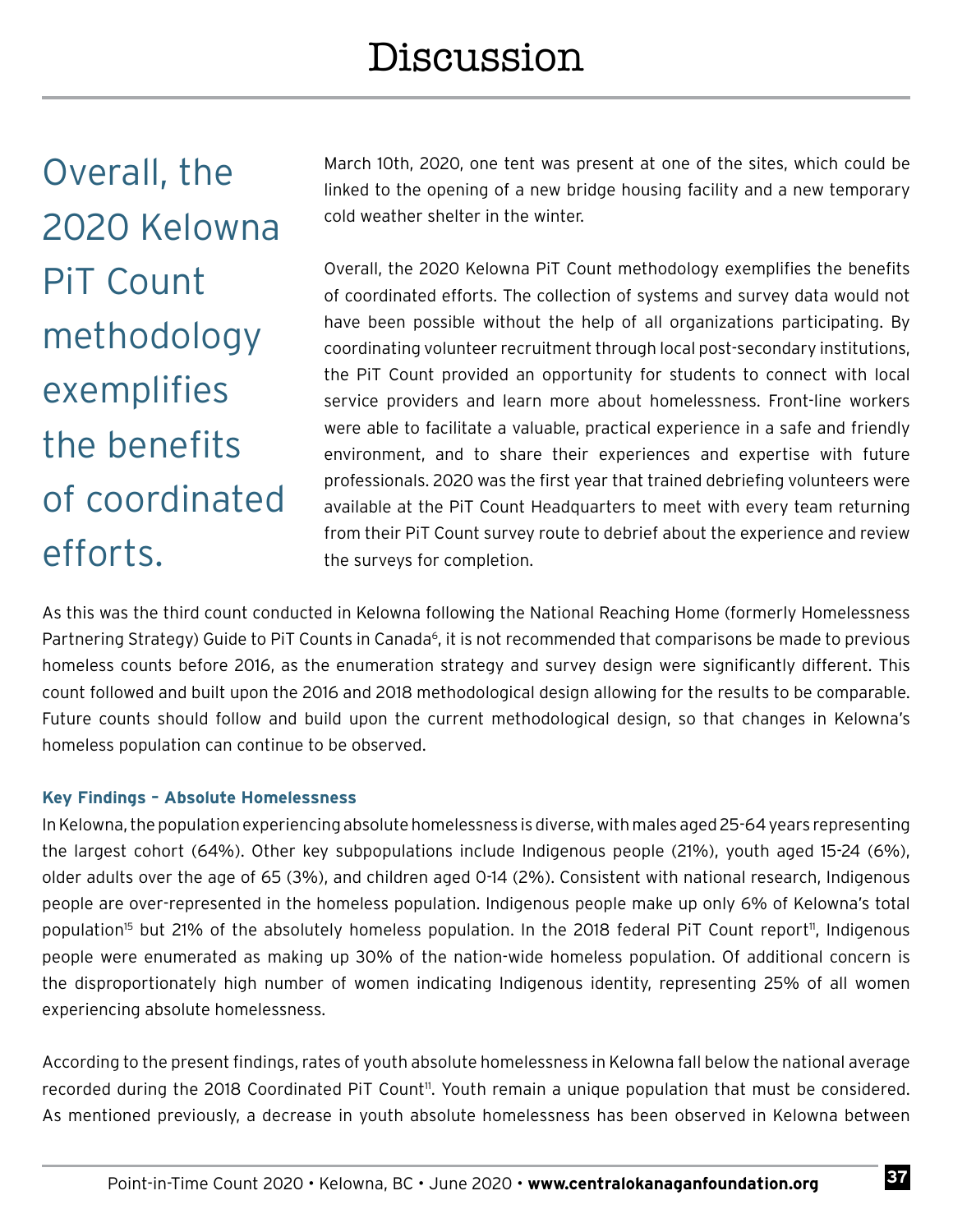For the Kelowna community, rapidly rehousing this at-risk population should continue to be a focus.

2016-2020. However, many youth are known to experience hidden homelessness, which is difficult to measure with a PiT Count approach. Youth staying in impermanent or precarious situations with family or friends may see changes in their housing situations precipitate quickly. It is recommended by the PiT Count Youth Sub Committee that future PiT Counts continue to evaluate the extent to which PiT Counts are a useful tool for enumerating youth homelessness and explore additional or alternative methodologies to youth magnet events.

It was noted that youth sometimes struggled with some of the terminology used on the surveys. Youth staying temporarily with

others often do not identify their situation as corresponding to "homelessness". In order to more accurately capture data on people living in impermanent housing situations, it may be required to revise the wording on surveys implemented in locations where these individuals are surveyed.

With an average age of 40 years and 3% of individuals being over the age of 65, a proportion of Kelowna's homeless population is aging. This is of particular concern as people experiencing homelessness tend to die at younger ages due to accidental overdose and being at higher risk for accidents and certain diseases<sup>17</sup>. For the Kelowna community, rapidly rehousing this at-risk population should continue to be a focus.

Findings suggest that the reasons for an individual to become absolutely homeless continue to be varied. The most frequently recorded reasons for housing loss were household conflict (21%), not having enough income for housing (18%), and substance use issues (13%). In some circumstances, it seems that individuals are making the difficult decision to leave a precarious or intolerable living situation rather than face other complex life challenges, barriers, or dangers. For example, experiences of household conflict (21%), abuse by spouse/partner & other (4%), or unsafe housing conditions (2%) could result in an individual sacrificing their current living arrangements and becoming homeless. In addition, 3% of participants who reported having arrived in Kelowna within the past year left their previous place of residence in fear for their safety.

Results suggest that health concerns such as addiction or substance use (13%), illness or medical condition (7%) and hospitalization or treatment program (2%) pose an ongoing struggle for many individuals and contribute to the loss of housing. A variety of other life events or changes such as conflict with a landlord (9%) or housing being sold or renovated (4%) could result in absolute homelessness if other accommodations cannot be found or afforded. It is important that appropriate supports be put in place for individuals to re-establish permanent housing, and that the broader community, economic, and societal factors are considered as part of a strategy to address homelessness.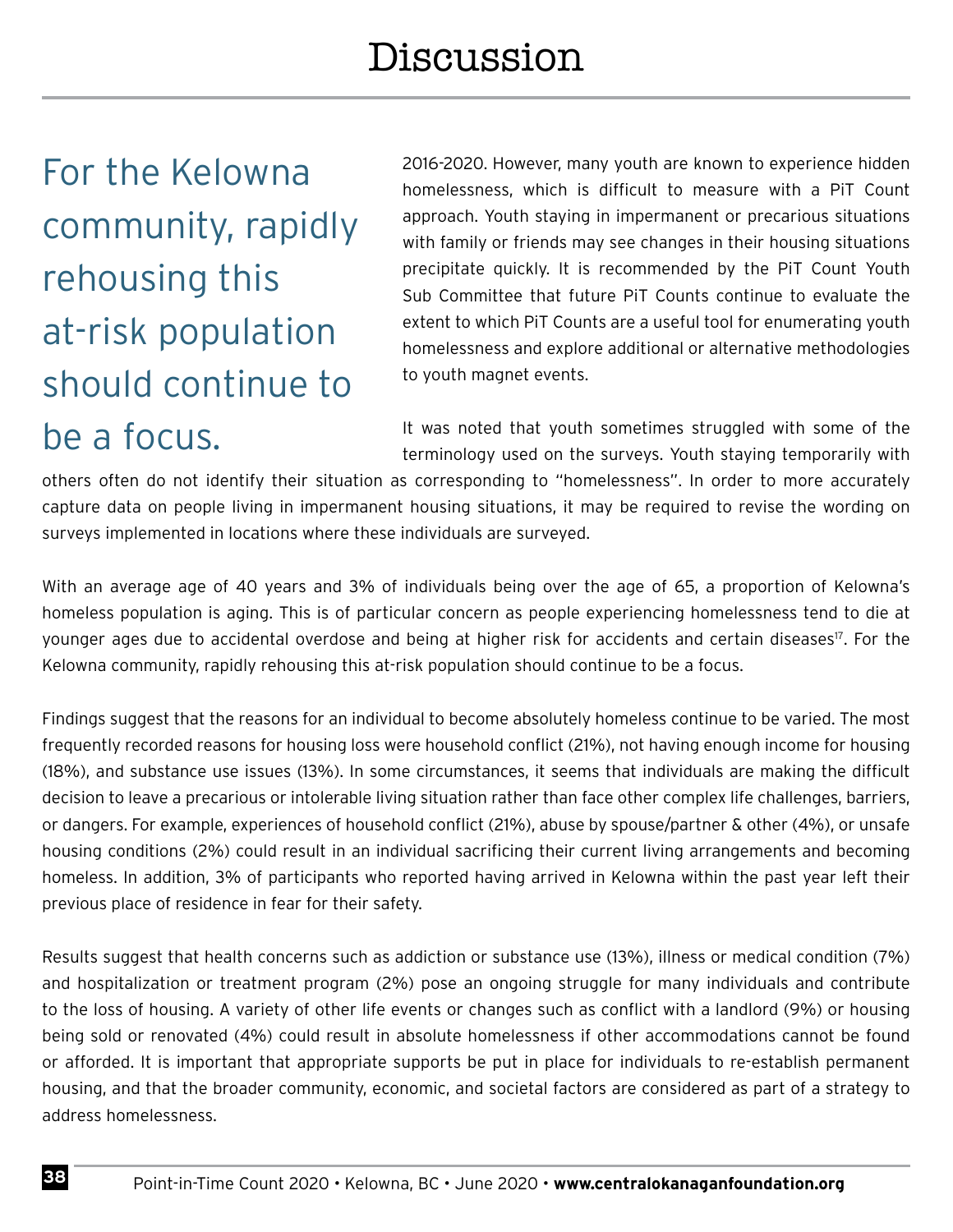In 2020, participants were asked for the first time to identify how long ago they had most recently lost their housing. Most people surveyed (55%), lost their housing within the past year, but a significant portion had lost their housing between one to three years ago (21%), three to five years ago (13%), or more than five years ago (10%). 1% also stated that they have never had stable housing.

A variety of sources of income were identified by those experiencing absolute homelessness. The most frequently cited sources of income were welfare/social assistance (28%) and disability benefit (21%), which are both forms of government subsidy. This may suggest that for an individual who is unable to secure additional sources of income, government subsidies alone may not be sufficient to secure a permanent residence.

Of those that identified they had moved to Kelowna within the past year (30%), their answers as to where they moved from varied. Communities were spread throughout Canada with the majority being within British Columbia, and a few from abroad (USA and Japan). Similarly to other respondents (those who had moved to Kelowna from elsewhere but not within the past year), the top reasons newcomers within the past year stated for moving to Kelowna were that their family moved here (15%), employment (seeking) (15%), to access services and supports (13%), and to visit friends/family (13%). Individuals who answered that they came to Kelowna to access emergency shelters (10%), to get away from the previous place (3%), and for fear for their safety (3%) may also be fleeing violence or unsafe living conditions. Others also indicated a need to start over (3%). Except for those who identified that they moved to Kelowna to access emergency shelters, it is difficult to discern if these individuals lost their housing prior to moving to Kelowna or once they had arrived. Regardless, these results may indicate that new residents to Kelowna are struggling to find employment and affordable housing.

Although a PiT Count is a widely used strategy to enumerate the homeless population, there are several considerations that must be made when interpreting the findings. Despite extensive efforts to capture a large breadth of individuals experiencing homelessness, there are certain populations that will be missed during the count. For example, even though it is estimated that close to one in ten Canadians have experienced hidden homelessness<sup>18</sup>, a PiT Count is not designed to accurately enumerate those who may be experiencing hidden homelessness (e.g. people who are "couchsurfing"). Furthermore, as the PiT Count was conducted on a single night, it is more likely to include individuals who experience long-term, chronic homelessness than those who move in and out of homelessness. Accordingly, most absolutely homeless individuals (72%) were classified as being chronically homeless (homeless for six months or more within the past year). Episodic homelessness refers to individuals that have experienced three or more episodes of homelessness within the past year. These episodically homeless individuals move in and out of homelessness and make up 11% of the enumerated population experiencing absolute homelessness in Kelowna.

Homeless shelters provide a diverse range of services to various populations. The large majority (84%) of absolutely homeless individuals surveyed reported that they had stayed in an emergency shelter in the past year, indicating that these organizations provide much needed supports for individuals experiencing homelessness.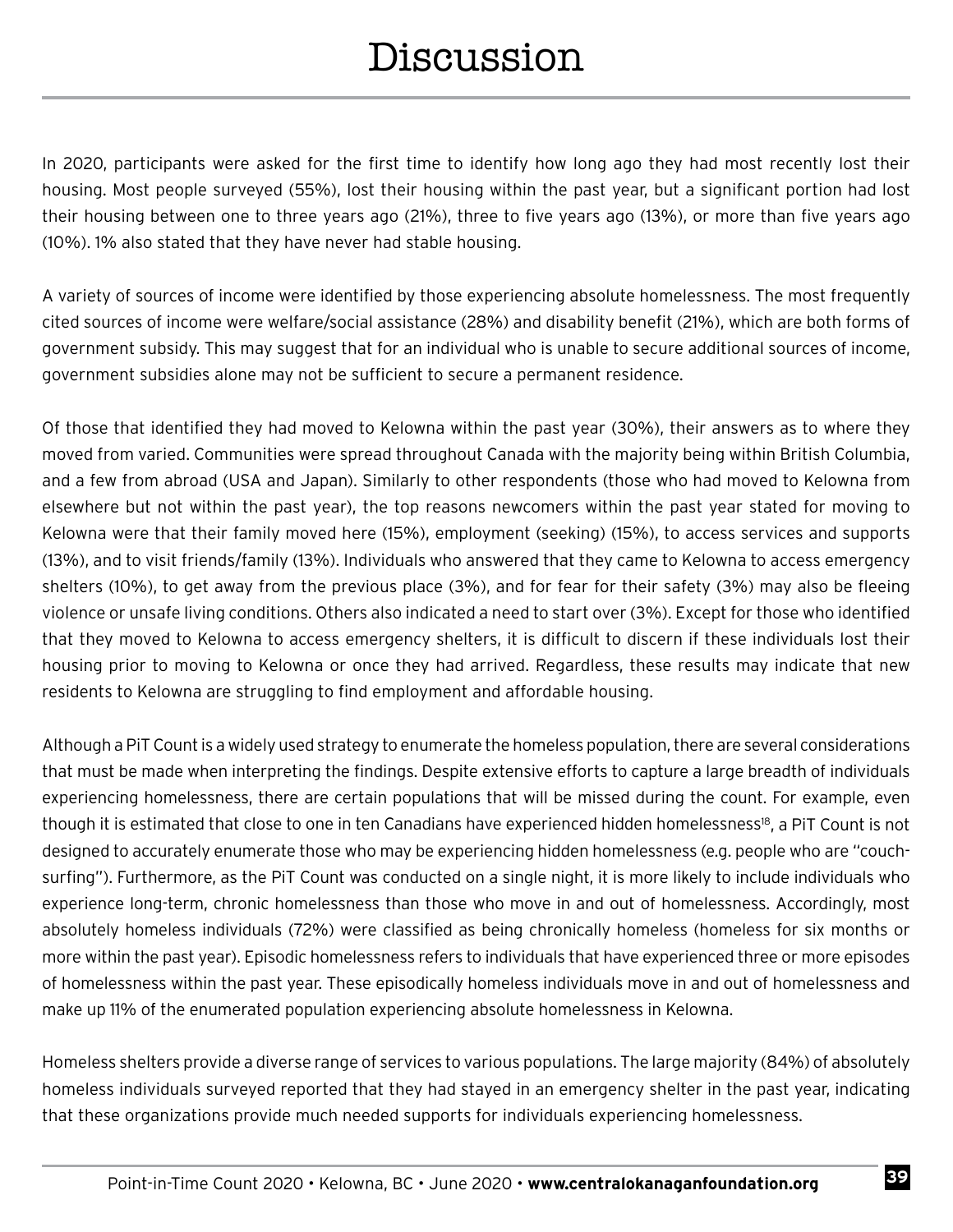#### **Key Findings - Temporarily Housed**

In addition to homeless shelters, there are many interim housing locations and public systems/institutional care facilities that serve individuals who may otherwise be homeless if not for their services. These organizations serve a variety of populations, offering programs specific to men, women, youth, Indigenous people and families. The range of services and housing options provided are as diverse as the populations they serve.

To provide the most accurate snapshot of homelessness in Kelowna, the count was expanded to include individuals that were temporarily housed in interim housing and institutional care. Information was collected from 11 interim housing locations and nine institutional care providers in 2020. As defined prior, it is important to emphasize that only facilities that have a maximum stay of three years or less were included. The count excluded facilities that provide supported care but have no official limitation on how long people can reside there, thus acting as permanent housing.

335 individuals were enumerated as living in temporary, system-supported housing. Similar to the absolutely homeless population, individuals identified in temporary housing were a majority of males (59%), indicating no Indigenous identity (79%), and falling between the ages of 25-64 years (74%). The mean age of 36 years in the temporarily housed population is less than the mean age of 40 years in the absolutely homeless population, which may be due to a few facilities housing families with dependent children. This is also represented in the higher proportion of people under the age of 25 (24%) identified in the temporarily housed population when compared to the absolutely homeless population (8%).

The 91 surveys collected from a subset of the people living in interim housing locations is another source of information to learn about the homeless population in Kelowna. It was not recorded at what time each individual had entered into the facilities or whether or not the participant had transitioned from absolute homelessness before entering into temporarily housed homelessness. However, we do know that 51% of this population had used an emergency shelter within the past year indicating that a large proportion was recently experiencing absolute homelessness.

When asked for the main reasons for their housing loss, this population provided the same top three reasons as those experiencing absolute homelessness but at different rates: substance use (25% for temporarily housed vs. 13% for absolutely homeless), not enough income for housing (11% for temporarily housed vs. 18% for absolutely homeless), and household conflict (10% for temporarily housed and 21% for absolutely homeless).

As mentioned previously, in 2020 participants were asked for the first time to identify how long ago they had most recently lost their housing. There were many similarities between the responses of the temporarily housed and absolutely homeless population. In both cases most people surveyed (57% temporarily housed, 55% absolutely homeless) has lost their housing within the past year, but a significant proportion of people had lost their housing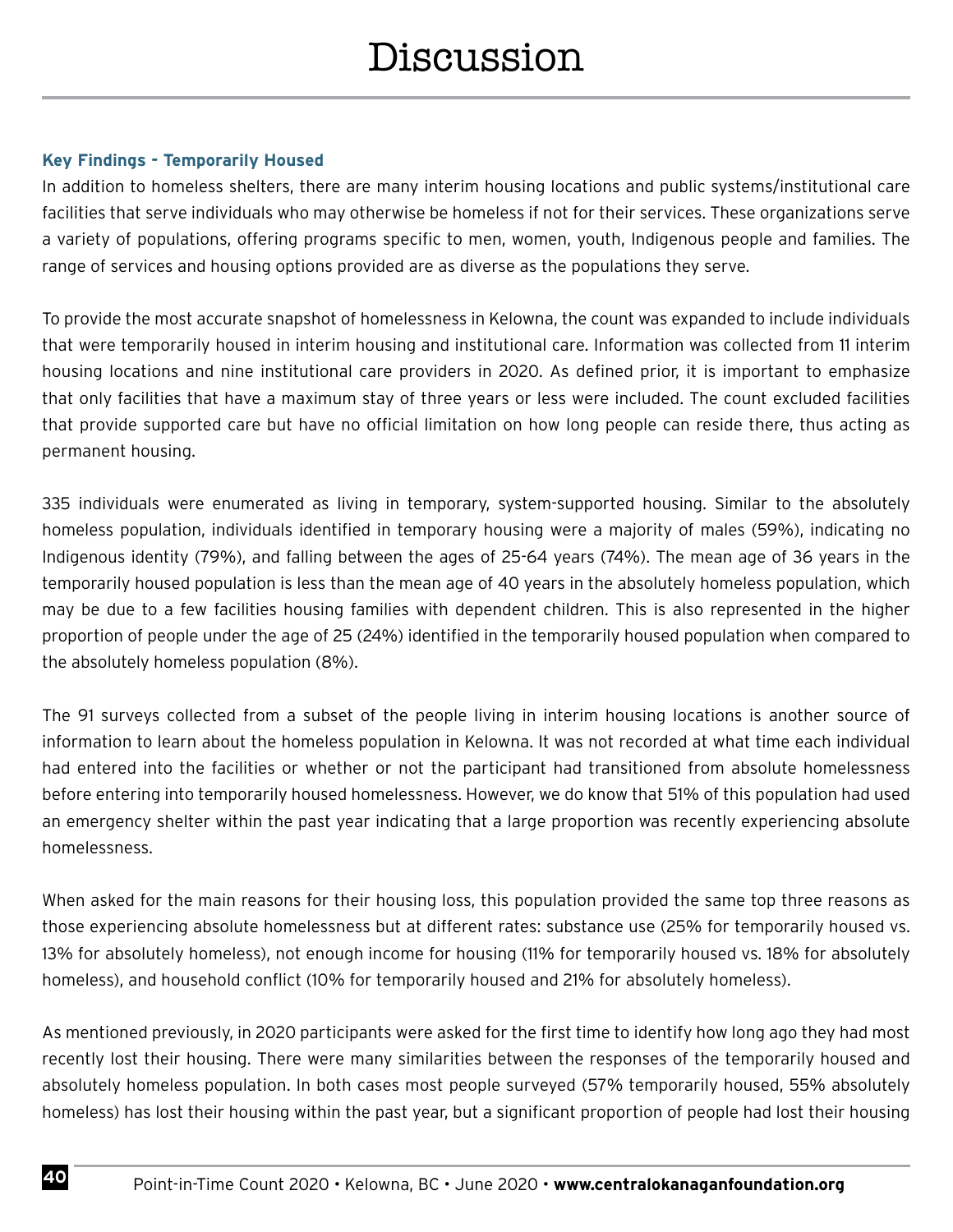between one to three years ago (27% temporarily housed, 21% absolutely homeless), three to five years ago (6% temporarily housed, 13% absolutely homeless), or more than five years ago (8% temporarily housed, 10% absolutely homeless).

When looking at the top income sources for this population, the top two are the same as those reported by the absolutely homeless population: disability benefit and welfare/income assistance. However, disability benefits account for a much higher proportion of responses amongst temporarily housed individuals (40%) vs. those experiencing absolute homelessness (21%). This could indicate that those staying in interim housing facilities are being connected to the appropriate resources to access disability support programs. Welfare/social assistance accounts for the same proportion of answers across both populations (28%). At the same time, informal income sources account for a much lower percentage of responses amongst temporarily housed (2%) vs. the absolutely homeless population (19%).

There is also an interesting parallel in the barriers faced when trying to secure housing for those who are temporarily housed and those who are absolutely homeless. Amongst both populations, the top three reasons are rents too high (18% for temporarily housed, 20% for absolutely homeless), low income (15% for temporarily housed, 18% for absolutely homeless) and addiction (14% for temporarily housed, 10% for absolutely homeless). This similarity shows the need for additional supports to lower barriers to accessing permanent housing opportunities for both absolutely homeless and temporarily housed populations.

### Conclusion

The results of the 2020 Kelowna PiT Count come at a critical point in addressing homelessness in our community. Homelessness has recently been at the forefront of community discussions between all levels of government, community funders, homeless serving agencies, and the private sector. The Journey Home Society was created in 2018 to focus on the implementation of a 5-year plan to address homelessness with a focus on ensuring everyone has a place to call home. The findings of the three point in time counts can be used to assist with future development of initiatives through Kelowna's Journey Home Society and to act as a benchmark to measure the success of future efforts.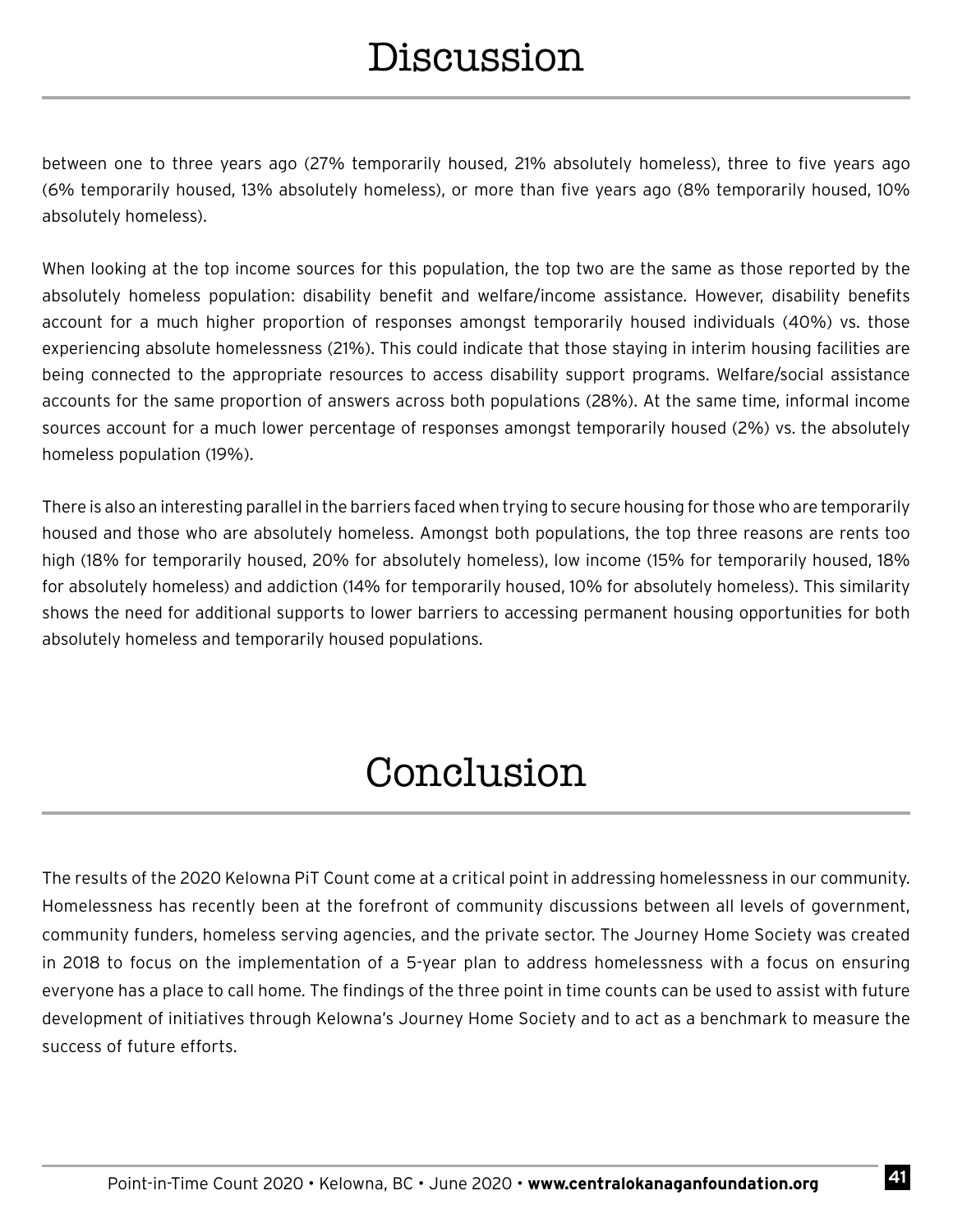**Absolutely Homeless**6 An individual is operationally defined as absolutely homeless if they are residing in an unsheltered location or accessing a homeless shelter.

**Unsheltered Homeless**6 Unsheltered locations include places unfit for human habitation, including the following locations: streets, alleys, parks and other public locations, transit stations, abandoned buildings, vehicles, ravines and other outdoor locations where people experiencing homelessness are known to sleep.

**Homeless Shelters**6 Homeless shelters include emergency shelters (general and specific to men, women, youth, etc.), extreme weather shelters, and Violence Against Women (VAW) shelters.

**Temporarily Housed Homeless**<sup>9</sup> An individual is operationally defined as temporarily housed if they are accessing system-supported (government or non-profit sector) interim housing or institutional care where residency is guaranteed for three years or less.

**Interim Housing**10 Interim housing provides services beyond basic needs, offers residents more privacy, and places greater emphasis on participation and social engagement. Interim housing targets those who would benefit from structure, support and skill-building prior to moving to long term housing, with the ultimate goal of preventing a return to homelessness.

Institutional Care<sup>10</sup> Institutional care serves individuals that are being provisionally accommodated in medical/ mental health institutions, penal institutions, residential treatment or withdrawal management centres, or children's institutions/group homes but lack permanent housing to return to upon release. This includes individuals who: a) were homeless prior to admittance and who have no plan for permanent accommodation after release; or b) had housing prior to admittance, but lost their housing while in institutional care; or c) had housing prior to admittance, but cannot go back due to changes in their needs. In any case, without adequate discharge planning and support, which includes arrangements for safe and reliable housing (and necessary aftercare or community-based services), there is a likelihood that these individuals may transition into homelessness following their release.

**Hidden Homeless**10 An individual is operationally defined as experiencing hidden homelessness if they are living temporarily with others, but without guarantee of continued residency or immediate prospects for accessing permanent housing. They are typically not paying rent, their duration of stay is unsustainable in the long term, and they do not have the means to secure their own permanent housing in the future. They differ from those who are staying with friends or family out of choice in anticipation of prearranged accommodation, whether in their current hometown or an altogether new community. This living situation is understood by both parties to be temporary, and the assumption is that it will not become permanent.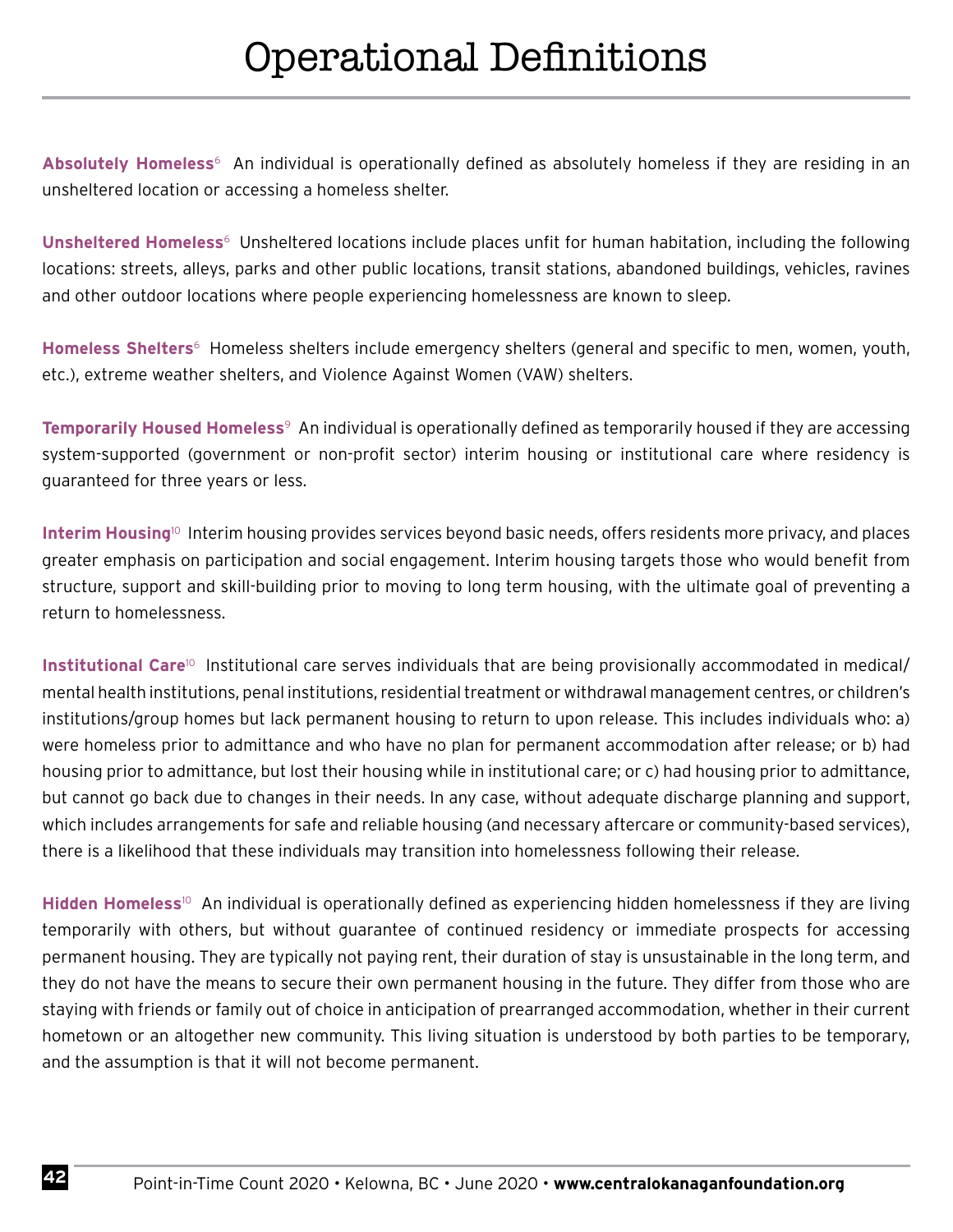### Operational Definitions

**Chronically Homeless**19 Individuals experiencing chronic homelessness are currently homeless and have been homeless for six months or more in the past year (i.e. have spent more than 180 cumulative nights in a shelter or place not fit for human habitation<sup>3</sup>). Chronic homelessness includes time spent in unsheltered locations, emergency shelters, staying temporarily with others without guarantee of continued residency or the immediate prospects for accessing permanent housing, or short-term rental accommodations (for example, motels) without security of tenure.

**Episodically Homeless**20 Individuals who experience episodic homelessness are currently homeless and have experienced three or more episodes of homelessness in the past year<sup>4</sup>.

- 3 The federal definition of chronic homelessness<sup>15</sup> includes individuals who also meet the following criteria: they have recurrent experiences of homelessness over the past three years, with a cumulative duration of at least 18 months (546 days). However, this criterion cannot be included in a PiT Count as PiT Count surveys only ask individuals about their experiences in the past year.
- 4 It should be noted that episodic homelessness is being tracked in the same way in 2020 as it was in the 2016 and 2018 PiT Counts in Kelowna to preserve methodological comparability. However, on a federal level, Reaching Home has expanded their definition of chronic homelessness to also look at individuals who experience several episodes of homelessness over multiple years. Episodic and chronic homelessness are no longer being tracked separately at the federal level.

### References

- 1) Gaetz S., Dej, E., Richter., T., and Redman, M. (2016). The State of Homelessness in Canada 2016. Retrieved from: https://homelesshub.ca/sites/default/files/SOHC16\_final\_20Oct2016.pdf
- 2) Canada Mortgage and Housing Corporation (CMHC). (2018). Rental Market Report Kelowna. Retrieved from: https://assets.cmhc-schl.gc.ca/sf/project/cmhc/pubsandreports/rental-market-reports-major-centres/2018/rentalmarket-reports-kelowna-64395-2018-a01-en.pdf?rev=f259a9d5-d044-4deb-87ac-ec39fa5b3244
- 3) Canada Mortgage and Housing Corporation (CMHC). (2018). Rental Market Report Canada Highlights. Retrieved from: https://assets.cmhc-schl.gc.ca/sf/project/cmhc/pubsandreports/rental-market-reports-canada-provincialhighlights/2018/rental-market-reports-canada-64667-2018-a01-en.pdf?rev=1468fa60-5050-4122-ab3c-bc45b6da4433
- 4) Demographia. (2020). 14th Annual Demographia International Housing Affordability Survey 2020. Retrieved from: http://demographia.com/dhi.pdf
- 5) Canadian Observatory on Homelessness. (2019). Causes of Homelessness. Retrieved from: https://www.homelesshub.ca/about-homelessness/homelessness-101/causes-homelessness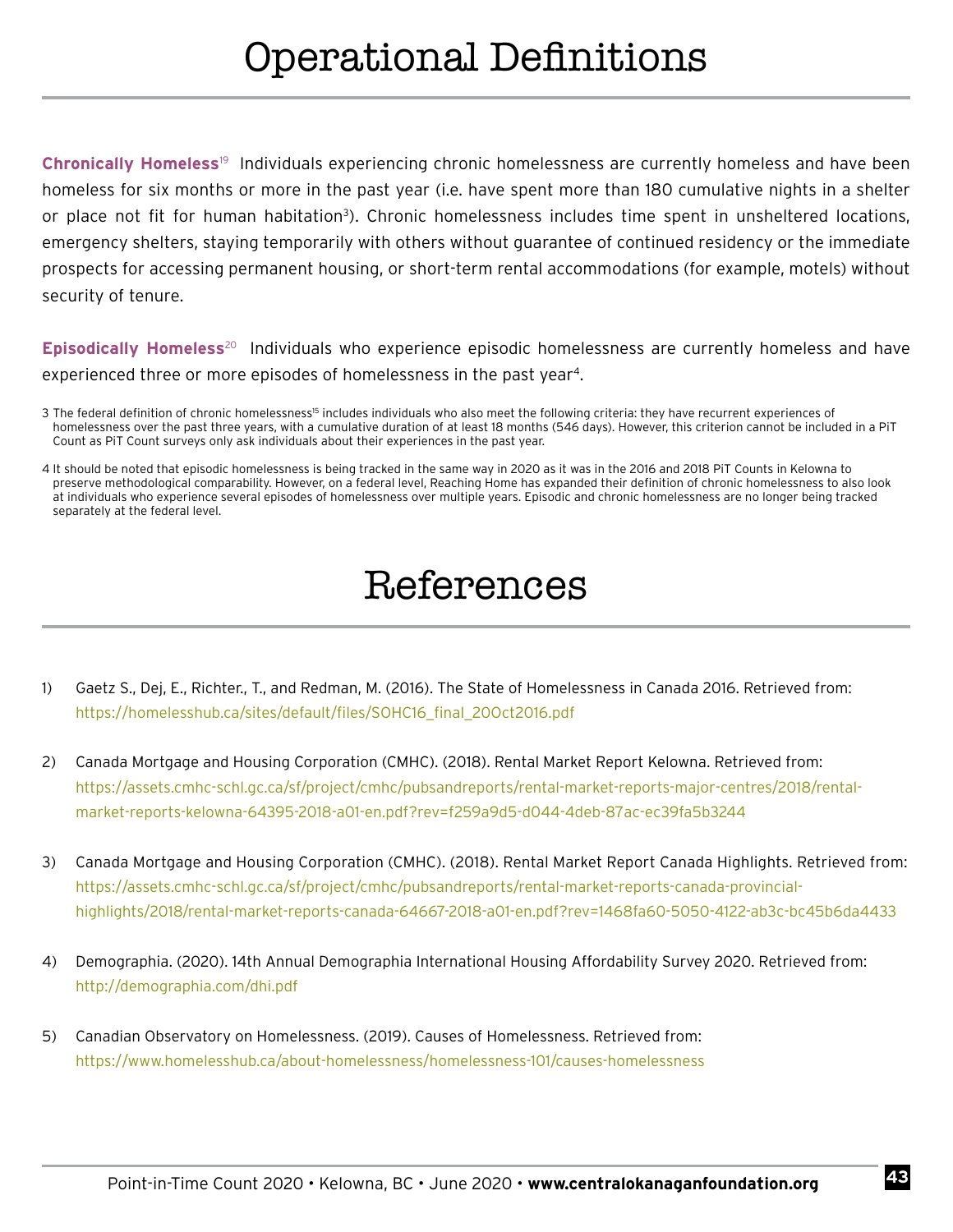### References

6) Employment and Social Development Canada. (2018). Everyone Counts – A guide to Point-in-Time Counts in Canada – 2nd Edition. Retrieved from:

https://www.canada.ca/en/employment-social-development/programs/homelessness/reports/guide-point-in-timecounts.html

- 7) Sharp, P., (2016) Kelowna Point-in-Time Count: Community Report. Central Okanagan Foundation. Kelowna, BC. Retrieved from: http://www.centralokanaganfoundation.org/
- 8) McKenzie, J. (2018) Kelowna Point-in-Time Count: Community Report. Central Okanagan Foundation. Kelowna, BC. Retrieved from: http://www.centralokanaganfoundation.org/
- 9) City of Kelowna. (2017). Kelowna Housing Needs Assessment. Retrieved from: https://kelownapublishing.escribemeetings.com/filestream.ashx?DocumentId=9446
- 10) Canadian Observatory on Homelessness. (2017). Canadian Definition of Homelessness. Retrieved from: https://www.homelesshub.ca/sites/default/files/attachments/Definition%20of%20Homelessness.pdf
- 11) Employment and Social Development Canada. (2018). Homelessness Partnering Strategy: Highlights 2018 Coordinated Point-in-Time Count of Homelessness in Canadian Communities. Retrieved from: https://www.canada.ca/en/employment-social-development/programs/homelessness/reports/highlights-2018-point-intime-count.html
- 12) Stubbs,J.L., Thornton, A.E., Sevick, J.M., Silverberg, N.D., Barr, A. M., Honer, W.G., Peneka, W.J. MD. (2020). Traumatic Brain Injury in Homeless and Marginally Housed Individuals: A Systematic Review and Meta-Analysis. The Lancet Public Health, 5(1), E19-E32. Retrieved from: https://www.thelancet.com/journals/lanpub/article/PIIS2468-2667(19)30188-4/fulltext?utm\_campaign=tlpr&utm\_ source=hs\_email&utm\_medium=email&utm\_content=80086201&\_hsenc=p2ANqtz--SLIMEBYoGK59usM-beXzS11b1ni-8qIbxaEhHahtHHbr3RUqBtiM2d6bYTnxFHiXbRW5KZZJAzWsui2DpOPHBGvCfsiV9foOFTcnMhs1wSIiOmKU&\_

hsmi=80086201

13) Hwang, S. W., Colantonio, A., Chiu, S., Tolomiczenko, G., Kiss, A., Cowan, … Levinson, W. (2009). 2.6 Traumatic Brain Injury in the Homeless Population: A Toronto Study. Finding Home: Policy Options for Addressing Homelessness in Canada. Retrieved from:

https://www.homelesshub.ca/resource/26-traumatic-brain-injury-homeless-population-toronto-study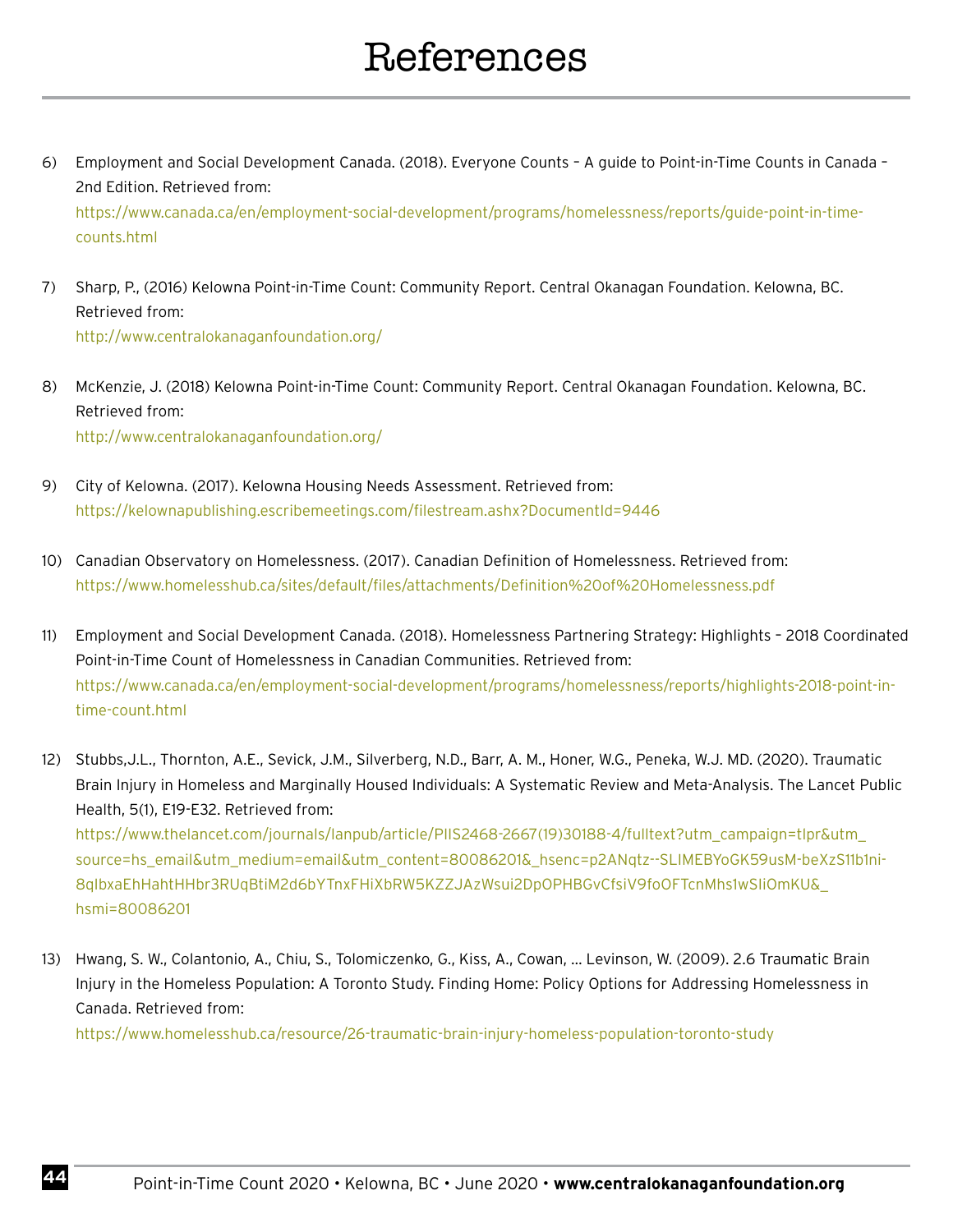- 14) British Columbia Government. (2020). Municipal and Sub-Provincial Areas Population 2011-2019. Retrieved from: https://www2.gov.bc.ca/gov/content/data/statistics/people-population-community/population/population-estimates
- 15) Statistics Canada (2016). Census Profile, 2016 Census. Retrieved from: https://www12.statcan.gc.ca/census-recensement/2016/dp-pd/prof/details/page\_figures.cfm?LANG=E&Geo1=CMACA&Co de1=915&Geo2=PR&Code2=48&SearchText=Kelowna&TABID=1&type=0&B1=Aboriginal+peoples&sx=TOTAL
- 16) Abramovich, A. (2020). Creating LGBTQ2A Inclusive, Affirming, and Safe PiT Counts. Point in Time Count Toolkit. Retrieved from: https://www.homelesshub.ca/resource/creating-lgbtq2s-inclusive-affirming-and-safe-pit-counts
- 17) Condor, S. (2016). Still Dying on the Streets. Homeless Deaths in British Columbia, 2006-2014. (Second Edition, 2016). Megaphone. Retrieved from: https://d3n8a8pro7vhmx.cloudfront.net/megaphone/pages/1159/attachments/original/1459202864/Still\_Dying\_on\_the\_ Streets-1.pdf?1459202864
- 18) Statistics Canada. (2016). Insights on Canadian Society: Hidden Homelessness in Canada. Retrieved from: https://www150.statcan.gc.ca/n1/pub/75-006-x/2016001/article/14678-eng.htm
- 19) Employment and Social Development Canada. (2019). Reaching Home: Canada's Homelessness Strategy Directives. Retrieved from: https://www.canada.ca/en/employment-social-development/programs/homelessness/directives.html#h2.2
- 20) Canadian Observatory on Homelessness. (2014). Addressing Chronic Homelessness. Retrieved from: https://www.homelesshub.ca/solutions/prevention/addressing-chronic-homelessness